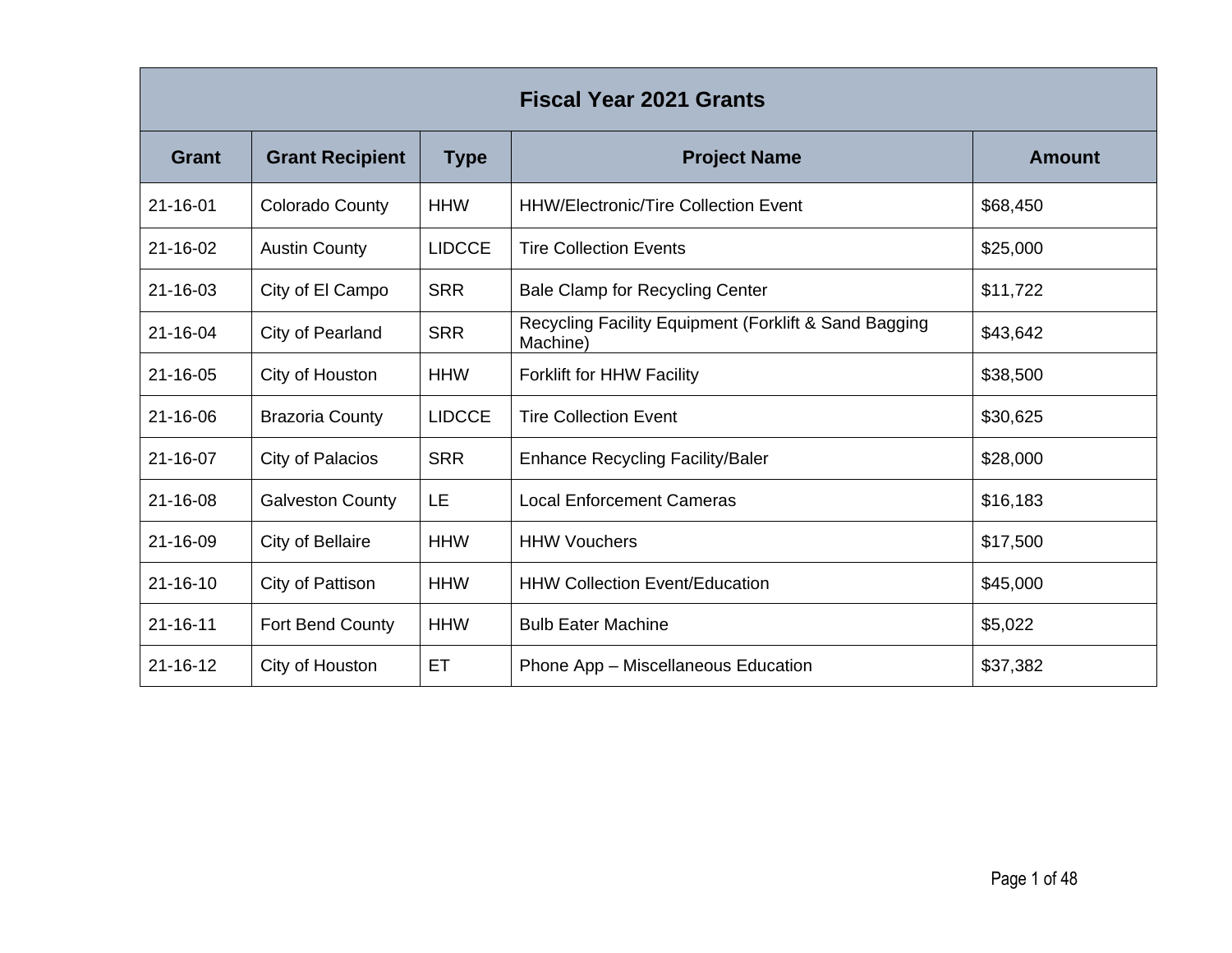| <b>Fiscal Year 2020 Grants</b> |                         |               |                                                |               |
|--------------------------------|-------------------------|---------------|------------------------------------------------|---------------|
| <b>Grant</b>                   | <b>Grant Recipient</b>  | <b>Type</b>   | <b>Project Name</b>                            | <b>Amount</b> |
| 20-16-01                       | City of Sugar Land      | ET            | <b>ISD Recycling Education</b>                 | \$26,901      |
| 20-16-02                       | City of Alvin           | <b>SRR</b>    | <b>Transportation of Recycling Materials</b>   | \$18,000      |
| 20-16-03                       | <b>Austin County</b>    | <b>HHW</b>    | <b>HHW &amp; Electronic Collection Event</b>   | \$37,000      |
| 20-16-04                       | <b>Walker County</b>    | <b>LIDCCE</b> | <b>Tire Collection Event</b>                   | \$22,500      |
| 20-16-05                       | <b>Galveston County</b> | <b>HHW</b>    | <b>HHW &amp; Electronic Collection Event</b>   | \$120,500     |
| 20-16-06                       | City of Pasadena        | LE            | <b>Local Enforcement Server</b>                | \$25,000      |
| 20-16-07                       | City of Bay City        | <b>SRR</b>    | <b>Restore Recycling Trailers</b>              | \$16,500      |
| 20-16-08                       | <b>Walker County</b>    | ET            | <b>Miscellaneous Education</b>                 | \$9,492       |
| 20-16-09                       | Montgomery<br>County    | <b>SRR</b>    | <b>Recycling Compactor &amp; Containers</b>    | \$68,513      |
| 20-16-10                       | City of Houston         | LE            | Local Enforcement Equipment (Vehicle & Server) | \$64,705      |
| $20 - 16 - 11$                 | City of Houston         | ET            | <b>Recycling Education</b>                     | \$270,724.60  |
| 20-16-12                       | City of Hitchcock       | LE            | Local Enforcement Officer/Vehicle/Equipment    | \$106,625.12  |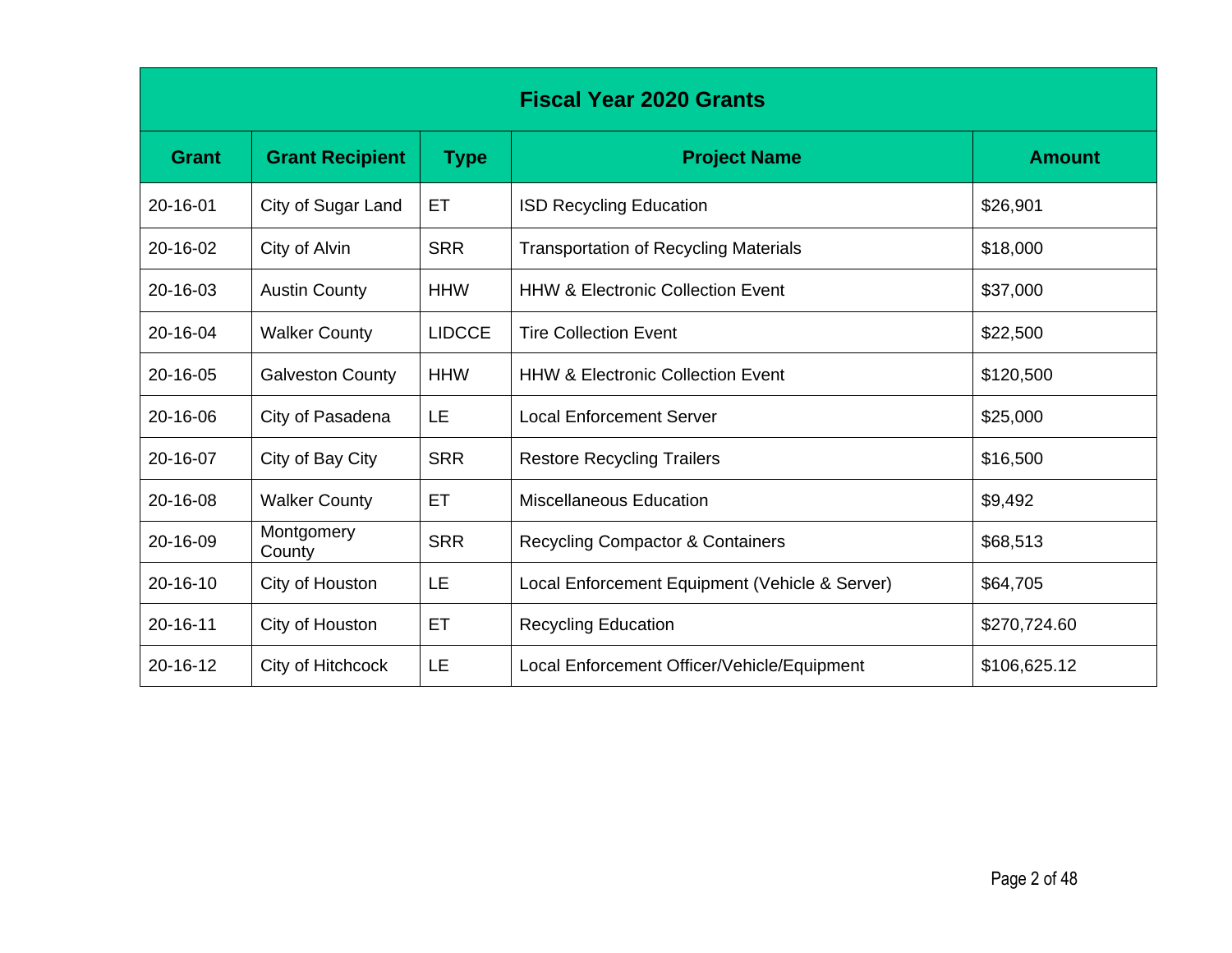| <b>Fiscal Year 2019 Grants</b> |                                         |               |                                                     |               |  |
|--------------------------------|-----------------------------------------|---------------|-----------------------------------------------------|---------------|--|
| <b>Grant</b>                   | <b>Grant Recipient</b>                  | <b>Type</b>   | <b>Project Name</b>                                 | <b>Amount</b> |  |
| 19-16-01                       | City of West<br><b>University Place</b> | <b>SRR</b>    | Recycling Bins and Trash Bins at the Sports Fields  | \$27,500      |  |
| 19-16-02                       | Colorado County                         | <b>HHW</b>    | <b>HHW/Electronic/Tire Event</b>                    | \$49,700      |  |
| 19-16-03                       | City of Houston -<br><b>SWMD</b>        | <b>SRR</b>    | Recycling Hoppers and Carts for Recycling Facility  | \$9,032       |  |
| 19-16-04                       | City of Houston -<br><b>SWMD</b>        | <b>LIDCCE</b> | Litter and Illegal Dumping Cleanup/Equipment        | \$14,000      |  |
| 19-16-05                       | <b>Walker County</b>                    | LE            | <b>Local Enforcement Truck</b>                      | \$40,974.98   |  |
| 19-16-06                       | City of Pasadena                        | LE            | Local Enforcement Surveillance Equipment            | \$26,980      |  |
| 19-16-07                       | City of League City                     | LE            | Local Enforcement Surveillance Equipment            | \$30,000      |  |
| 19-16-08                       | <b>Walker County</b>                    | <b>HHW</b>    | <b>HHW Collection Event</b>                         | \$44,852.97   |  |
| 19-16-09                       | City of Bay City                        | <b>SRR</b>    | New Recycling Facility/Equipment                    | \$239,780     |  |
| 19-16-10                       | <b>Walker County</b>                    | <b>SRR</b>    | <b>Community Collection Event Tires/Bulky Items</b> | \$13,742      |  |
| 19-16-11                       | City of Conroe                          | <b>HHW</b>    | Electronic Collection Event/Education               | \$18,447.61   |  |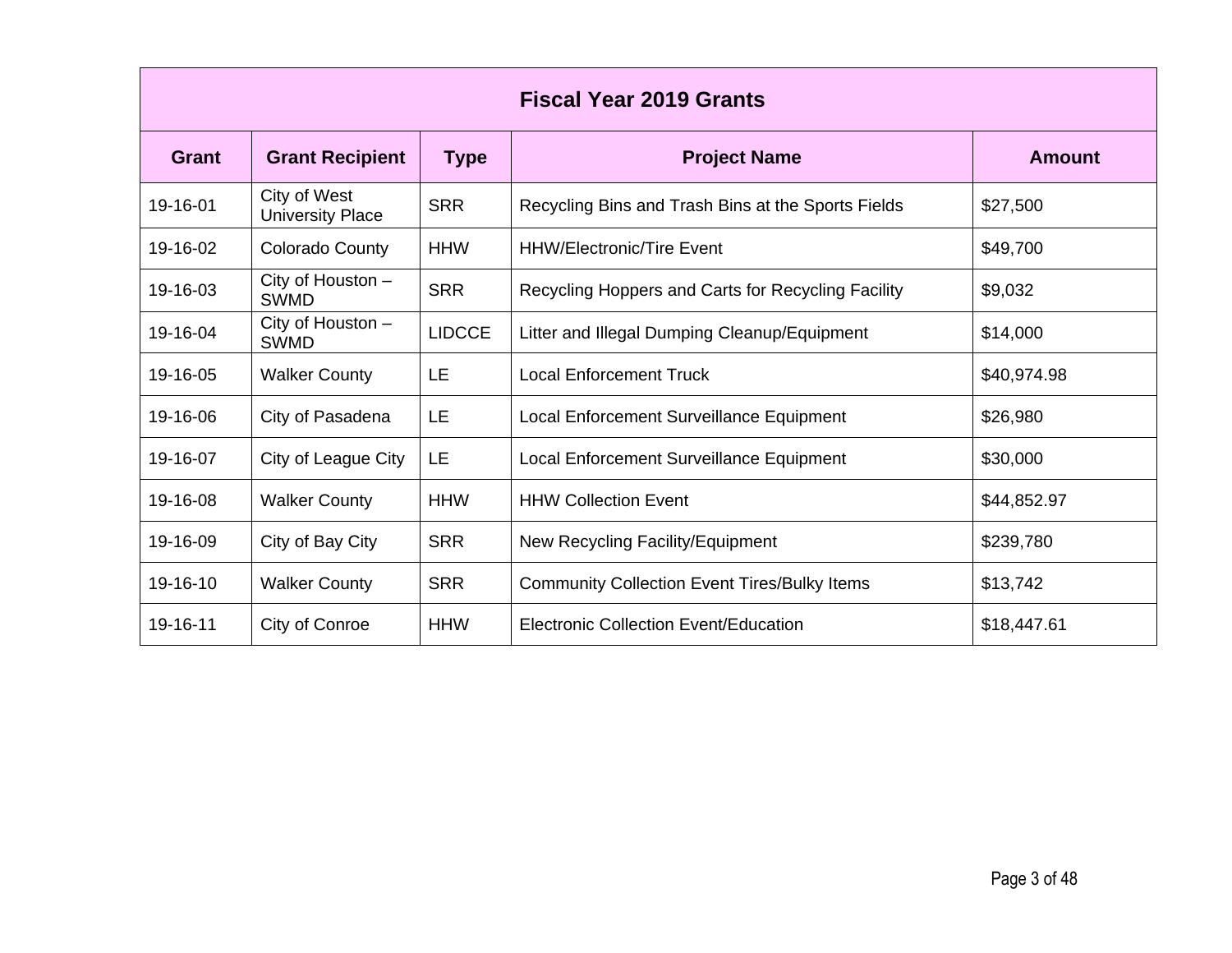| <b>Fiscal Year 2018 Grants</b> |                                                                 |             |                                                                          |               |
|--------------------------------|-----------------------------------------------------------------|-------------|--------------------------------------------------------------------------|---------------|
| <b>Grant</b>                   | <b>Grant Recipient</b>                                          | <b>Type</b> | <b>Project Name</b>                                                      | <b>Amount</b> |
| 18-16-01                       | <b>Houston Police</b><br>Department                             | LE          | <b>Environmental Investigations Solid Waste Enforcement</b><br>Expansion | \$99,095.39   |
| 18-16-02                       | <b>Harris County</b><br>Environmental<br>Enforcement            | LE          | <b>Enhancing Environmental Enforcement</b>                               | \$50,728.50   |
| 18-16-03                       | $\overline{C}$ ity of Houston -<br>Parks and<br>Recreation      | <b>SRR</b>  | Park Recycling/BigBelly's                                                | \$20,829.25   |
| 18-16-04                       | <b>Austin County</b>                                            | <b>HHW</b>  | A Clean New Start - HHW Event                                            | \$25,650      |
| 18-16-05                       | City of Houston<br><b>SWMD</b>                                  | <b>HHW</b>  | <b>Equipment to Support BOPA Collection</b>                              | \$89,712      |
| 18-16-06                       | City of Pearland                                                | <b>HHW</b>  | Pearland Household Hazardous Waste Updates                               | \$27,639.41   |
| 18-16-07                       | <b>Harris County</b><br>Precinct 3<br><b>Constable's Office</b> | LE          | <b>Enhancements to Local Enforcement</b>                                 | \$52,600      |
| 18-16-08                       | City of El Campo                                                | <b>SRR</b>  | <b>Enhancements to Recycling Program</b>                                 | \$22,450      |
| 18-16-09                       | City of Houston<br><b>SWMD</b>                                  | <b>SRR</b>  | Equipment to Enhance the ReUse Warehouse                                 | \$45,000      |
| 18-16-10                       | City of Palacios                                                | <b>SRR</b>  | Recycle Center Expansion Project                                         | \$217,880     |
| 18-16-11                       | City of Sugar Land                                              | ET          | Recycling Awareness and Education Campaign                               | \$24,970      |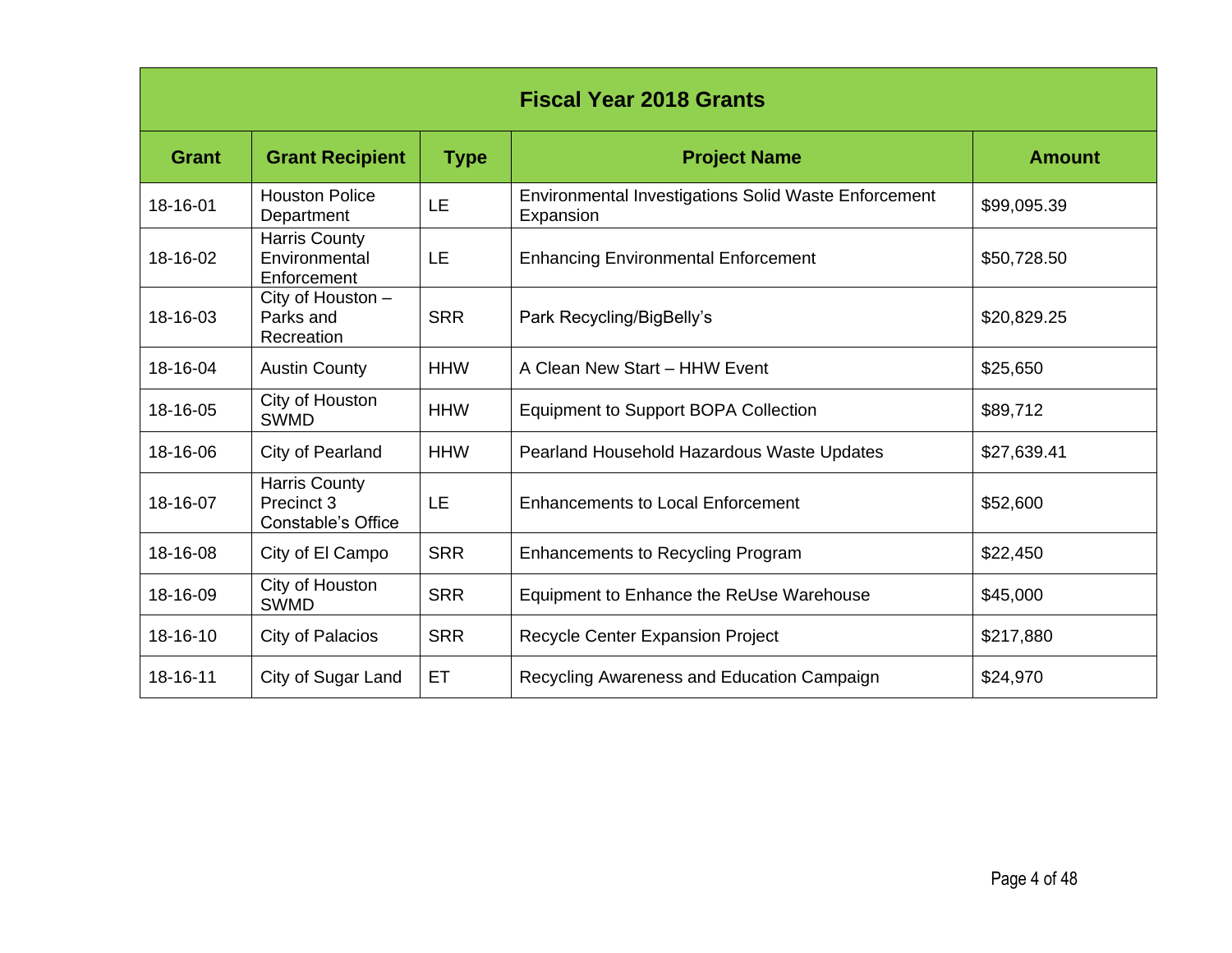| <b>Fiscal Year 2017 Grants</b> |                                                      |               |                                                          |               |
|--------------------------------|------------------------------------------------------|---------------|----------------------------------------------------------|---------------|
| <b>Grant</b>                   | <b>Grant Recipient</b>                               | <b>Type</b>   | <b>Project Name</b>                                      | <b>Amount</b> |
| 17-16-01                       | <b>Colorado County</b>                               | <b>HHW</b>    | <b>HHW Collection Event</b>                              | \$40,670      |
| 17-16-02                       | <b>Galveston County</b>                              | <b>LIDCCE</b> | Creek/Bayou Clean Up                                     | \$10,516      |
| 17-16-03                       | <b>Harris County</b><br>Environmental<br>Enforcement | LE            | <b>Local Enforcement Equipment</b>                       | \$16,045      |
| 17-16-04                       | City of Houston -<br>Parks and<br>Recreation         | <b>SRR</b>    | Park Recycling/BigBelly's                                | \$41,640      |
| 17-16-05                       | <b>Houston Police</b><br>Department                  | LE            | Local Enforcement Cameras/Computer Hardware              | \$81,124      |
| 17-16-06                       | City of League City                                  | <b>HHW</b>    | <b>HHW Collection Event</b>                              | \$87,522.25   |
| 17-16-07                       | City of Pasadena                                     | LE            | Local Enforcement Program/Equipment                      | \$12,531      |
| 17-16-08                       | City of Pearland                                     | <b>SRR</b>    | Recycling Containers for Parks & Recreational Facilities | \$24,741      |
| 17-16-09                       | Montgomery<br>County                                 | <b>HHW</b>    | <b>Enhance BOPA Facility</b>                             | \$16,147      |
| 17-16-11                       | City of Houston                                      | <b>SRR</b>    | <b>Electronic Collection Events</b>                      | \$57,500      |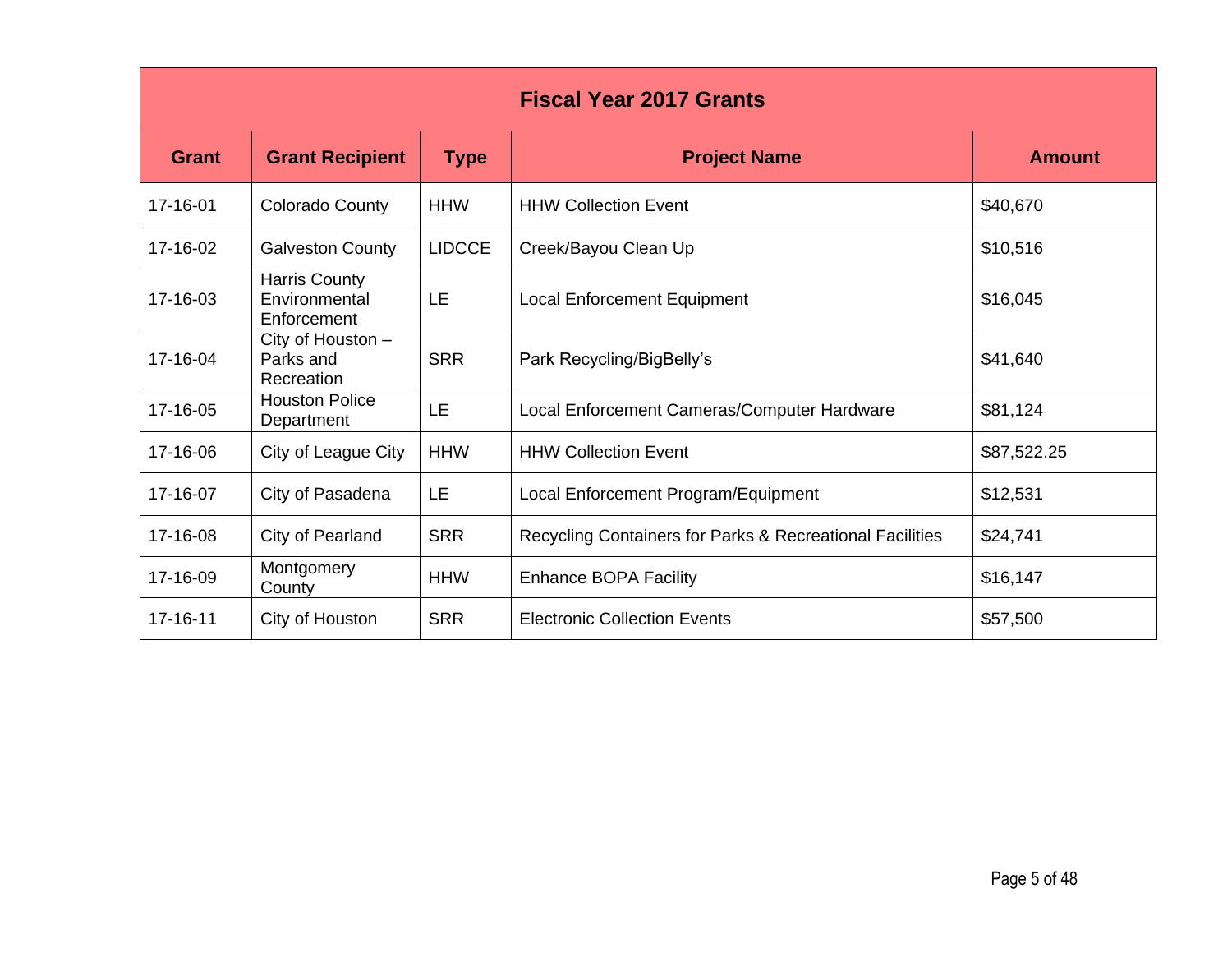| <b>Fiscal Year 2016 Grants</b> |                        |             |                                             |               |
|--------------------------------|------------------------|-------------|---------------------------------------------|---------------|
| <b>Grant</b>                   | <b>Grant Recipient</b> | <b>Type</b> | <b>Project Name</b>                         | <b>Amount</b> |
| 16-16-01                       | City of Bellaire       | <b>HHW</b>  | <b>HHW Vouchers</b>                         | \$10,000      |
| 16-16-02                       | City of Bellville      | <b>SRR</b>  | <b>Enhance Recycling Facility/Equipment</b> | \$119,899.75  |
| 16-16-03                       | <b>Chambers County</b> | LE          | Local Enforcement Officer/Equipment         | \$132,465.60  |
| 16-16-04                       | Houston ISD            | <b>SRR</b>  | ISD Waste Audit and Recycling Education     | \$83,613      |
| 16-16-05                       | City of Houston        | <b>SRR</b>  | Enhance Recycling Facility/Equipment/ReTRAC | \$64,303.40   |
| 16-16-06                       | Montgomery<br>County   | <b>SRR</b>  | <b>Construct a Recycling Facility</b>       | \$370,032     |
| 16-16-07                       | City of Missouri City  | ET          | <b>Recycling Education</b>                  | \$21,250      |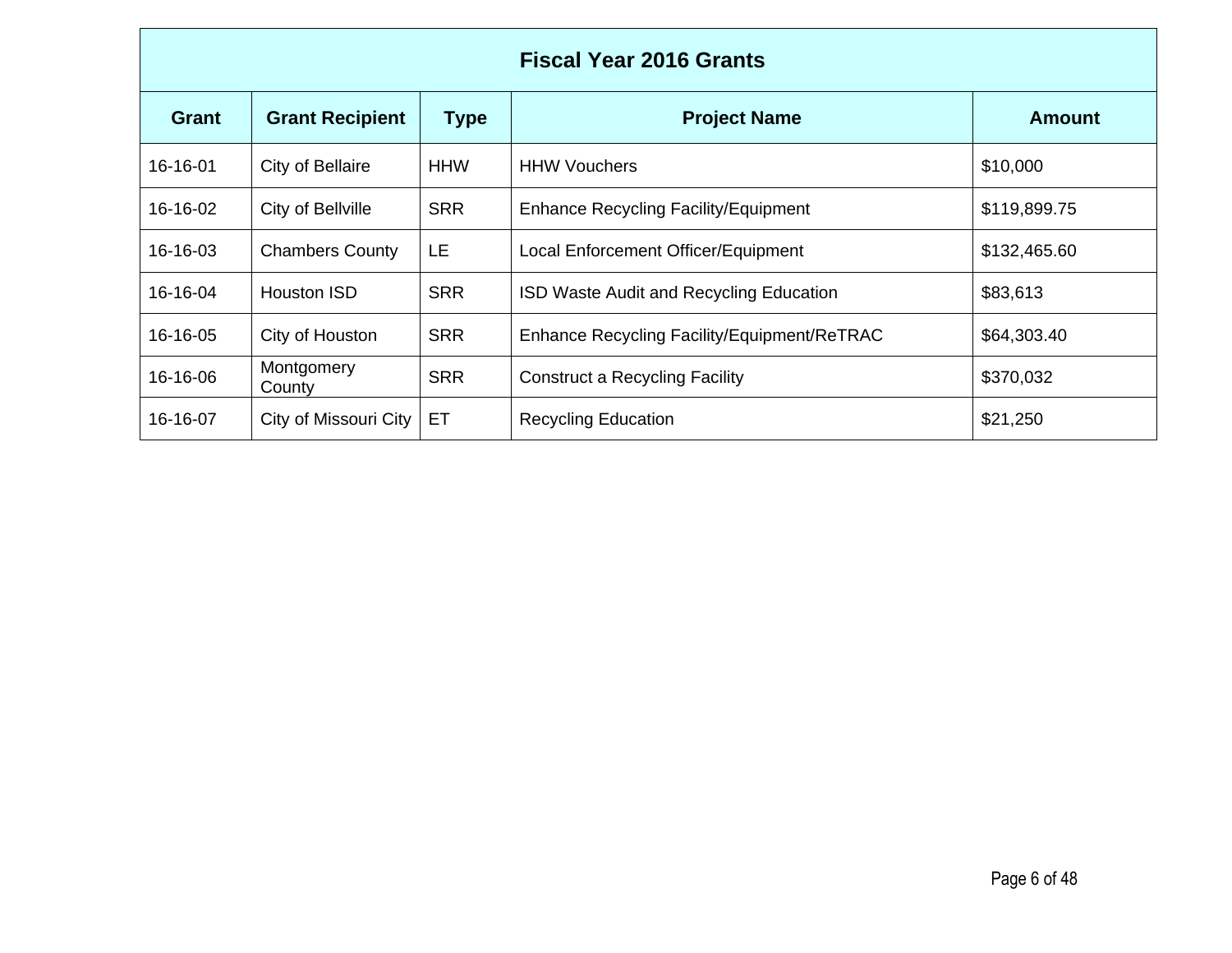## **Fiscal Year 2015 Grants**

| <b>Grant</b> | <b>Grant Recipient</b>  | <b>Type</b>   | <b>Project Name</b>                                     | <b>Amount</b> |
|--------------|-------------------------|---------------|---------------------------------------------------------|---------------|
| 15-16-G01    | <b>Galveston County</b> | <b>LIDCCE</b> | <b>Ongoing Illegal Dumping Cleanup</b>                  | \$24,185      |
| 15-16-G02    | City of Houston         | <b>SRR</b>    | Recycling in Parks/BigBelly Compactors                  | \$50,053      |
| 15-16-G03    | City of Galveston       | <b>SRR</b>    | Glass, Cigarette Butt, and Satellite Location Recycling | \$141,633     |
| 15-16-G04    | City of Pasadena        | LE            | <b>Local Enforcement Cameras/Education</b>              | \$28,450      |
| 15-16-G05    | City of Huntsville      | <b>HHW</b>    | <b>HHW Event</b>                                        | \$22,500      |
| 15-16-G06    | <b>Walker County</b>    | <b>LIDCCE</b> | Truck for Litter Abatement Program                      | \$34,051      |
| 15-16-G07    | City of Baytown         | <b>SRR</b>    | Sign for Recycling Center                               | \$3,755       |
| 15-16-G08    | City of Missouri City   | ET            | <b>Compost Bins for Training</b>                        | \$2,500       |
| 15-16-G09    | City of Bay City        | <b>SRR</b>    | Recycle Drop Off for Cooking Oil                        | \$15,498.12   |
| 15-16-G10    | City of La Marque       | LE            | <b>Local Enforcement Cameras</b>                        | \$10,134      |
| 15-16-G11    | City of Pearland        | LE            | <b>Local Enforcement Cameras</b>                        | \$10,476      |
| 15-16-G12    | <b>Walker County</b>    | ET            | <b>Miscellaneous Education</b>                          | \$24,109      |
| 15-16-G13    | City of Missouri City   | <b>HHW</b>    | <b>HHW Event</b>                                        | \$30,000      |
| 15-16-G14    | <b>Austin County</b>    | <b>SRR</b>    | <b>Enhance Recycling Center/Equipment/Education</b>     | \$43,550      |
| 15-16-G15    | City of Houston         | ET            | Recycling/HHW Mascots                                   | \$9,120       |
| 15-16-G16    | <b>Harris County</b>    | LE            | Local Enforcement - Boom Truck                          | \$63,000      |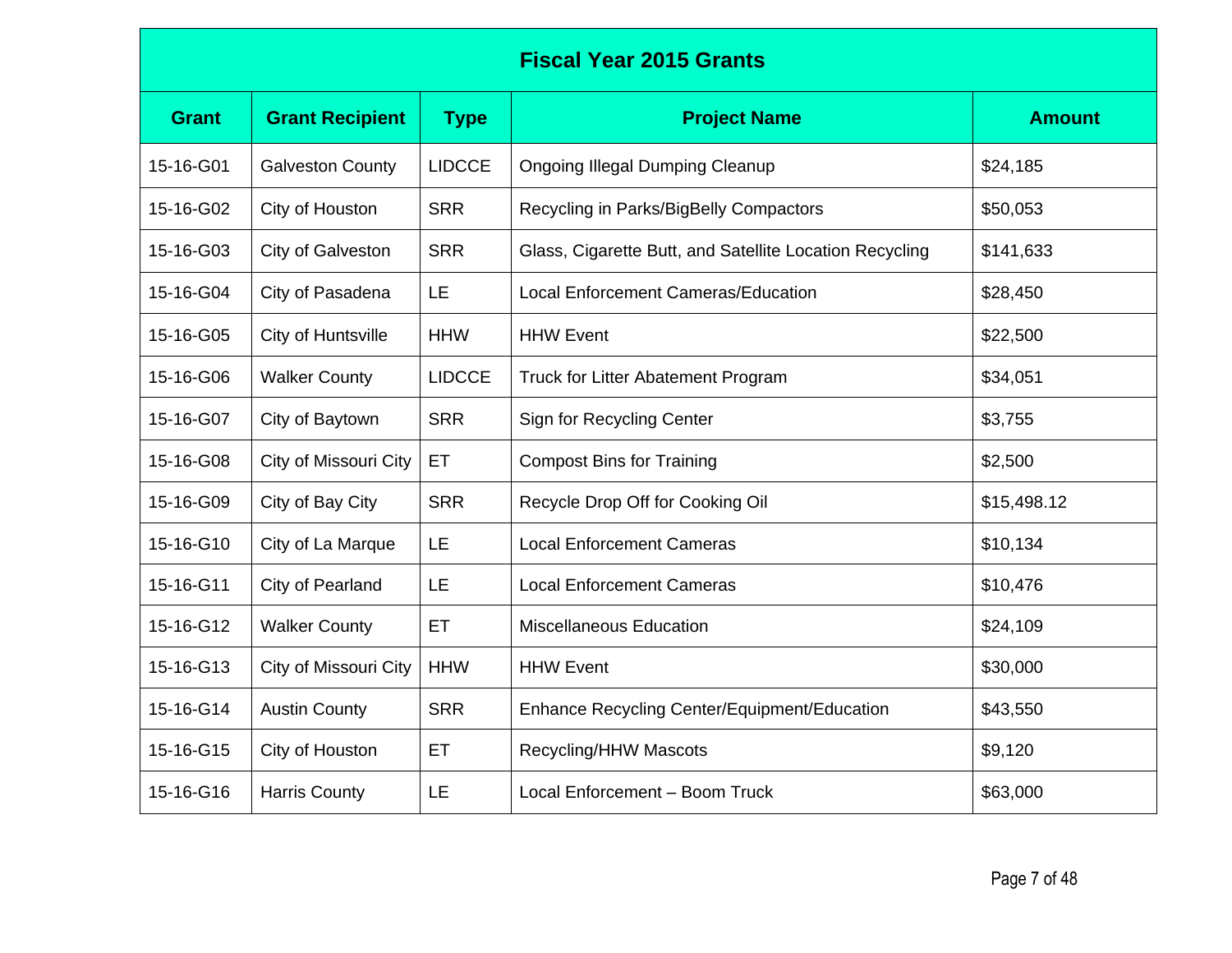| <b>Fiscal Year 2014 Grants</b> |                           |               |                                             |               |
|--------------------------------|---------------------------|---------------|---------------------------------------------|---------------|
| <b>Grant</b>                   | <b>Grant Recipient</b>    | <b>Type</b>   | <b>Project Name</b>                         | <b>Amount</b> |
| 14-16-G01                      | Fort Bend County          | <b>HHW</b>    | <b>HHW Events</b>                           | \$79,050      |
| 14-16-G02                      | City of Palacios          | <b>LIDCCE</b> | Litter Prevention/BigBelly Compactors       | \$23,750      |
| 14-16-G03                      | City of Pearland          | <b>SRR</b>    | Glass Crusher at Recycling Center           | \$119,772     |
| 14-16-G04                      | <b>Austin County</b>      | <b>HHW</b>    | <b>HHW Event</b>                            | \$33,000      |
| 14-16-G05                      | City of Sugar Land        | <b>SRR</b>    | <b>BigBelly Compactors/Education</b>        | \$49,258      |
| 14-16-G06                      | <b>Galveston County</b>   | LE            | Local Enforcement Vehicle                   | \$43,379      |
| 14-16-G08                      | <b>Harris County Pct1</b> | <b>SRR</b>    | <b>Miscellaneous Education</b>              | \$41,860      |
| 14-16-G09                      | Houston ISD               | <b>SRR</b>    | School Recycling Program/Equipment          | \$235,504.31  |
| 14-16-G10                      | <b>Walker County</b>      | LE            | Enhance Local Enforcement Program/Equipment | \$29,664      |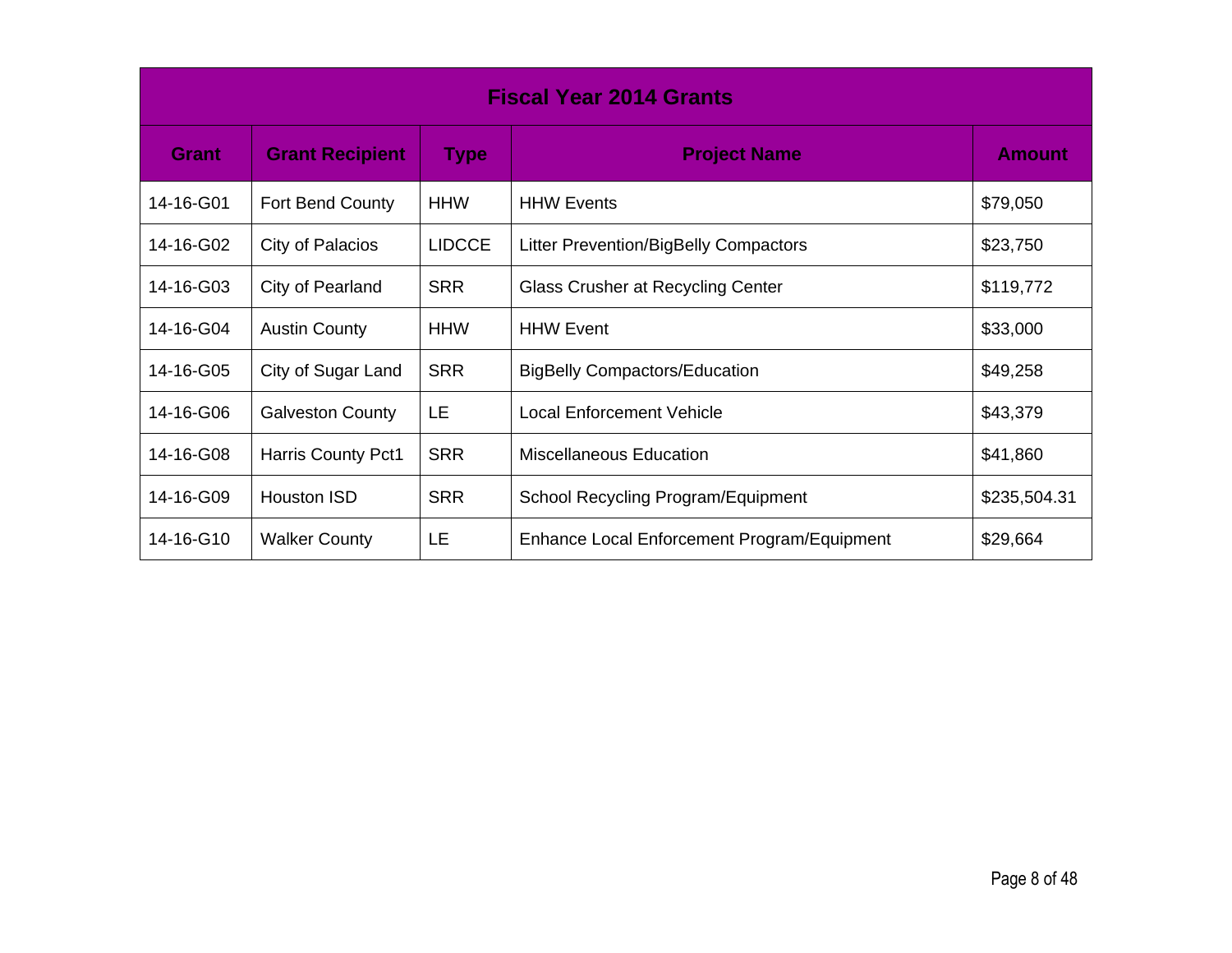| <b>FISCAL YEAR 2013 GRANTS</b> |                        |               |                                                                           |               |  |
|--------------------------------|------------------------|---------------|---------------------------------------------------------------------------|---------------|--|
| <b>Grant#</b>                  | <b>Grant Recipient</b> | <b>Type</b>   | <b>Project Name</b>                                                       | <b>Amount</b> |  |
| 13-16-G01                      | City of Cleveland      | <b>LIDCCE</b> | Illegal Dumping Education & Community Clean-Up<br><b>Collection Event</b> | \$22,968      |  |
| 13-16-G02                      | City of Dickinson      | <b>HHW</b>    | <b>Galveston County HHW Collection Event</b>                              | \$165,843     |  |
| 13-16-G03                      | City of La Porte       | <b>HHW</b>    | <b>HHW/Electronics Collection Event</b>                                   | \$32,000      |  |
| 13-16-G04                      | <b>Colorado County</b> | <b>HHW</b>    | <b>HHW Collection Event</b>                                               | \$36,795      |  |
| 13-16-G05                      | Fort Bend County       | LE            | <b>Environmental Enforcement Unit</b>                                     | \$35,772      |  |
| 13-16-G06                      | <b>Walker County</b>   | ET            | Organics and Yard Trimmings Educational Outreach                          | \$26,724      |  |
| 13-16-G07                      | City of Palacios       | <b>SRR</b>    | <b>Recycling Center Upgrade</b>                                           | \$22,500      |  |
| 13-16-G08                      | City of Pearland       | <b>SRR</b>    | <b>Recycling Equipment</b>                                                | \$19,400      |  |
| 13-16-G09                      | City of Sugar Land     | <b>LIDCCE</b> | Batteries, Oil, Paint & Anti-freeze (BOPA) Event                          | \$15,091      |  |
| 13-16-G10                      | Fort Bend County       | <b>SRR</b>    | <b>Recycling Baler</b>                                                    | \$24,316      |  |
| 13-16-G11                      | <b>Austin County</b>   | Other         | <b>Countywide Tire Collection Event</b>                                   | \$15,000      |  |
| 13-16-G12                      | City of Cleveland      | <b>SRR</b>    | <b>Recycling Center Expansion</b>                                         | \$40,037      |  |
| 13-16-G13                      | City of Cleveland      | <b>LIDCCE</b> | <b>BOPA &amp; Tire Collection Event</b>                                   | \$30,180      |  |
| 13-16-G14                      | City of Fulshear       | Other         | <b>Tire Disposal Project</b>                                              | \$7,375       |  |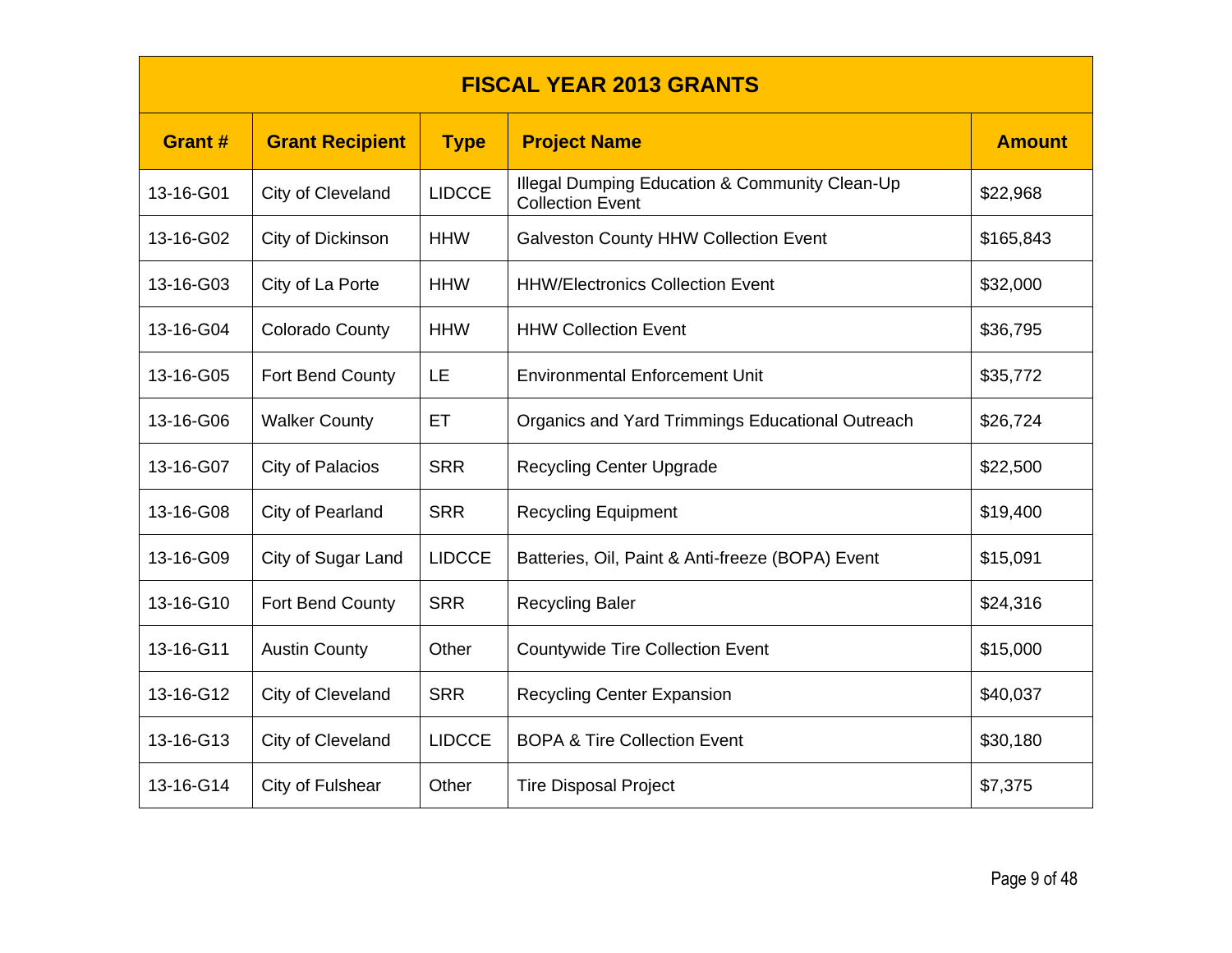| 13-16-G15 | City of Missouri<br>City |  | LIDCCE   BOPA Event | \$17,500 |
|-----------|--------------------------|--|---------------------|----------|
|-----------|--------------------------|--|---------------------|----------|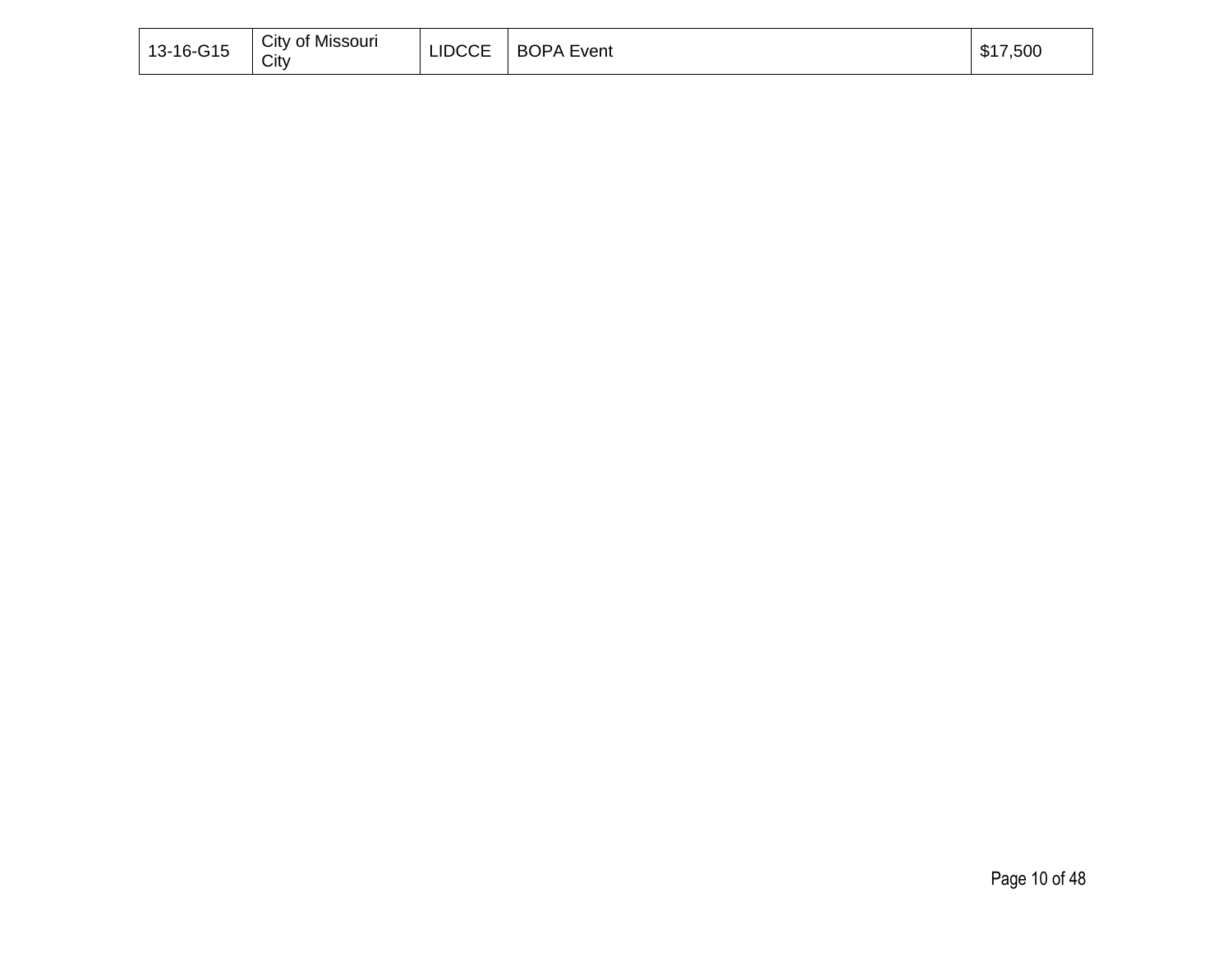| <b>FISCAL YEAR 2012 GRANTS</b> |                        |             |                                        |               |  |
|--------------------------------|------------------------|-------------|----------------------------------------|---------------|--|
| Grant #                        | <b>Grant Recipient</b> | <b>Type</b> | <b>Project Name</b>                    | <b>Amount</b> |  |
| 12-16-G01                      | <b>Austin County</b>   | <b>HHW</b>  | <b>HHW Collection Event</b>            | \$40,037      |  |
| 12-16-G02                      | <b>Harris County</b>   | LE.         | <b>Environmental Crimes Prosecutor</b> | \$168,368     |  |
| 12-16-G03                      | <b>Houston ISD</b>     | <b>SRR</b>  | District-wide Single Stream Recycling  | \$346,982     |  |
| 12-16-G04                      | Katy ISD               | <b>SRR</b>  | District-wide Recycling Program        | \$134,164     |  |
| 12-16-G06                      | <b>Walker County</b>   | LE.         | Environmental Investigator             | \$111,153     |  |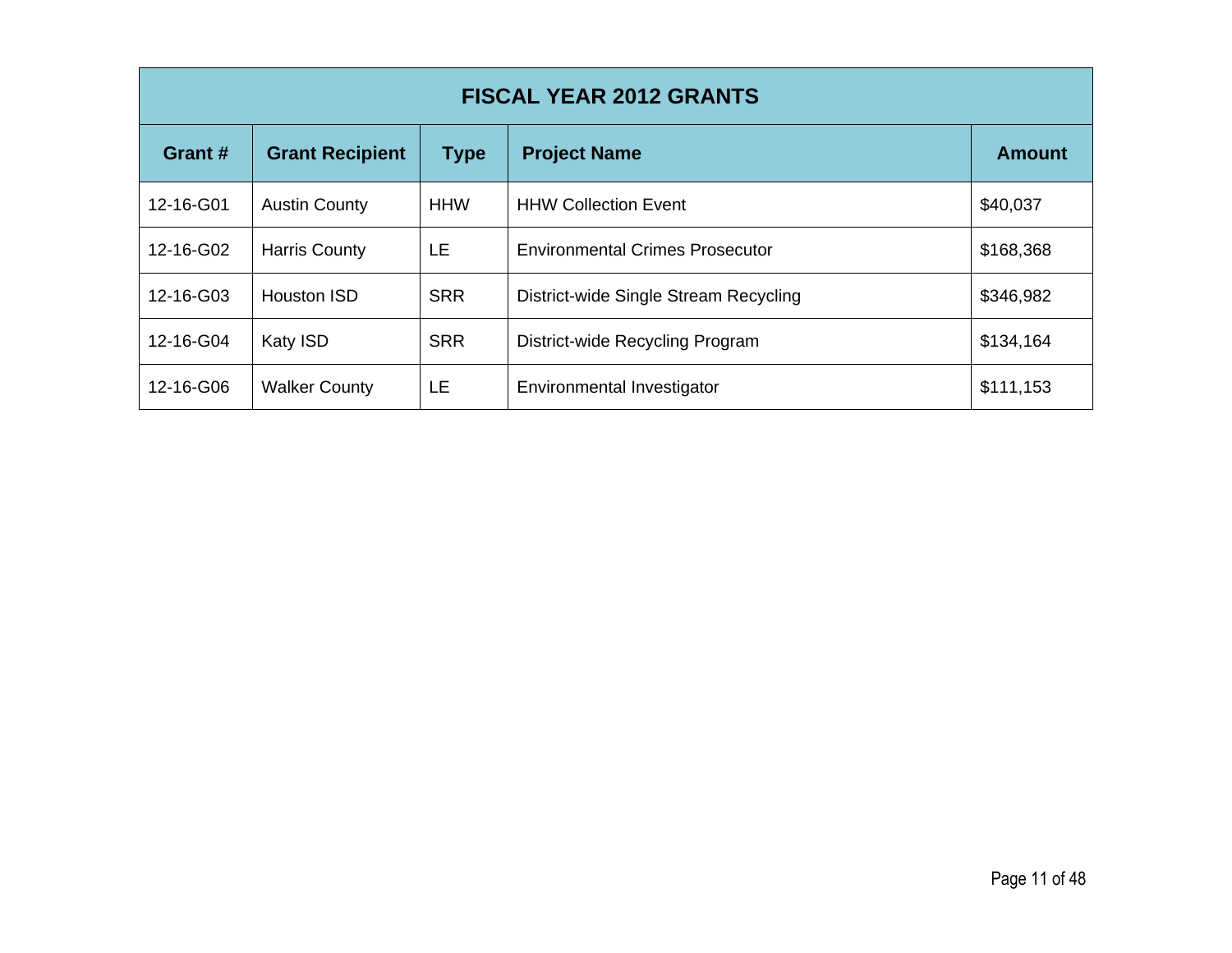| <b>FISCAL YEAR 2011 GRANTS</b> |                              |             |                                                                   |               |  |
|--------------------------------|------------------------------|-------------|-------------------------------------------------------------------|---------------|--|
| <b>Grant#</b>                  | <b>Grant Recipient</b>       | <b>Type</b> | <b>Project Name</b>                                               | <b>Amount</b> |  |
| 11-16-G01                      | Anahuac ISD                  | <b>SRR</b>  | Roll-off Recycle Bins for Anahuac ISD                             | \$17,000      |  |
| 11-16-G02                      | City of Cleveland            | <b>HHW</b>  | 1 Day HHW Event                                                   | \$39,784      |  |
| 11-16-G03                      | City of Conroe               | ET          | Conroe Recycling Outreach Program                                 | \$62,500      |  |
| 11-16-G04                      | City of Huntsville           | <b>SRR</b>  | <b>Recycling Promotion and Center Expansion</b>                   | \$190,000     |  |
| 11-16-G05                      | City of Deer Park            | <b>SRR</b>  | Recycling at Ballfield Complexes & City Facilities                | \$24,724      |  |
| 11-16-G06                      | City of La Porte             | Other       | Upgrade of Oil Recycle Program                                    | \$21,000      |  |
| 11-16-G07                      | <b>Galveston County</b>      | Cleanup     | Clear Creek Cleanup 2011                                          | \$14,069      |  |
| 11-16-G08                      | Montgomery<br>County         | <b>SRR</b>  | Montgomery County Pct 3 Recycling Center Styrofoam<br>Enhancement | \$89,595      |  |
| 11-16-G09                      | Port of Houston<br>Authority | Cleanup     | PHA Litter Campaign                                               | \$66,520      |  |
| 11-16-G10                      | City of Dickinson            | <b>HHW</b>  | Galveston County HHW Education and Collection Event               | \$130,000     |  |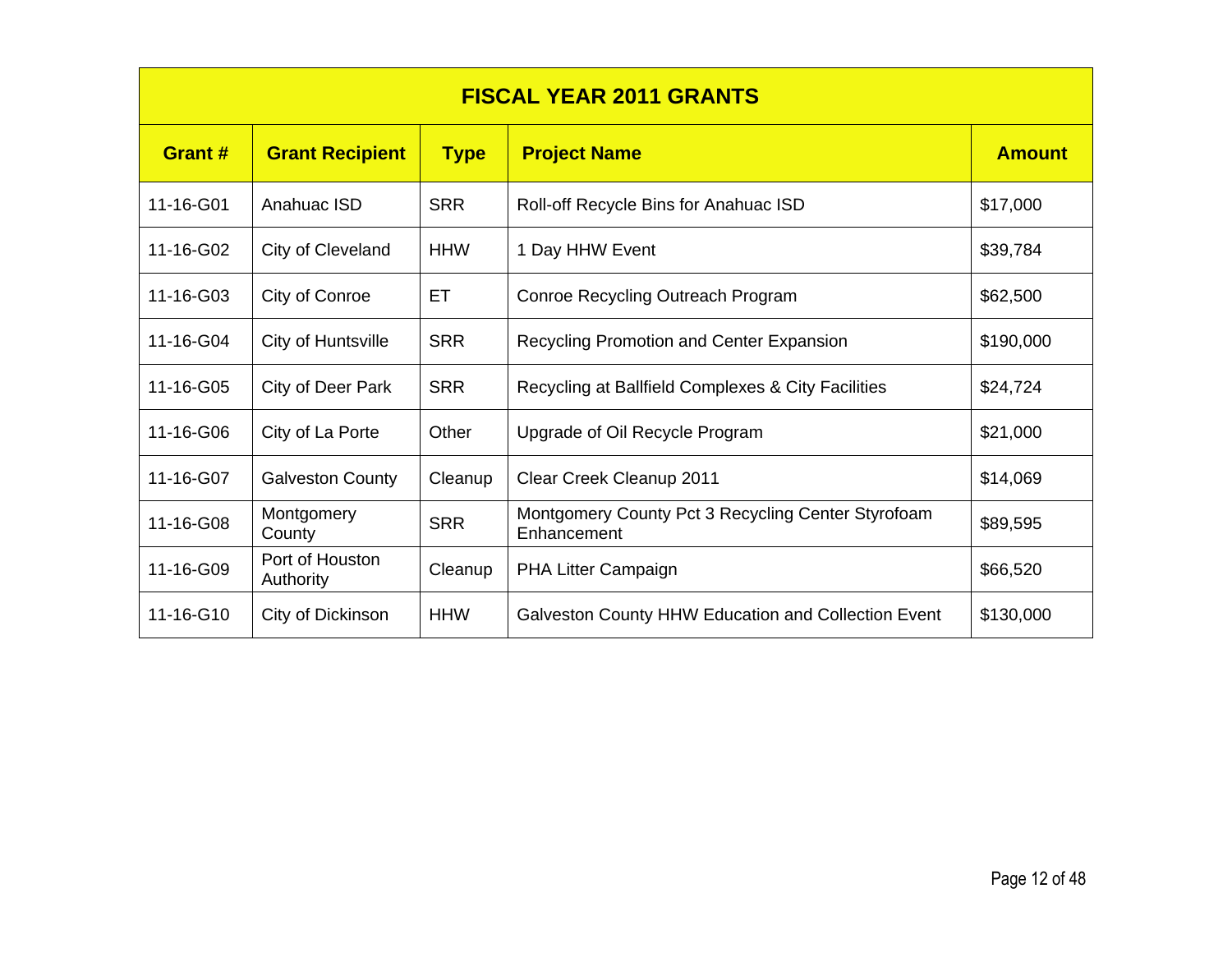| <b>FISCAL YEAR 2010 GRANTS</b> |                                    |             |                                                    |               |  |
|--------------------------------|------------------------------------|-------------|----------------------------------------------------|---------------|--|
| Grant #                        | <b>Grant Recipient</b>             | <b>Type</b> | <b>Project Name</b>                                | <b>Amount</b> |  |
| 10-16-G01                      | <b>Chambers County</b>             | <b>SRR</b>  | <b>Chambers County Paper and Plastic Recycling</b> | \$66,900      |  |
| 10-16-G02                      | <b>Austin County</b>               | <b>HHW</b>  | HHW & E-SCRAP Education & Collection Event         | \$62,500      |  |
| 10-16-G03                      | <b>Brazoria County</b>             | E&T         | Mission Possible: Environmental Education Kits     | \$33,450      |  |
| 10-16-G04                      | City of Houston                    | LE          | <b>Environmental Enforcement &amp; Education</b>   | \$117,272     |  |
| 10-16-G05                      | City of Houston                    | <b>SRR</b>  | <b>Drop-off Roll-off Recycling</b>                 | \$254,874     |  |
| 10-16-G06                      | City of Missouri<br>City           | <b>SRR</b>  | <b>HHW &amp; E-Waste Event</b>                     | \$66,500      |  |
| 10-16-G07                      | City of Pearland                   | <b>HHW</b>  | <b>Enhancements to Permanent HHW Facility</b>      | \$18,083      |  |
| 10-16-G08                      | City of Pearland                   | <b>SRR</b>  | Recycling Containers for Facilities in Pearland    | \$32,966      |  |
| 10-16-G09                      | City of Sugar Land                 | E&T         | Recycling Awareness Campaign                       | \$30,951      |  |
| 10-16-G10                      | <b>Clear Creek ISD</b>             | <b>SRR</b>  | Go Green Initiative                                | \$25.000      |  |
| 10-16-G11                      | Fort Bend County                   | <b>HHW</b>  | <b>HHW Program</b>                                 | \$70,533      |  |
| 10-16-G12                      | <b>Wharton County</b>              | <b>SRR</b>  | <b>Replacement of Recycling Truck</b>              | \$111,000     |  |
| 10-16-G13                      | Fort Bend County                   | <b>SRR</b>  | Local Enforcement; Fort Bend Environmental Health  | \$44,074      |  |
| 10-16-G14                      | <b>Harris County</b><br>Precinct 2 | E&T         | Don't Ditch, Pitch                                 | \$115,038     |  |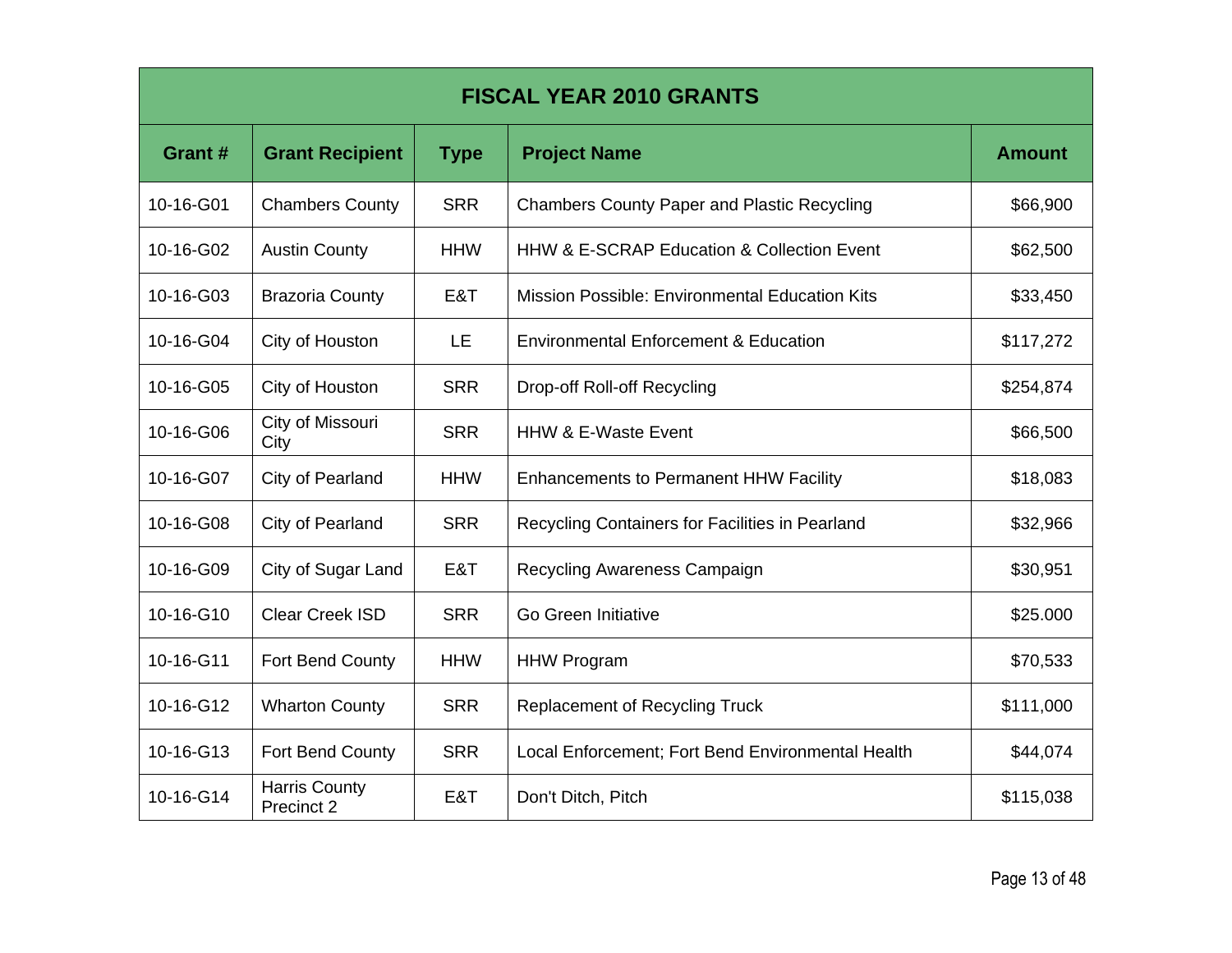| <b>FISCAL YEAR 2010 GRANTS</b> |                                    |             |                                                          |               |  |  |
|--------------------------------|------------------------------------|-------------|----------------------------------------------------------|---------------|--|--|
| Grant #                        | <b>Grant Recipient</b>             | <b>Type</b> | <b>Project Name</b>                                      | <b>Amount</b> |  |  |
| 10-16-G15                      | <b>Walker County</b>               | LE.         | <b>Walker County ECU Equipment</b>                       | \$45,188      |  |  |
| 10-16-G16                      | <b>Harris County</b><br>Precinct 1 | LE.         | <b>Enhancement to Harris County Environmental Crimes</b> | \$38,050      |  |  |
| 10-16-G17                      | City of Baytown                    | <b>SRR</b>  | Green Recycling Center Gates and Fencing                 | \$11,166      |  |  |
| 10-16-G18                      | City of Lake<br>Jackson            | <b>SRR</b>  | Reinvesting and Enhancing the Recycle Center             | \$65,400      |  |  |
| 10-16-G19                      | City of Missouri<br>City           | E&T         | Enhance Recycling Center/Education SSR                   | \$80,923      |  |  |
| 10-16-G20                      | <b>Waller County</b>               | <b>SRR</b>  | <b>Waller County Recycling Center Expansion</b>          | \$111,064     |  |  |
| 10-16-G21                      | <b>Brazoria County</b>             | <b>SRR</b>  | <b>Compost Facility Enhancement</b>                      | \$72,943      |  |  |
| 10-16-G22                      | City of Conroe                     | LE          | Solid Waste Officer for Responsible Disposal             | \$174.178     |  |  |
| 10-16-G23                      | Fort Bend County                   | <b>SRR</b>  | <b>Recycle Center Enhancements</b>                       | \$46,000      |  |  |
| 10-16-101                      | H-GAC                              | E&T         | 2010 Recycling Awareness Campaign                        | \$382,000     |  |  |
| 10-16-102                      | H-GAC                              | Cleanup     | 2010 River, Lakes, Bays 'N Bayous Trash Bash             | \$40,000      |  |  |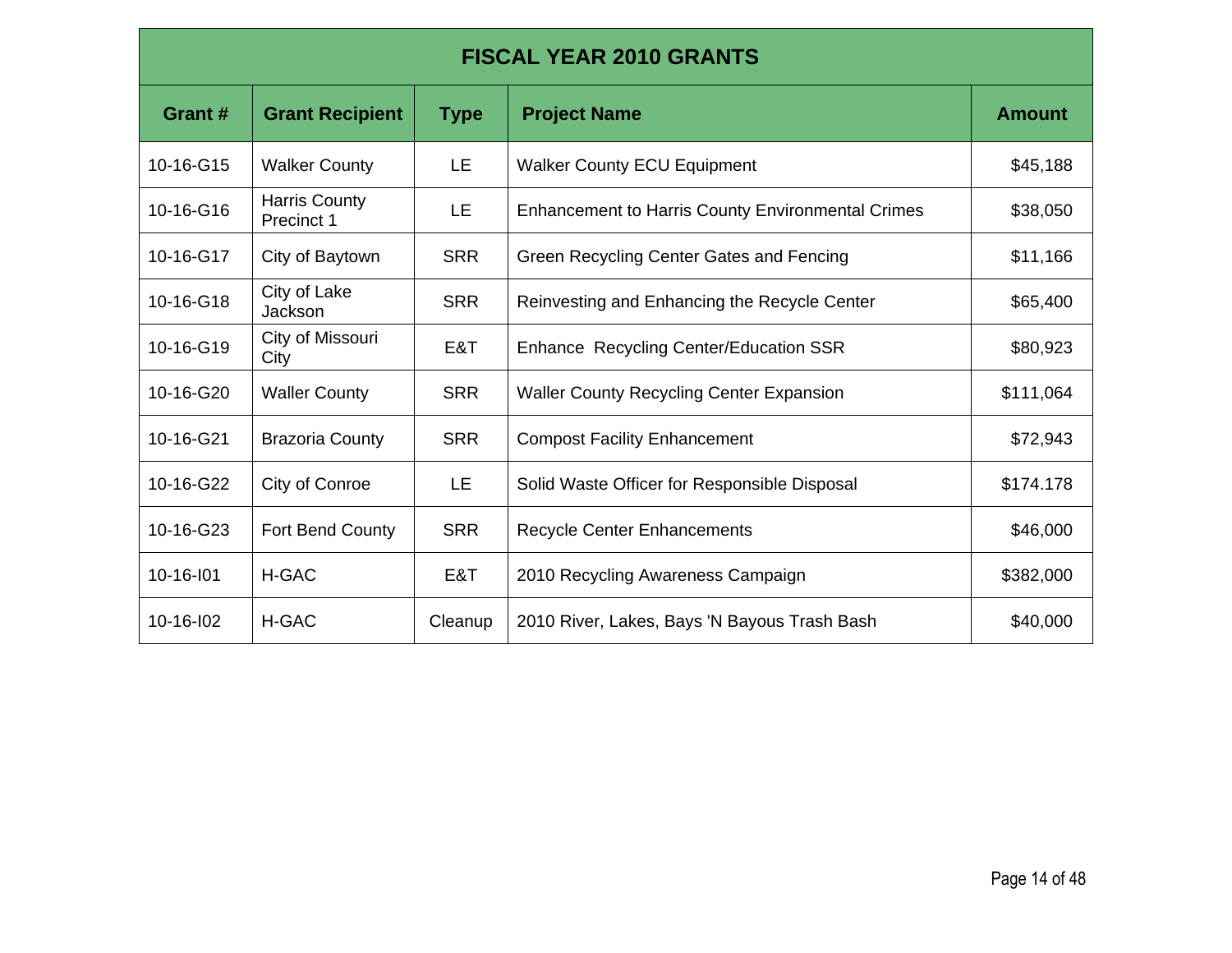| <b>FISCAL YEAR 2009 GRANTS</b> |                         |             |                                             |               |  |
|--------------------------------|-------------------------|-------------|---------------------------------------------|---------------|--|
| Grant#                         | <b>Grant Recipient</b>  | <b>Type</b> | <b>Project Name</b>                         | <b>Amount</b> |  |
| 09-16-G01                      | Anahuac ISD             | <b>SRR</b>  | School Recycling Program/Equipment          | \$10,468      |  |
| 09-16-G02                      | <b>Brazoria County</b>  | Study       | <b>Technical Study - Storm Debris</b>       | \$45,000      |  |
| 09-16-G03                      | Conroe                  | <b>HHW</b>  | <b>HHW Event</b>                            | \$34,061      |  |
| 09-16-G04                      | Conroe ISD              | <b>SRR</b>  | <b>ISD Recycling Program/Education</b>      | \$105,727     |  |
| 09-16-G05                      | Fort Bend County        | <b>HHW</b>  | <b>Enhance HHW Facility/Education</b>       | \$40,565      |  |
| 09-16-G06                      | Fort Bend County        | LE          | <b>Local Enforcement Vehicle</b>            | \$32,238      |  |
| 09-16-G07                      | Fort Bend County        | <b>SRR</b>  | <b>Enhance Recycling Facility/Equipment</b> | \$126,700     |  |
| 09-16-G08                      | <b>Galveston County</b> | Cleanup     | Clean Up Event/Education                    | \$12,505      |  |
| 09-16-G09                      | <b>Harris County</b>    | E&T         | <b>Illegal Dumping Education</b>            | \$54,938      |  |
| 09-16-G10                      | <b>Wharton County</b>   | LE.         | <b>Local Enforcement Vehicle</b>            | \$29,904      |  |
| 09-16-G11                      | <b>Harris County</b>    | <b>HHW</b>  | <b>Enhance HHW Facility</b>                 | \$622,400     |  |
| 09-16-G12                      | <b>Walker County</b>    | <b>SRR</b>  | Tire Recycling (4 Events)                   | \$22,350      |  |
| 09-16-G13                      | City of Houston         | <b>SRR</b>  | <b>Enhance Recycling Centers/Equipment</b>  | \$494,499     |  |
| 09-16-G14                      | <b>Brazoria County</b>  | <b>HHW</b>  | <b>Enhance HHW Facility</b>                 | \$112,700     |  |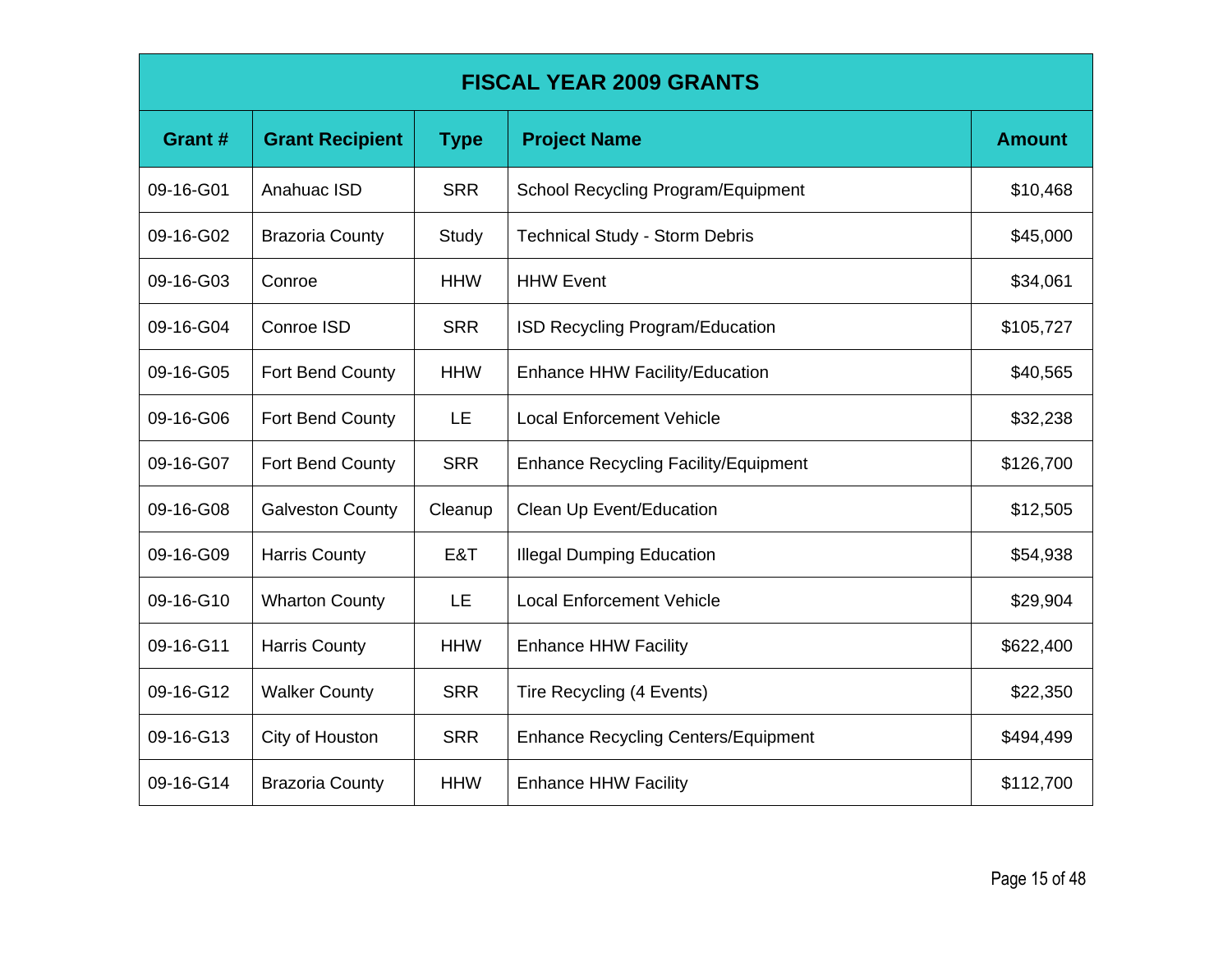| <b>FISCAL YEAR 2008 GRANTS</b> |                        |             |                                           |               |  |
|--------------------------------|------------------------|-------------|-------------------------------------------|---------------|--|
| Grant#                         | <b>Grant Recipient</b> | <b>Type</b> | <b>Project Name</b>                       | <b>Amount</b> |  |
| 08-16-G01                      | Tomball                | <b>HHW</b>  | <b>HHW &amp; E-Waste Collection Event</b> | \$37,400      |  |
| 08-16-G02                      | <b>Austin County</b>   | <b>HHW</b>  | <b>E-Waste Collection Event</b>           | \$75,000      |  |
| 08-16-G03                      | Sugar Land             | E&T         | <b>Miscellaneous Education</b>            | \$56,081      |  |
| 08-16-G04                      | La Porte               | <b>SRR</b>  | <b>Trailer Cover</b>                      | \$5,000       |  |
| 08-16-G05                      | <b>Austin County</b>   | LE          | <b>Local Enforcement Equipment</b>        | \$16,120      |  |
| 08-16-G06                      | Fort Bend County       | <b>HHW</b>  | Miscellaneous Education/Equipment         | \$59,827      |  |
| 08-16-G07                      | Houston                | E&T         | <b>Miscellaneous Education</b>            | \$26,096      |  |
| 08-16-G08                      | Montgomery<br>County   | E&T         | <b>Illegal Dumping Education</b>          | \$35,600      |  |
| 08-16-G09                      | Wallis                 | <b>SRR</b>  | Chipper                                   | \$31,000      |  |
| 08-16-G10                      | <b>Walker County</b>   | E&T         | <b>Compost Facility Enhancement</b>       | \$39,505      |  |
| 08-16-G11                      | Cleveland              | <b>SRR</b>  | <b>Recycling Facility</b>                 | \$125,949     |  |
| 08-16-G12                      | Houston                | <b>SRR</b>  | <b>Building Reuse Warehouse</b>           | \$149,661     |  |
| 08-16-G13                      | <b>Waller County</b>   | <b>SRR</b>  | <b>Construct Recycling Center</b>         | \$100,000     |  |
| 08-16-101                      | H-GAC                  | E&T         | <b>Regional Recycling Guide</b>           | \$356,000     |  |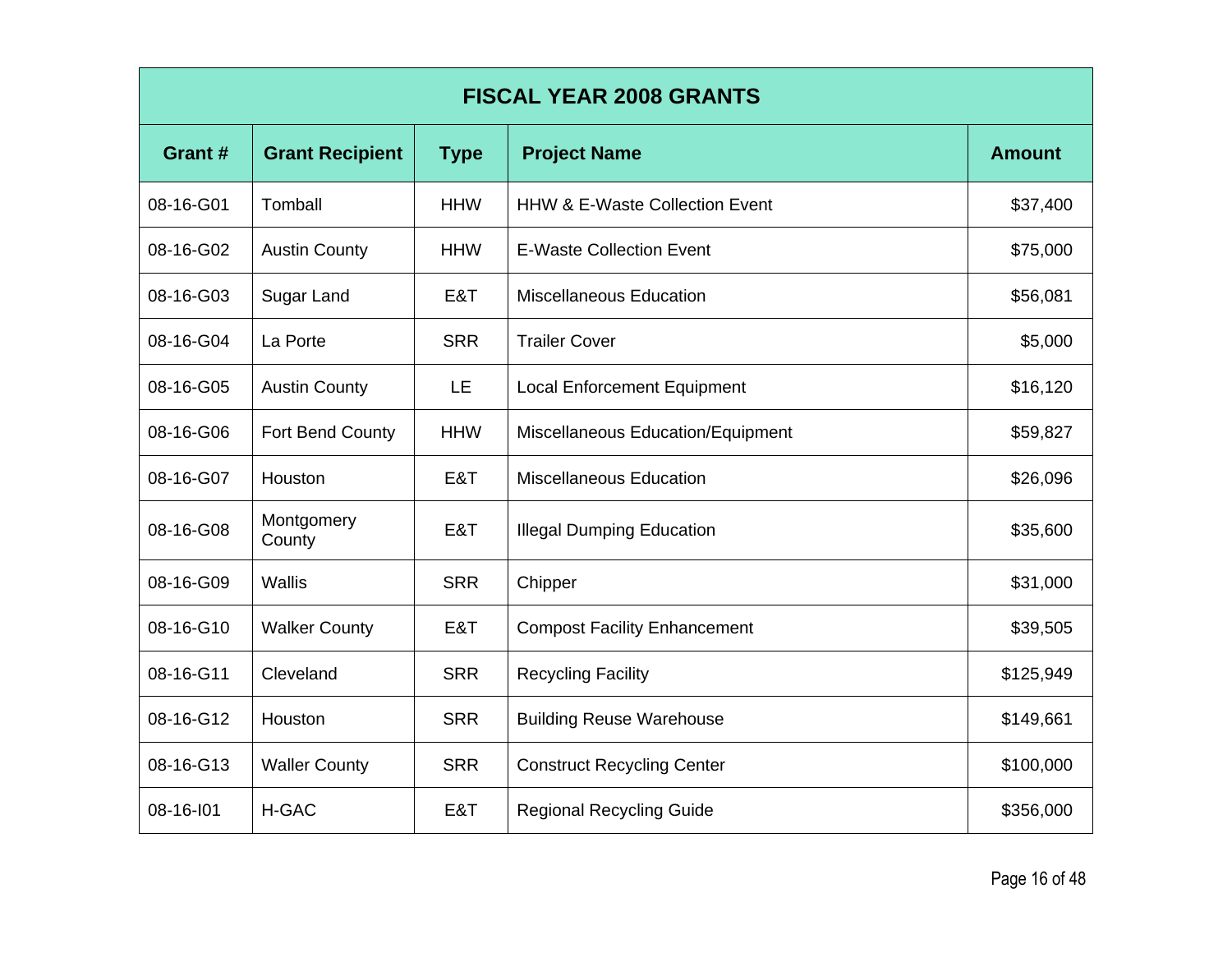| <b>FISCAL YEAR 2007 GRANTS</b> |                         |             |                                             |               |
|--------------------------------|-------------------------|-------------|---------------------------------------------|---------------|
| Grant#                         | <b>Grant Recipient</b>  | <b>Type</b> | <b>Project Name</b>                         | <b>Amount</b> |
| 07-16-G01                      | <b>Austin County</b>    | LE          | <b>Local Enforcement Truck</b>              | \$15,125      |
| 07-16-G02                      | <b>Galveston County</b> | Cleanup     | Clean Up Event                              | \$9,602       |
| 07-16-G03                      | <b>Bellaire</b>         | E&T         | <b>Education for Curbside Recycling</b>     | \$21,594      |
| 07-16-G04                      | Huntsville              | <b>SRR</b>  | Loader for Recycling Facility               | \$175,288     |
| 07-16-G05                      | Sugar Land              | E&T         | <b>Miscellaneous Education</b>              | \$30,894      |
| 07-16-G06                      | Pearland                | E&T         | <b>Recycling Education</b>                  | \$12,406      |
| 07-16-G07                      | <b>Harris County</b>    | <b>HHW</b>  | Enhance HHW Facility/Equipment              | \$116,250     |
| 07-16-G08                      | <b>Brazoria County</b>  | <b>HHW</b>  | <b>HHW Facility/Education</b>               | \$262,180     |
| 07-16-G09                      | Fort Bend County        | <b>HHW</b>  | Paint Can Crusher - HHW                     | \$28,234      |
| 07-16-G10                      | <b>Austin County</b>    | <b>HHW</b>  | <b>HHW Facility</b>                         | \$120,200     |
| 07-16-G11                      | Montgomery<br>County    | Study       | <b>Technical Study</b>                      | \$35,250      |
| 07-16-G12                      | Montgomery<br>County    | E&T         | <b>Litter Education</b>                     | \$9,979       |
| 07-16-G13                      | <b>Wharton County</b>   | <b>SRR</b>  | Paper Recycling Program/Equipment           | \$20,140      |
| 07-16-G14                      | <b>Wharton County</b>   | <b>LE</b>   | <b>Local Enforcement</b>                    | \$8,691       |
| 07-16-G15                      | <b>Walker County</b>    | Cleanup     | Clean Up Event                              | \$34,890      |
| 07-16-G16                      | <b>Harris County</b>    | E&T         | <b>Education Campaign - Illegal Dumping</b> | \$16,875      |
| 07-16-101                      | <b>H-GAC</b>            | LE          | <b>Local Enforcement Circuit Rider</b>      | \$70,000      |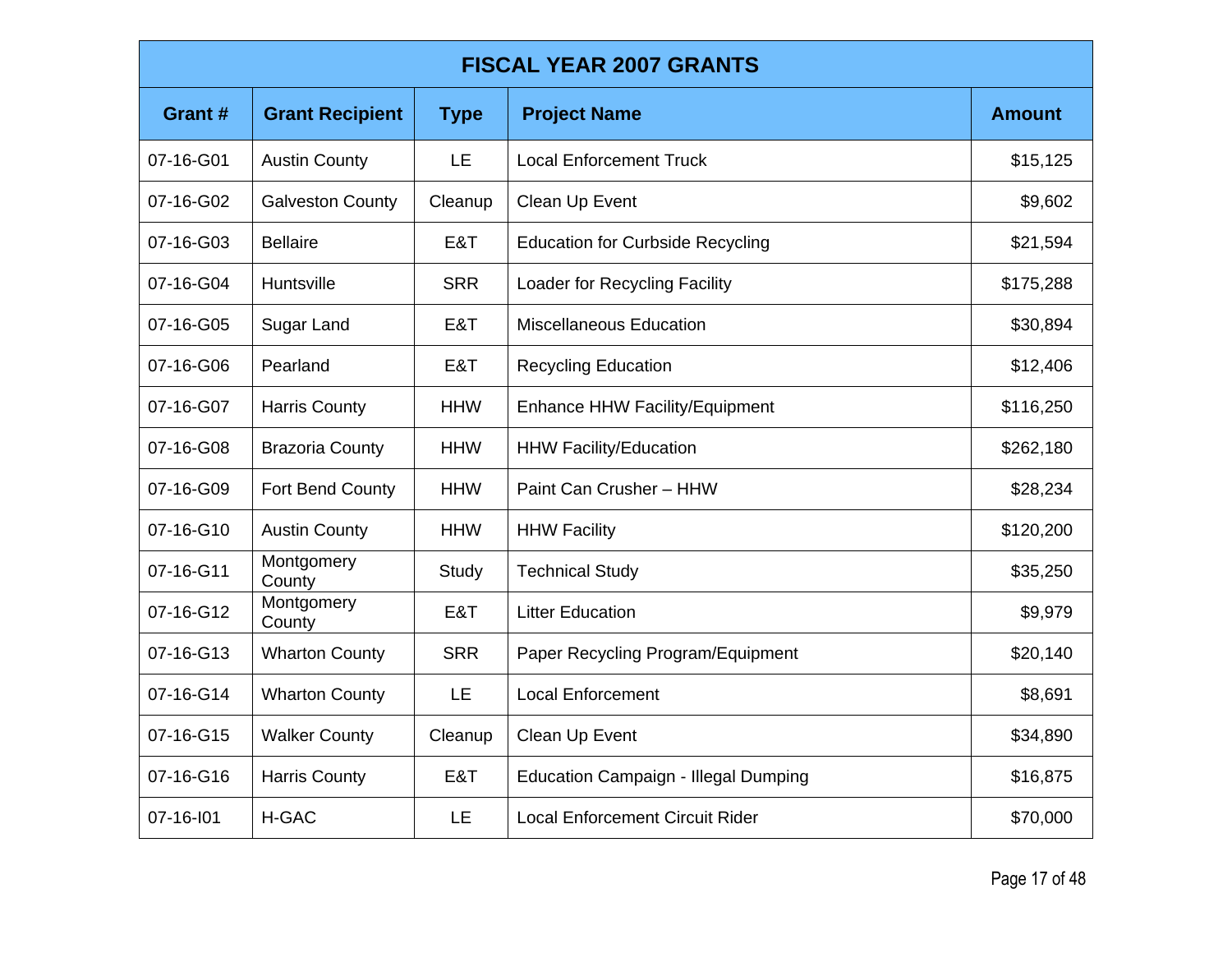| <b>FISCAL YEAR 2006 GRANTS</b> |                        |             |                                                    |               |  |
|--------------------------------|------------------------|-------------|----------------------------------------------------|---------------|--|
| Grant#                         | <b>Grant Recipient</b> | <b>Type</b> | <b>Project Name</b>                                | <b>Amount</b> |  |
| 06-16-G01                      | Pearland               | E&T         | Miscellaneous Education - Waste In Place           | \$10,890      |  |
| 06-16-G02                      | Montgomery<br>County   | LE          | <b>Local Enforcement Program</b>                   | \$139,074     |  |
| 06-16-G03                      | Fort Bend County       | LE          | <b>Local Enforcement Officer</b>                   | \$59,287      |  |
| 06-16-G04                      | <b>Brazoria County</b> | LE          | <b>Local Enforcement Equipment</b>                 | \$60,931      |  |
| 06-16-G05                      | <b>Galveston ISD</b>   | <b>SRR</b>  | Paper Recycling at School/Education                | \$15,045      |  |
| 06-16-G06                      | <b>Walker County</b>   | E&T         | <b>Recycling &amp; Compost Education/Equipment</b> | \$37,060      |  |
| 06-16-G07                      | <b>Brazoria</b>        | <b>LE</b>   | <b>Local Enforcement Officer</b>                   | \$6,599       |  |
| 06-16-G08                      | Fort Bend County       | E&T         | <b>Compost Training</b>                            | \$7,576       |  |
| 06-16-G09                      | <b>Harris County</b>   | LE          | Local Enforcement Program/Equipment                | \$341,743     |  |
| 06-16-G10                      | Conroe                 | <b>SRR</b>  | Restore - Truck & Driver                           | \$75,890      |  |
| 06-16-G11                      | <b>Baytown</b>         | <b>SRR</b>  | Recycling Coordinator at Center                    | \$47,759      |  |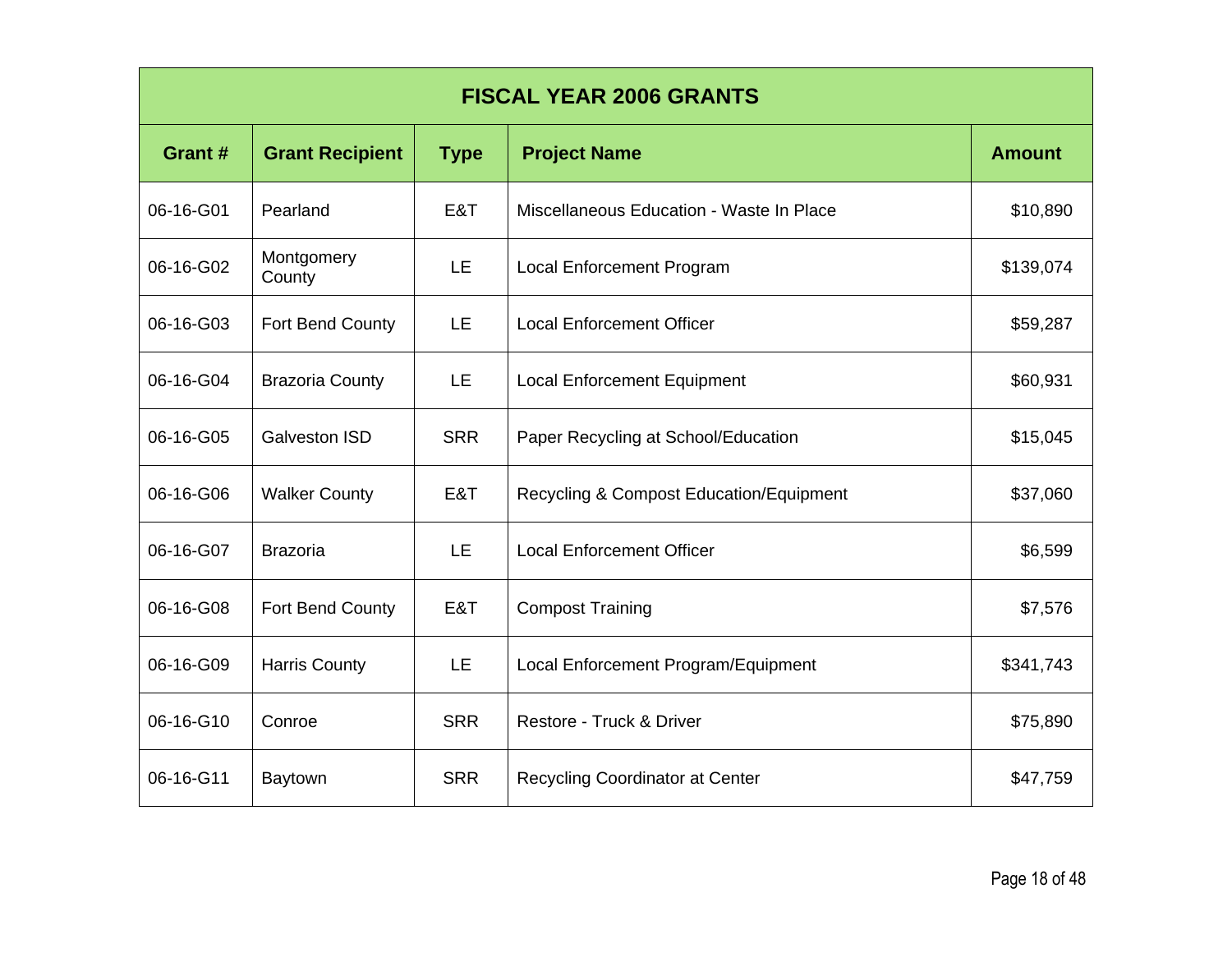| <b>FISCAL YEAR 2006 GRANTS</b> |                                 |             |                                             |               |  |
|--------------------------------|---------------------------------|-------------|---------------------------------------------|---------------|--|
| Grant#                         | <b>Grant Recipient</b>          | <b>Type</b> | <b>Project Name</b>                         | <b>Amount</b> |  |
| 06-16-G12                      | Houston                         | LE          | <b>Local Enforcement Vehicle/Education</b>  | \$62,295      |  |
| 06-16-G13                      | <b>Harris County</b>            | <b>HHW</b>  | 9 Mobile HHW Collection Events              | \$87,000      |  |
| 06-16-G14                      | Sugar Land                      | <b>SRR</b>  | <b>Recycling Facility/Education</b>         | \$29,075      |  |
| 06-16-G15                      | Fort Bend County                | <b>SRR</b>  | <b>Enhance Recycling Facility</b>           | \$25,000      |  |
| 06-16-G16                      | <b>Austin County</b>            | <b>SRR</b>  | Paper Recycling Program/Equipment           | \$72,000      |  |
| 06-16-G17                      | Rosenberg                       | Cleanup     | Clean Up Event                              | \$11,073      |  |
| 06-16-G18                      | <b>West University</b><br>Place | <b>SRR</b>  | Paper Recycling/Education                   | \$10,000      |  |
| 06-16-G19                      | Houston                         | LE          | Local Enforcement Program/Education         | \$200,000     |  |
| 06-16-G20                      | Tomball                         | <b>HHW</b>  | <b>HHW Event</b>                            | \$128,989     |  |
| 06-16-G21                      | Alvin                           | <b>SRR</b>  | <b>Curbside Recycling Program/Education</b> | \$52,401      |  |
| 06-16-G22                      | Houston                         | <b>SRR</b>  | <b>Enhance Recycling Facility/Education</b> | \$60,293      |  |
| 06-16-101                      | H-GAC                           | E&T         | <b>Regional Recycling Guide</b>             | \$240,000     |  |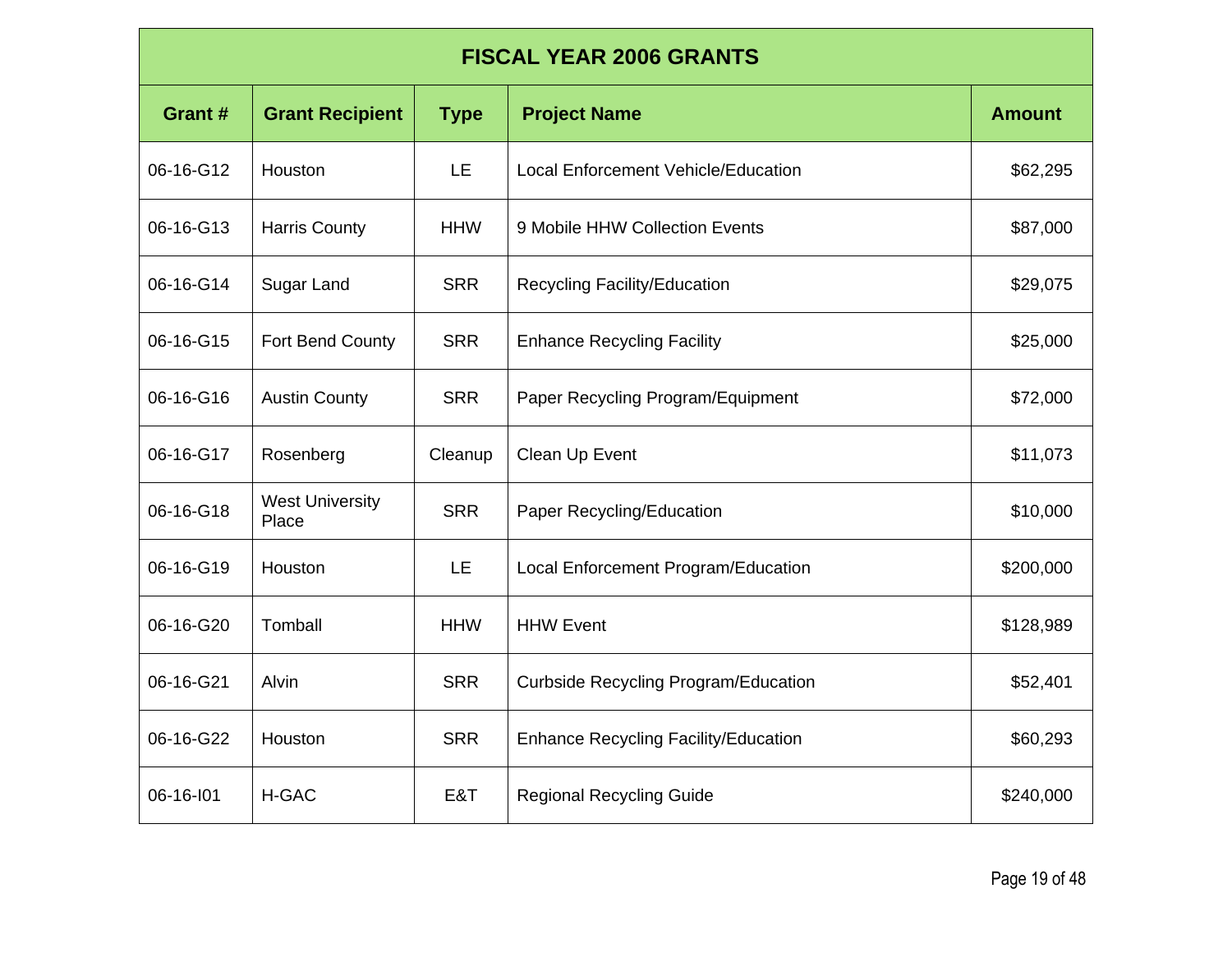| <b>FISCAL YEAR 2005 GRANTS</b> |                         |             |                                           |               |  |
|--------------------------------|-------------------------|-------------|-------------------------------------------|---------------|--|
| Grant #                        | <b>Grant Recipient</b>  | <b>Type</b> | <b>Project Name</b>                       | <b>Amount</b> |  |
| 05-16-G01                      | Houston                 | E&T         | <b>Miscellaneous Education</b>            | \$35,630      |  |
| 05-16-G02                      | Huntsville              | <b>SRR</b>  | <b>Expand Recycling Facility/Forklift</b> | \$73,020      |  |
| 05-16-G03                      | Willis                  | Cleanup     | Cleanup Event                             | \$18,994      |  |
| 05-16-G04                      | <b>Galveston County</b> | Cleanup     | <b>Cleanup Event</b>                      | \$14,000      |  |
| 05-16-G05                      | Huntsville              | <b>SRR</b>  | <b>Construct a Greenhouse</b>             | \$30,000      |  |
| 05-16-G06                      | Houston                 | <b>HHW</b>  | HHW E-Waste Packing & Disposal            | \$67,125      |  |
| 05-16-G07                      | Friendswood             | <b>HHW</b>  | <b>HHW Event</b>                          | \$80,000      |  |
| 05-16-G08                      | Dayton                  | <b>HHW</b>  | <b>HHW Event</b>                          | \$22,500      |  |
| 05-16-G09                      | <b>Austin County</b>    | <b>HHW</b>  | <b>HHW Event</b>                          | \$35,000      |  |
| 05-16-G10                      | <b>Bellaire</b>         | E&T         | Recycling Campaign                        | \$12,500      |  |
| 05-16-G11                      | Houston                 | LE.         | Local Enforcement Program/Education       | \$258,617     |  |
| 05-16-G12                      | <b>Baytown</b>          | LE          | <b>Local Enforcement Trailer</b>          | \$13,440      |  |
| 05-16-G13                      | <b>Galveston County</b> | LE          | <b>Local Enforcement Officers</b>         | \$63,111      |  |
| 05-16-G14                      | Houston                 | LE          | <b>7 Local Enforcement Cameras</b>        | \$117,061     |  |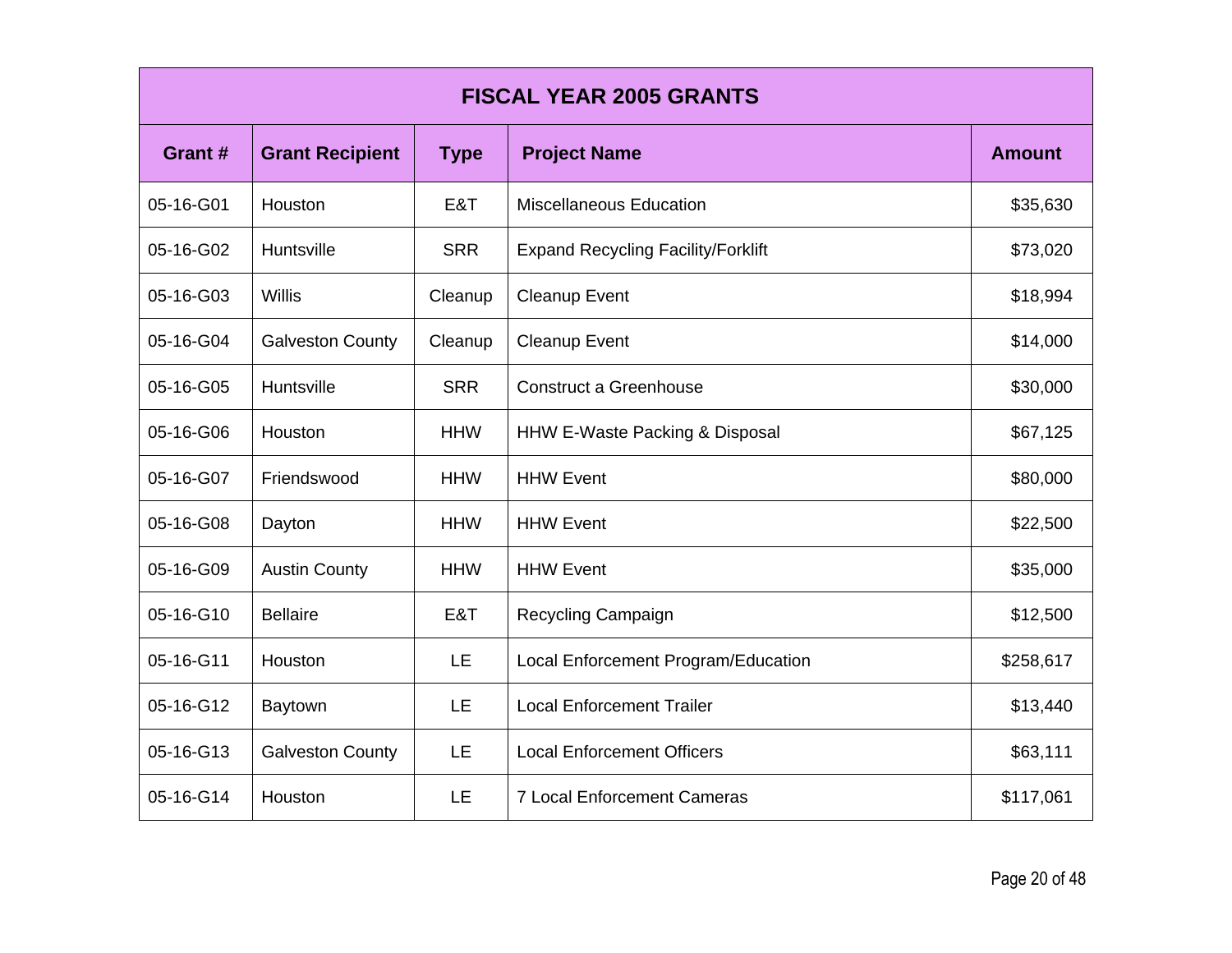| <b>FISCAL YEAR 2005 GRANTS</b> |                        |             |                                          |               |  |
|--------------------------------|------------------------|-------------|------------------------------------------|---------------|--|
| Grant #                        | <b>Grant Recipient</b> | <b>Type</b> | <b>Project Name</b>                      | <b>Amount</b> |  |
| 05-16-G15                      | Fort Bend County       | Study       | <b>Compost Facilities Study</b>          | \$21,073      |  |
| 05-16-G16                      | Fort Bend County       | <b>LE</b>   | Local Enforcement Program/Equipment      | \$83,589      |  |
| 05-16-G17                      | <b>Brazoria</b>        | LE.         | Local Enforcement Program/Equipment      | \$55,075      |  |
| 05-16-G18                      | Freeport               | LE          | <b>Local Enforcement Equipment</b>       | \$22,070      |  |
| 05-16-G19                      | <b>Brazoria County</b> | <b>LE</b>   | <b>Local Enforcement Equipment</b>       | \$54,483      |  |
| 05-16-G20                      | Pearland               | <b>HHW</b>  | Enhance HHW Facility/Disposal            | \$83,018      |  |
| 05-16-G21                      | Richwood               | Cleanup     | <b>Trailer for Litter Control</b>        | \$2,700       |  |
| 05-16-G22                      | <b>Wharton County</b>  | Cleanup     | Litter Cleanup Program/Equipment         | \$37,060      |  |
| 05-16-G23                      | <b>Baytown</b>         | Cleanup     | <b>Illegal Dumping Program/Equipment</b> | \$69,525      |  |
| 05-16-G24                      | <b>Harris County</b>   | LE          | Local Enforcement Program/Equipment      | \$95,095      |  |
| 05-16-G25                      | <b>Wharton County</b>  | <b>HHW</b>  | <b>HHW Event/Education</b>               | \$17,870      |  |
| 05-16-G26                      | Conroe                 | <b>SRR</b>  | <b>Restore Materials Reuse Program</b>   | \$35,022      |  |
| 05-16-G27                      | Huntsville             | E&T         | <b>Litter Control Education</b>          | \$13,296      |  |
| 05-16-G28                      | <b>Pearland ISD</b>    | E&T         | <b>Waste in Place Education</b>          | \$7,495       |  |
| 05-16-G29                      | La Porte               | <b>SRR</b>  | <b>Recycling Trailer</b>                 | \$11,433      |  |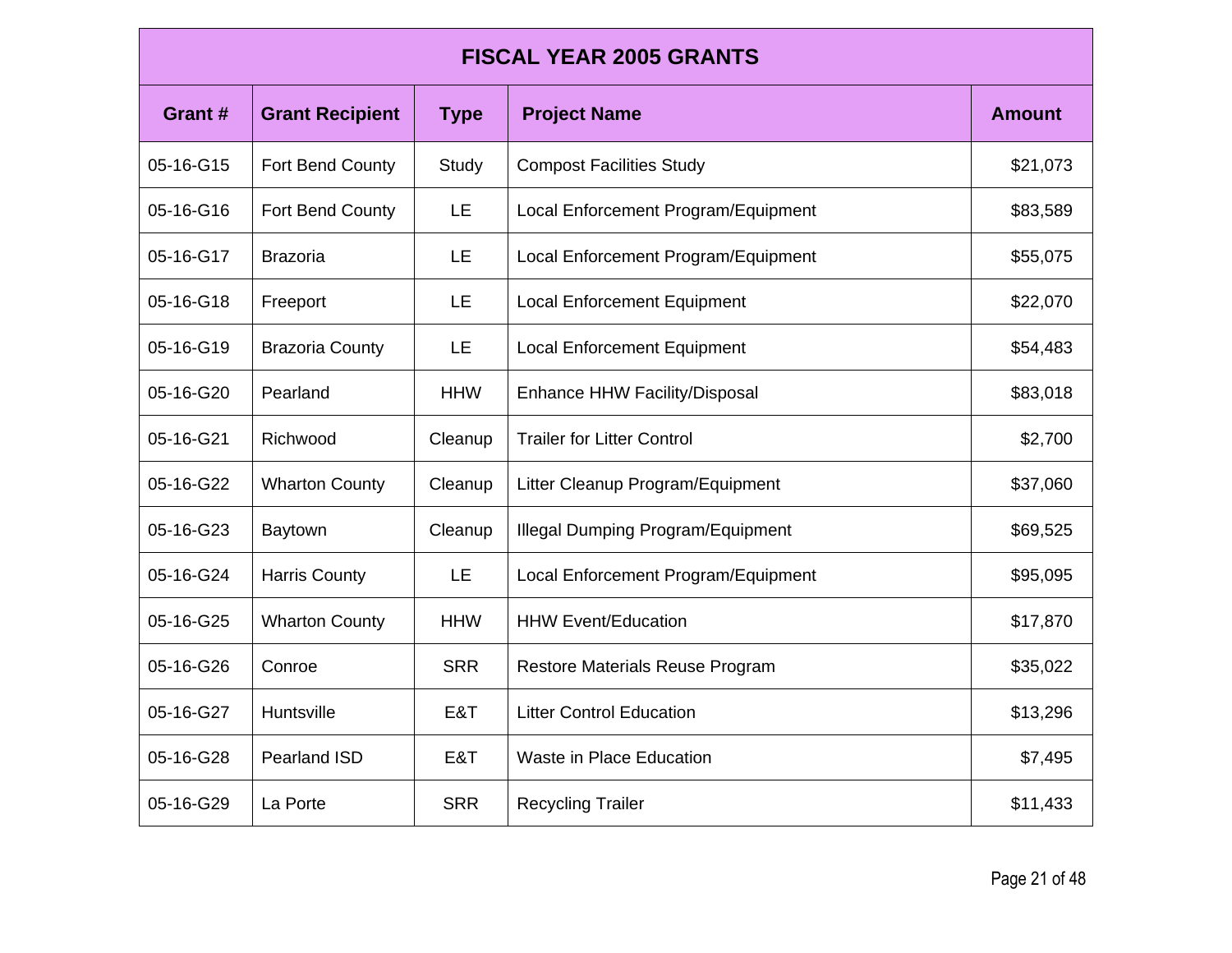| <b>FISCAL YEAR 2004 GRANTS</b> |                         |             |                                          |               |
|--------------------------------|-------------------------|-------------|------------------------------------------|---------------|
| Grant #                        | <b>Grant Recipient</b>  | <b>Type</b> | <b>Project Name</b>                      | <b>Amount</b> |
| 04-16-G01                      | Angleton                | E&T         | Recycling Education / Training           | \$20,899      |
| 04-16-G02                      | Oak Ridge North         | <b>SRR</b>  | <b>Recycling Truck</b>                   | \$28,000      |
| 04-16-G03                      | Sealy                   | <b>SRR</b>  | Chipper & Truck / Education              | \$117,000     |
| 04-16-G04                      | <b>Bay City</b>         | <b>SRR</b>  | <b>Expand Recycling Facility / Baler</b> | \$92,321      |
| 04-16-G05                      | <b>Bellaire</b>         | <b>HHW</b>  | <b>E-Waste Collection</b>                | \$10,570      |
| 04-16-G06                      | Sugar Land              | <b>HHW</b>  | <b>E-Waste Collection</b>                | \$15,438      |
| 04-16-G07                      | <b>Harris County</b>    | <b>HHW</b>  | <b>E-Waste Collection</b>                | \$53,000      |
| 04-16-G08                      | Montgomery<br>County    | <b>HHW</b>  | <b>E-Waste Collection</b>                | \$20,000      |
| 04-16-G09                      | Montgomery<br>County    | <b>HHW</b>  | <b>HHW Facility</b>                      | \$341,309     |
| 04-16-G10                      | <b>Austin County</b>    | <b>HHW</b>  | <b>HHW Event / Education</b>             | \$25,000      |
| 04-16-G11                      | <b>Galveston County</b> | LE.         | Local Enforcement Program/Equipment      | \$164,260     |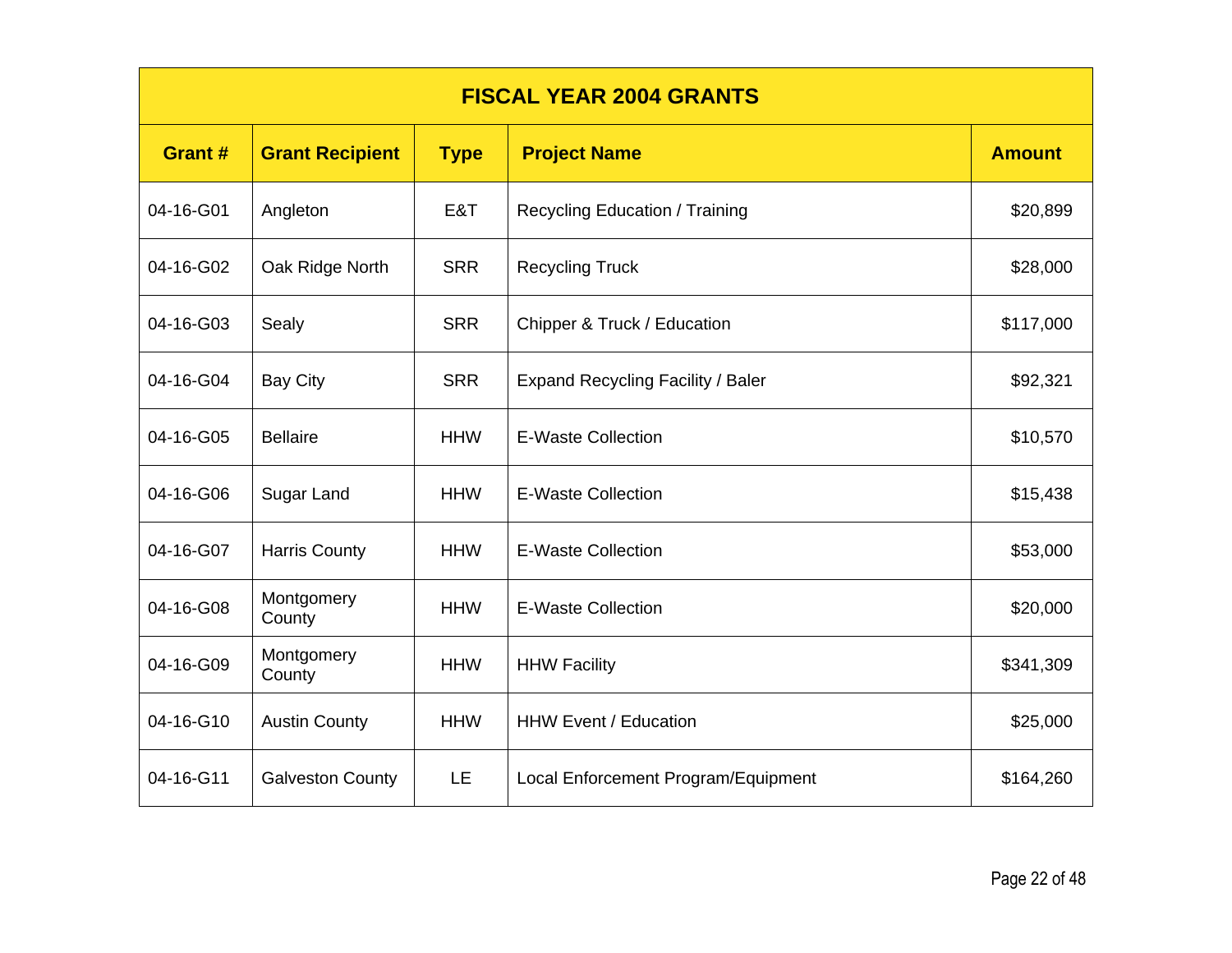## **FISCAL YEAR 2004 GRANTS**

| <b>Grant#</b> | <b>Grant Recipient</b> | <b>Type</b> | <b>Project Name</b>                                           | <b>Amount</b> |
|---------------|------------------------|-------------|---------------------------------------------------------------|---------------|
| 04-16-G12     | <b>Walker County</b>   | <b>LE</b>   | <b>Local Enforcement Equipment</b>                            | \$23,000      |
| 04-16-G13     | Pasadena               | <b>LE</b>   | Local Enforcement Program/Equipment                           | \$46,800      |
| 04-16-G14     | <b>Wharton County</b>  | LE          | <b>Local Enforcement Equipment</b>                            | \$19,990      |
| 04-16-G15     | <b>Chambers County</b> | <b>CCS</b>  | Enhance Citizen's Collection Station, Compactor,<br>Education | \$21,870      |
| 04-16-G16     | Houston                | E&T         | <b>Recycling Education</b>                                    | \$120,000     |
| 04-16-G17     | Sugar Land             | E&T         | <b>Miscellaneous Education</b>                                | \$38,600      |
| 04-16-G18     | Fort Bend County       | LE          | <b>Local Enforcement Education</b>                            | \$19,060      |
| 04-16-G19     | <b>Walker County</b>   | E&T         | Used Oil Collection / Education                               | \$37,000      |
| 04-16-G20     | <b>Brazoria</b>        | Cleanup     | Cleanup Event / Trailer                                       | \$25,596      |
| 04-16-101     | <b>H-GAC</b>           | Cleanup     | Trash Bash / Education                                        | \$20,000      |
| 04-16-102     | <b>H-GAC</b>           | E&T         | E-Waste Education                                             | \$94,000      |
| 04-16-103     | H-GAC                  | Study       | <b>C&amp;D Waste Education Study</b>                          | \$75,000      |
| 04-16-104     | <b>H-GAC</b>           | Study       | <b>Needs Assessment Study</b>                                 | \$100,000     |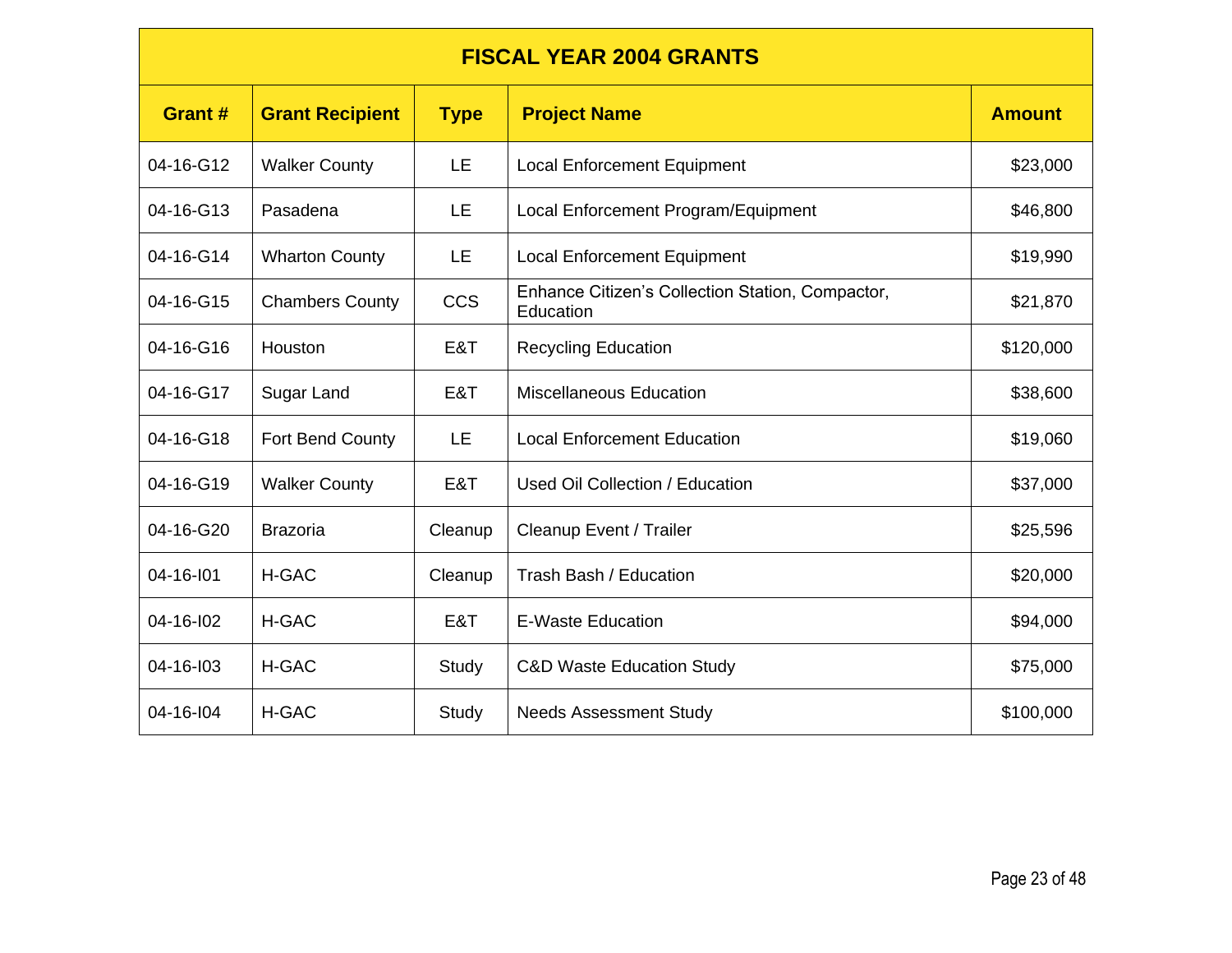| <b>FISCAL YEAR 2003 GRANTS</b> |                                          |             |                                                     |               |  |
|--------------------------------|------------------------------------------|-------------|-----------------------------------------------------|---------------|--|
| Grant #                        | <b>Grant Recipient</b>                   | <b>Type</b> | <b>Project Name</b>                                 | <b>Amount</b> |  |
| 03-16-G01                      | <b>Galveston County</b>                  | Cleanup     | <b>Community Cleanup with Education</b>             | \$12,200      |  |
| 03-16-G02                      | Houston                                  | E&T         | <b>Recycling Education</b>                          | \$100,000     |  |
| 03-16-G03                      | <b>Bellaire</b>                          | <b>HHW</b>  | <b>Purchase HHW Vouchers</b>                        | \$10,000      |  |
| 03-16-G04                      | <b>Colorado County</b>                   | <b>HHW</b>  | <b>HHW Collection/Education</b>                     | \$21,650      |  |
| 03-16-G05                      | <b>Harris County</b>                     | <b>SRR</b>  | <b>Electronic Recycling Day</b>                     | \$17,084      |  |
| 03-16-G06                      | Houston                                  | <b>SRR</b>  | <b>Recycling Drop-Offs</b>                          | \$149,000     |  |
| 03-16-G07                      | <b>Walker County</b>                     | Study       | Solid Waste Service Study                           | \$37,000      |  |
| 03-16-G08                      | Lower Colorado<br><b>River Authority</b> | <b>SRR</b>  | <b>Expand Regional Recycling Center</b>             | \$32,122      |  |
| 03-16-G09                      | Huntsville                               | <b>SRR</b>  | <b>Construct Recycling Center</b>                   | \$150,000     |  |
| 03-16-G10                      | Huntsville                               | Study       | <b>Recycling Transfer Station Feasibility Study</b> | \$50,000      |  |
| 03-16-G11                      | Houston                                  | E&T         | Neighborhood Environmental Enforcement Training     | \$12,877      |  |
| 03-16-G12                      | Houston                                  | <b>HHW</b>  | <b>HHW Facilities Supplies</b>                      | \$26,216      |  |
| 03-16-G13                      | <b>Harris County</b>                     | LE          | Local Enforcement Program/Equipment                 | \$77,928      |  |
| 03-16-G14                      | <b>Wharton County</b>                    | <b>LE</b>   | <b>Local Enforcement Vehicle</b>                    | \$26,925      |  |
| 03-16-G15                      | Pasadena                                 | LE          | Local Enforcement Equipment/Educational Video       | \$55,000      |  |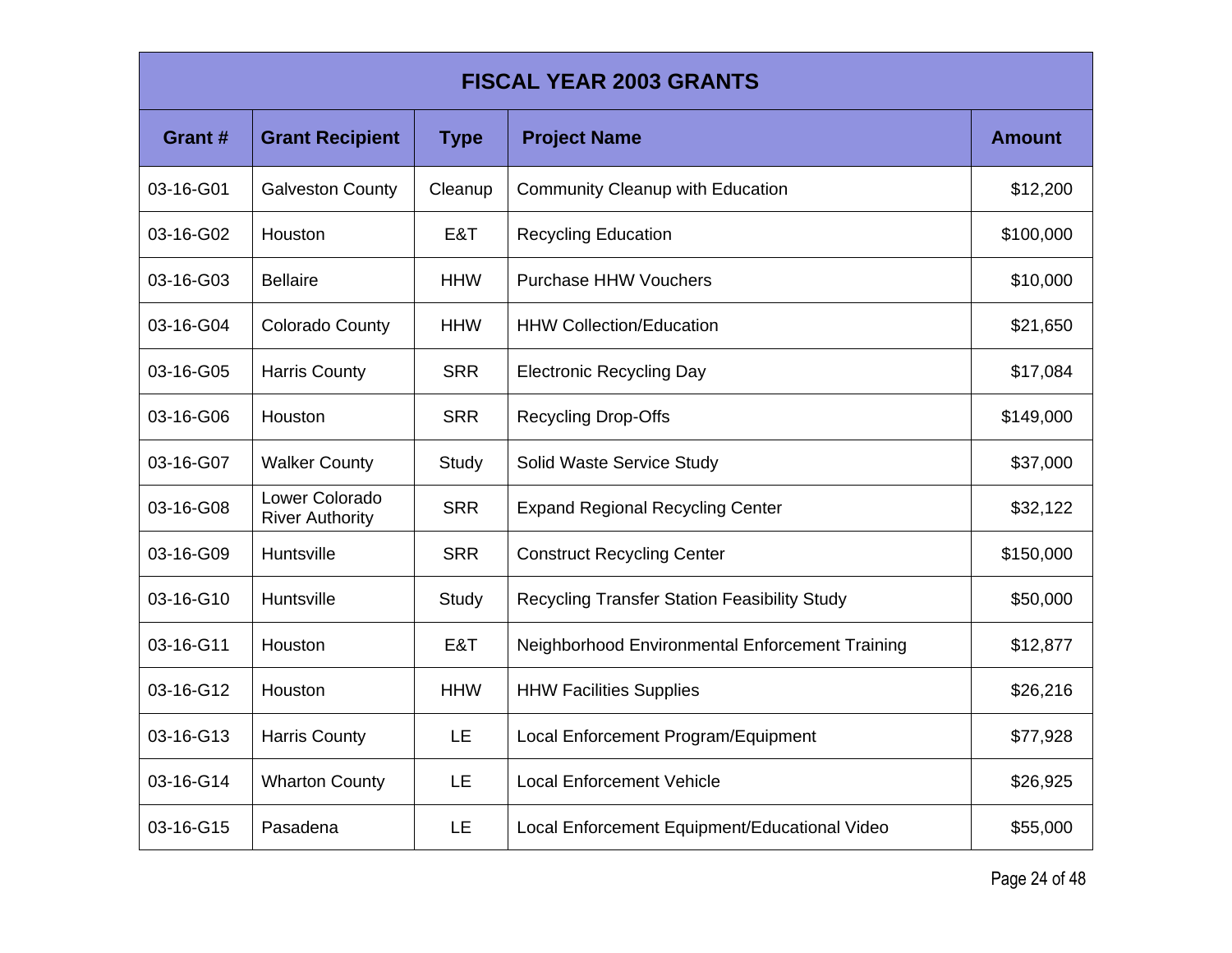| <b>FISCAL YEAR 2003 GRANTS</b> |                        |             |                                                       |               |
|--------------------------------|------------------------|-------------|-------------------------------------------------------|---------------|
| Grant #                        | <b>Grant Recipient</b> | <b>Type</b> | <b>Project Name</b>                                   | <b>Amount</b> |
| 03-16-G16                      | Houston                | LE.         | <b>Expand and Enhance Local Enforcement Equipment</b> | \$225,660     |
| 03-16-G17                      | <b>Baytown</b>         | LE.         | Local Enforcement Equipment/Education                 | \$23,856      |
| 03-16-G18                      | <b>Austin County</b>   | LE.         | <b>Local Enforcement Equipment</b>                    | \$25,000      |
| 03-16-G19                      | Oak Ridge North        | <b>SRR</b>  | <b>Compactor Truck</b>                                | \$58,000      |
| 03-16-G20                      | Lake Jackson           | <b>SRR</b>  | Enhance Citizen's Drop-off, Equipment/Education       | \$182,000     |
| 03-16-G21                      | Palacios               | <b>SRR</b>  | <b>Reconstruction Recycling Center/Equipment</b>      | \$36,630      |
| 03-16-G22                      | Montgomery<br>County   | <b>HHW</b>  | <b>Enhance HHW Facility</b>                           | \$93,100      |
| 03-16-101                      | <b>H-GAC</b>           | Cleanup     | Regional Trash Bash Cleanup                           | \$20,000      |
| 03-16-102                      | H-GAC                  | LE.         | <b>Regional Local Enforcement Database</b>            | \$50,000      |
| 03-16-103                      | H-GAC                  | Study       | Environmental Prosecutor Study (Circuit Rider)        | \$62,300      |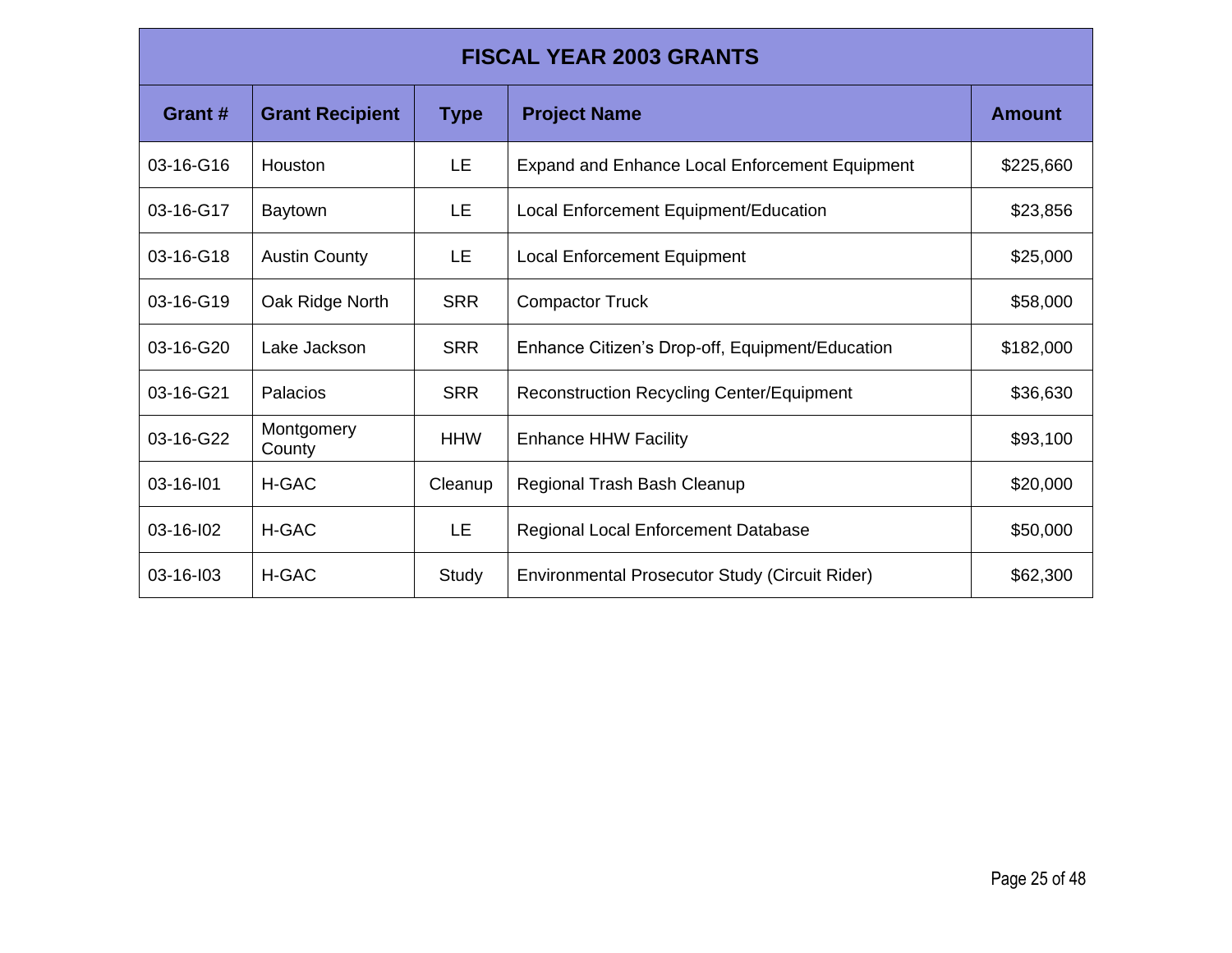| <b>FISCAL YEAR 2002 GRANTS</b> |                                                      |             |                                                      |               |  |
|--------------------------------|------------------------------------------------------|-------------|------------------------------------------------------|---------------|--|
| Grant #                        | <b>Grant Recipient</b>                               | <b>Type</b> | <b>Project Name</b>                                  | <b>Amount</b> |  |
| 02-16-G01                      | <b>Gulf Coast Waste</b><br><b>Disposal Authority</b> | <b>SRR</b>  | <b>Yard Wise Coordinator Training Manual</b>         | \$45,200      |  |
| 02-16-G02                      | <b>Austin County</b>                                 | <b>HHW</b>  | <b>HHW Event</b>                                     | \$20,000      |  |
| 02-16-G03                      | Fort Bend County                                     | <b>SRR</b>  | <b>Yard Trimming Compost Operation and Education</b> | \$148,745     |  |
| 02-16-G04                      | Fort Bend County                                     | <b>HHW</b>  | Enhance HHW Program                                  | \$104,775     |  |
| 02-16-G05                      | <b>Wharton County</b>                                | <b>SRR</b>  | <b>Enhance Recycling Program</b>                     | \$59,011      |  |
| 02-16-G06                      | Montgomery<br>County                                 | <b>LE</b>   | <b>Local Enforcement</b>                             | \$23,500      |  |
| 02-16-G07                      | Montgomery<br>County                                 | <b>SRR</b>  | <b>Construct a Recycling Center</b>                  | \$101,000     |  |
| 02-16-G08                      | Pearland                                             | <b>SRR</b>  | <b>Construct a Recycling Center</b>                  | \$468,200     |  |
| 02-16-101                      | <b>H-GAC</b>                                         | Study       | <b>Regional Environmental Enforcement</b>            | \$100,000     |  |
| 02-16-102                      | H-GAC                                                | Study       | <b>Regional Storm Debris Assessment</b>              | \$150,000     |  |
| 02-16-103                      | <b>H-GAC</b>                                         | E&T         | <b>Regional Education Program</b>                    | \$263,500     |  |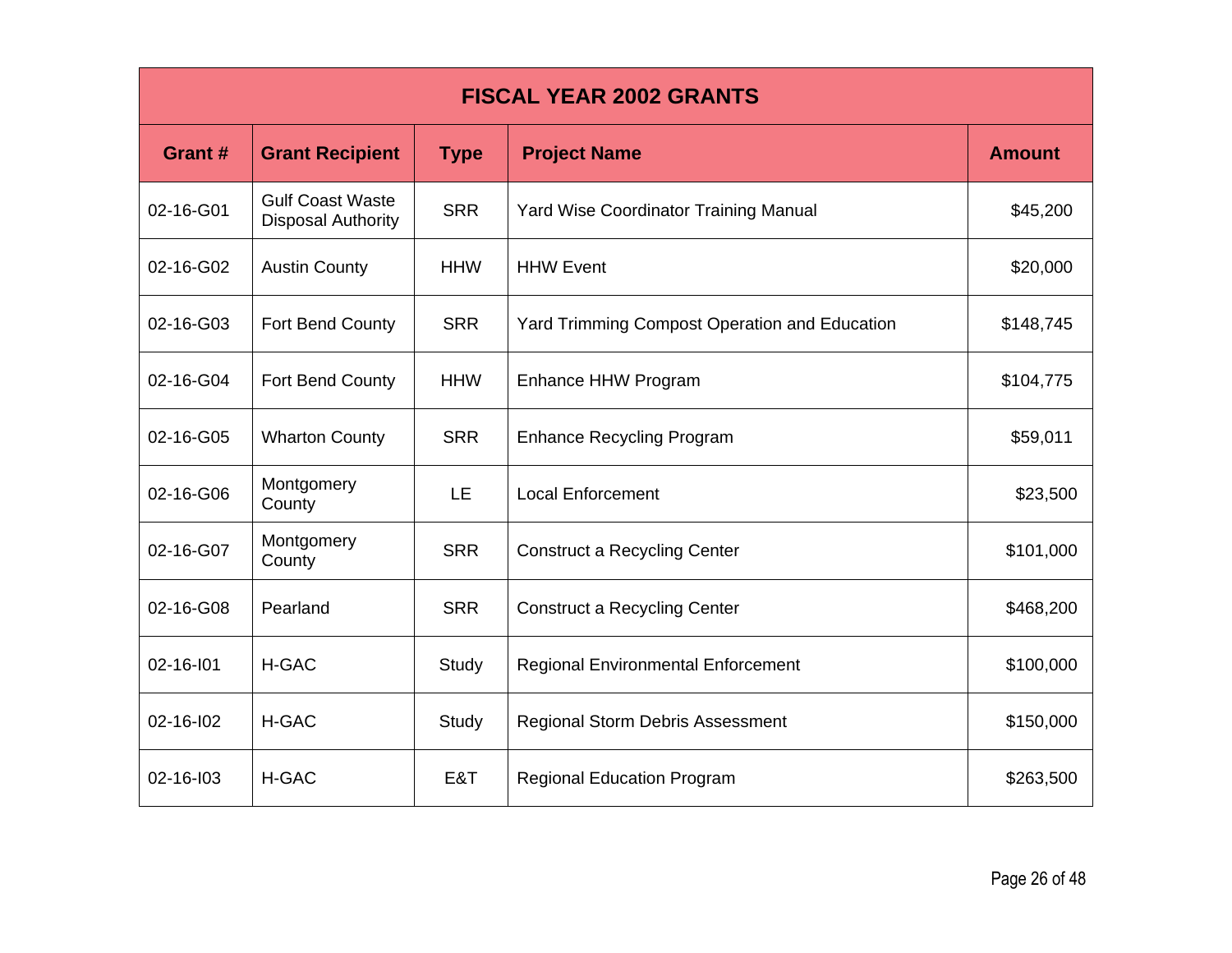| <b>FISCAL YEAR 2001 GRANTS</b> |                            |             |                                                                                                                                                                                                                                                                          |               |
|--------------------------------|----------------------------|-------------|--------------------------------------------------------------------------------------------------------------------------------------------------------------------------------------------------------------------------------------------------------------------------|---------------|
| Grant#                         | <b>Grant Recipient</b>     | <b>Type</b> | <b>Project Name</b>                                                                                                                                                                                                                                                      | <b>Amount</b> |
| 01-16-G01                      | Angleton                   | Cleanup     | Advertisement for Community Cleanup Event, Volunteer<br><b>T-Shirts</b>                                                                                                                                                                                                  | \$10,162      |
| 01-16-G02                      | <b>Austin County</b>       | LE.         | Fund Environmental Officer and Educational Campaign;<br>Upgrade Enforcement Vehicle and Fund 1/2 Computer                                                                                                                                                                | \$41,000      |
| 01-16-G03                      | <b>Bay City</b>            | <b>SRR</b>  | Purchase Glass Crusher and 4 Used Recycling Trailers                                                                                                                                                                                                                     | \$18,115      |
| 01-16-G04                      | <b>Bunker Hill Village</b> | <b>HHW</b>  | Multi-Village HHW Collection Event and Educational<br>Activities, Fund MSE                                                                                                                                                                                               | \$84,963      |
| 01-16-G05                      | Fort Bend County           | <b>HHW</b>  | Establish a Permanent HHW Collection Center, Purchase<br>3 HHW Storage Units                                                                                                                                                                                             | \$60,000      |
| 01-16-G06                      | Fort Bend County           | <b>LE</b>   | Purchase Vehicle, Computer, 2 Cameras and Purchase a<br>Boat to Conduct Watershed Investigations                                                                                                                                                                         | \$21,600      |
| 01-16-G07                      | <b>Fort Bend County</b>    | Study       | Conduct a Technical Study (Assessment Study), including:<br>Possibility of Transfer Stations and Citizen's Collection<br>Stations Options for Separating Waste Streams,<br>Composting Facilities, Handling Household Hazardous<br>Waste, Recycling, and Public Education | \$50,000      |
| 01-16-G08                      | Galveston                  | <b>SRR</b>  | Enhance Recycling Center by Purchasing a Tractor and 2<br>Recycling Trailers and Fund Solid Waste Worker                                                                                                                                                                 | \$75,000      |
| 01-16-G09                      | <b>Galveston County</b>    | Cleanup     | Organize an Extensive Cleanup for the Clear Creek Area<br>with an Additional Educational Campaign                                                                                                                                                                        | \$12,087      |
| 01-16-G10                      | <b>Hitchcock ISD</b>       | <b>SRR</b>  | Expand Recycling/Composting Program by Building a<br>Greenhouse for Middle School Campus and Purchasing a<br><b>Digital Camera</b>                                                                                                                                       | \$13,015      |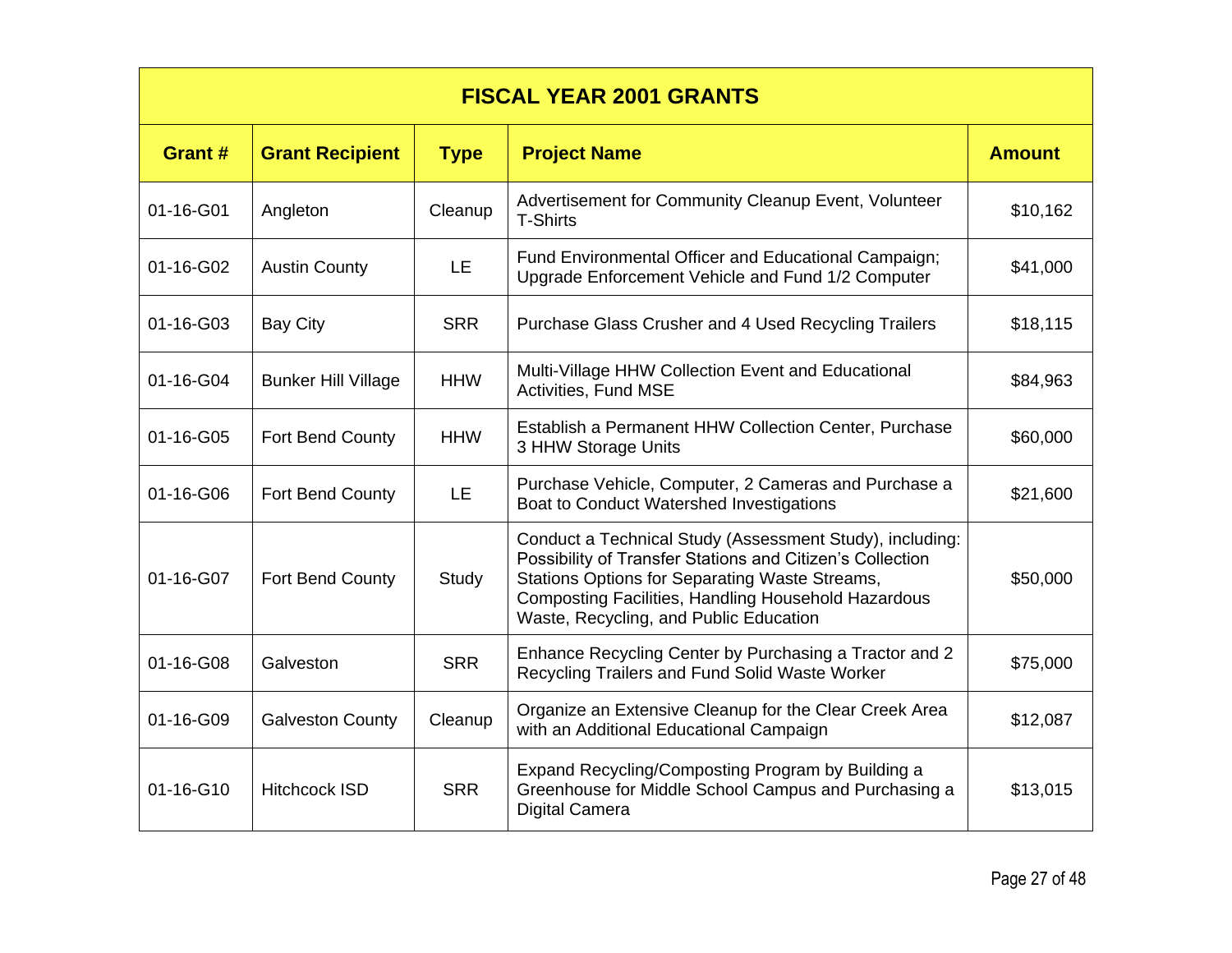| <b>FISCAL YEAR 2001 GRANTS</b> |                        |               |                                                                                                                                                                                                                                                                                                  |               |
|--------------------------------|------------------------|---------------|--------------------------------------------------------------------------------------------------------------------------------------------------------------------------------------------------------------------------------------------------------------------------------------------------|---------------|
| Grant #                        | <b>Grant Recipient</b> | <b>Type</b>   | <b>Project Name</b>                                                                                                                                                                                                                                                                              | <b>Amount</b> |
| 01-16-G11                      | Houston                | LE.           | Expand Current Environmental Investigations Unit and<br>Environmental Crimes Division by 4 additional Investigators<br>(for waste tires and bike patrol) and Contract with the Harris<br>County District Attorney's Office to Hire 1 Additional<br>Prosecutor                                    | \$281,803     |
| 01-16-G12                      | Houston                | <b>HHW</b>    | Construct a Permanent HHW Facility to Serve Residents<br>on the North Side of Houston; Purchase Forklift,<br>Computer, 3 HazMat Units and Fund Construction of<br><b>Building</b>                                                                                                                | \$262,700     |
| 01-16-G13                      | Houston                | E&T           | Expand Community Outreach Program that Targets Illegal<br>Dumping and Hazardous Waste Discharge with Special<br>Emphasis on Low Income and Minority Residential Areas                                                                                                                            | \$84,900      |
| 01-16-G14                      | Houston                | <b>SRR</b>    | Expand Mixed Office Paper Recycling Program to include<br>other Public Entities such as City Hall, the Airports, and<br>the Convention and Entertainment Facilities                                                                                                                              | \$81,035      |
| 01-16-G15                      | Huntsville             | Local<br>Plan | Develop a Local Solid Waste Management Plan<br>(Subchapter O)                                                                                                                                                                                                                                    | \$75,000      |
| 01-16-G16                      | Montgomery<br>County   | <b>SRR</b>    | Establish Montgomery County Precinct 3 Citizen's<br>Collection Station, a Recycling Drop-off Center to Handle<br>White Goods, Brush, Paper, Green Waste, and Non-<br><b>Commercial Tires. Establish a Public Education</b><br>Campaign with Xerioscape and Compost Demonstration<br><b>Sites</b> | \$48,500      |
| 01-16-G17                      | Oak Ridge North        | <b>LE</b>     | Purchase 2 Surveillance Cameras with Accessories to<br>Enhance LE Program                                                                                                                                                                                                                        | \$8,000       |
| 01-16-G18                      | Oak Ridge North        | <b>SRR</b>    | Purchase Laptop Computer and Video Projector that Will<br>be Used in Presentations at 9 Area Schools                                                                                                                                                                                             | \$6,000       |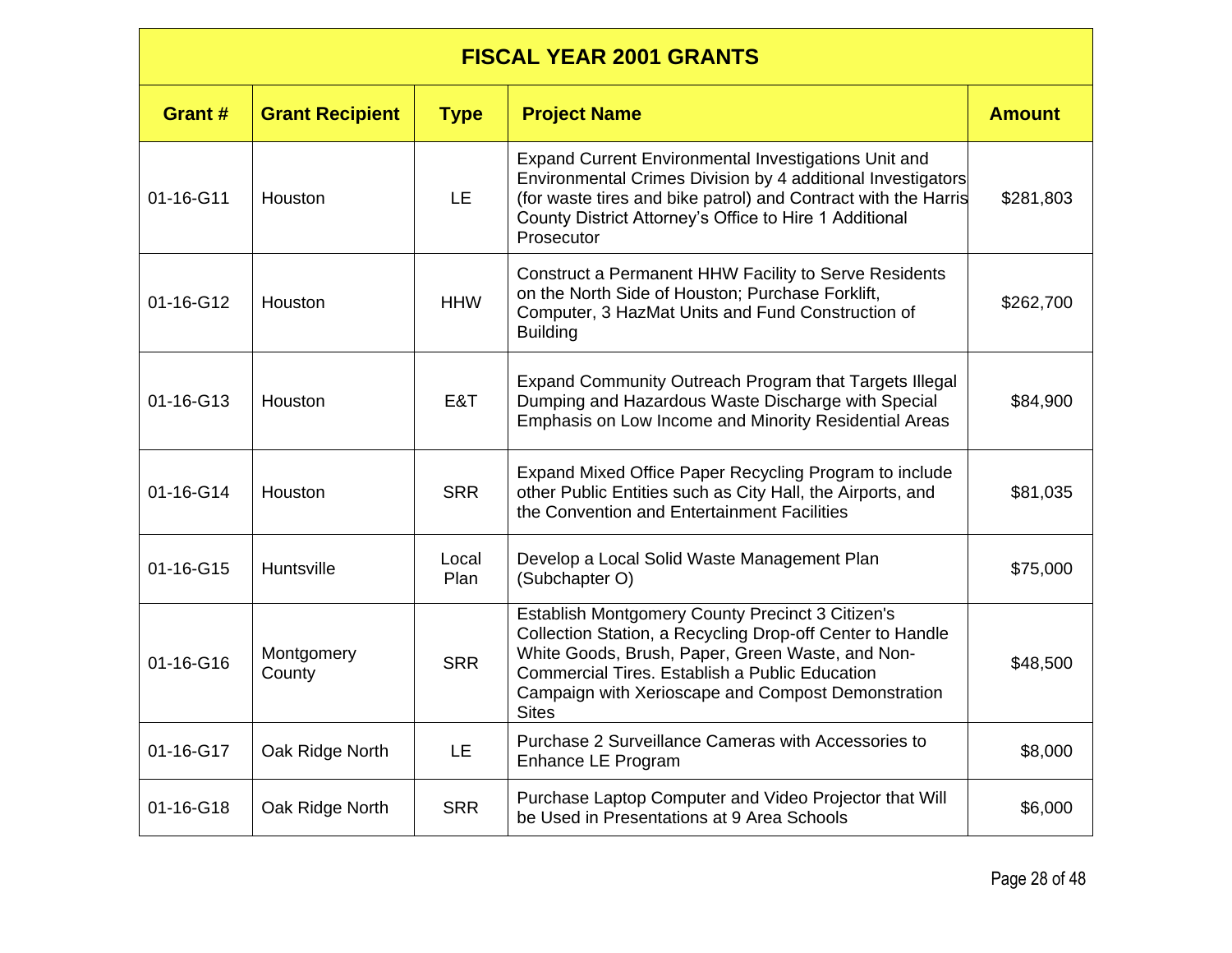#### **FISCAL YEAR 2001 GRANTS Grant #**  $|$  Grant Recipient  $|$  Type  $|$  Project Name **Amount**  $|$  Amount 01-16-G19 Pearland LE Enhance Local Enforcement Program by Purchasing Surveillance Camera and Video Equipment and Additional **Signage** \$3,650 01-16-G20 Sugar Land | HHW | HHW Collection Event, Fund MSE | \$67,860 01-16-G21 | Texas City | SRR Develop a Recycling Education Program for Local Schools to Include a Video that Can be Distributed to Schools and Aired on the Access Channel \$45,000 01-16-G22 Angleton | LE | Purchase Digital Camera & Lowboy Trailer | \$2,200 01-16-G23 Chambers County | E&T | Develop PowerPoint Program to Show Advantages of | \$5,200 01-16-G24 Chambers County SRR Purchase Roll-off Containers for Citizen's Collection \$11,525 01-16-G25 Fort Bend County SRR Purchase Roll-off Trailer and 2 Roll-off Containers for New Recycling Center and Update Video **\$32,000** 01-16-G26 Fry Road MUD | HHW | One Day HHW Collection Event, Fund MSE | \$46,370 01-16-G27 | Gulf Coast Waste<br>Disposal Authority  $C$ leanup Purchase T-Shirts, Models, Educational and Promotional Purchase T-Shins, Models, Educational and Promotional **\$52,740**<br>Supplies to Expand Trash Bash 01-16-G28 La Porte Resource SRR Purchase a Wheel Loader to Improve Composting the S63,650<br>Program 01-16-G29 Montgomery Nongomery LE<br>County LE Purchase Surveillance Equipment (Night Vision Monocular, Video Camcorder, Digital Camera, Covert Digital Camera and Laptop with Vehicle Modem \$15,048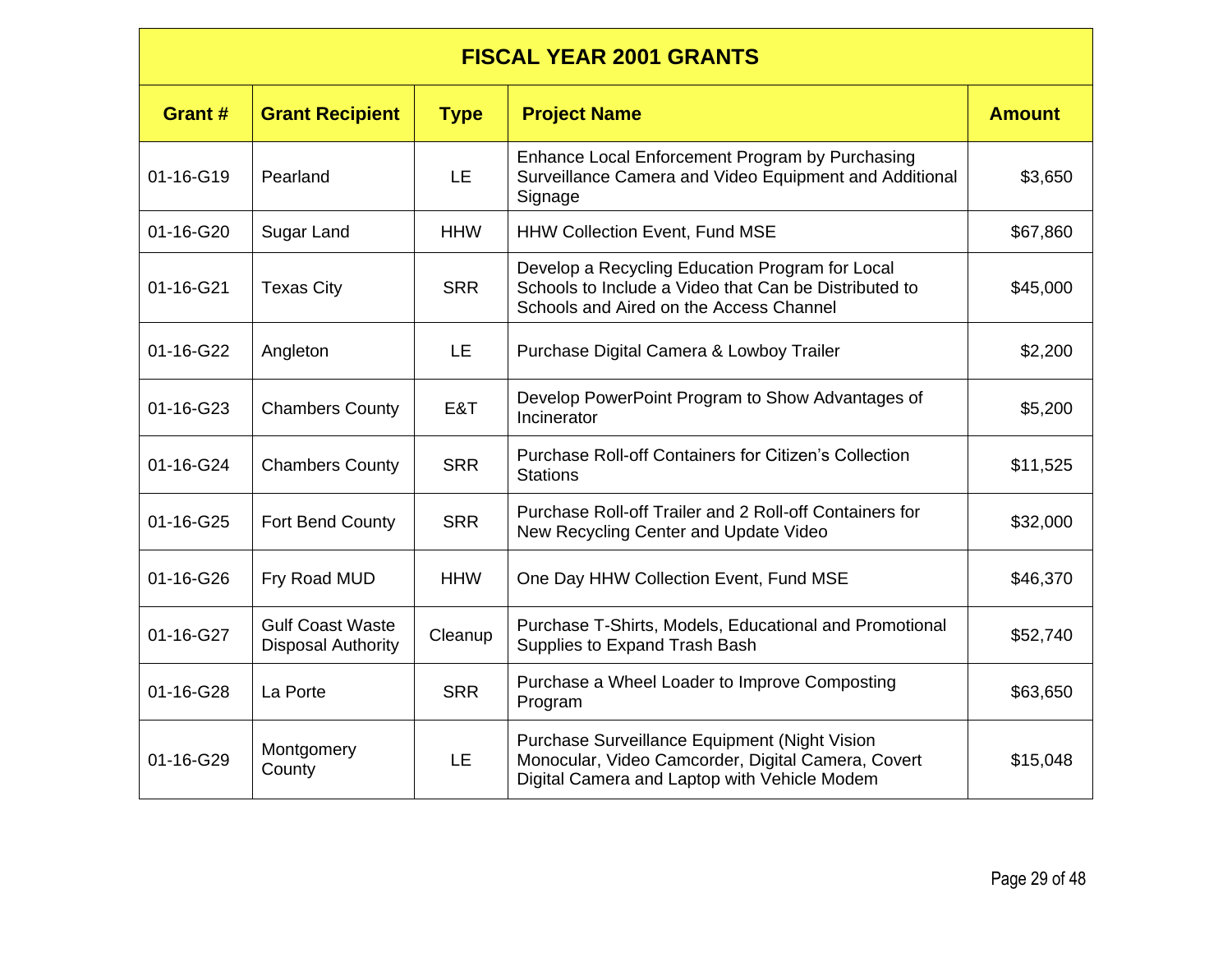#### **FISCAL YEAR 2001 GRANTS**

| Grant #         | <b>Grant Recipient</b>          | <b>Type</b> | <b>Project Name</b>                                                                                                                   | <b>Amount</b> |
|-----------------|---------------------------------|-------------|---------------------------------------------------------------------------------------------------------------------------------------|---------------|
| 01-16-G30       | Oak Ridge North                 | <b>SRR</b>  | <b>Purchase Chipper</b>                                                                                                               | \$17,000      |
| 01-16-G31       | <b>Pearland ISD</b>             | <b>SRR</b>  | Purchase a Truck with Towing Package, Wheelbarrows,<br>Shovels and Storage Bins for High School Composting<br>Program                 | \$37,903      |
| 01-16-G32       | Pearland                        | <b>HHW</b>  | Fund One Day HHW Collection Event: Flyers, T-Shirts,<br>Ads, Rentals, and Promotional Materials                                       | \$6,350       |
| $01 - 16 - G33$ | <b>Shoreacres</b>               | <b>SRR</b>  | Promote HHW Collection Day by Purchasing Printing and<br>Postage                                                                      | \$1,125       |
| 01-16-G34       | Sugar Land                      | E&T         | Purchase 12 Recycling Containers, T-Shirts, Printing etc.<br>for Litter Abatement and Recycling Awareness Campaign<br>"Little League" | \$23,051      |
| $01 - 16 - G35$ | <b>Texas City</b>               | Cleanup     | Purchase 30 Dumpsters for Dike                                                                                                        | \$16,620      |
| 01-16-G36       | <b>Walker County</b>            | Cleanup     | Purchase Boat, Collection Bags and Supplies for<br><b>Waterway Cleanup</b>                                                            | \$13,878      |
| 01-16-G37       | <b>West University</b><br>Place | <b>HHW</b>  | Purchase Vouchers for City of Houston HHW Facility                                                                                    | \$7,500       |
| 01-16-G38       | Liberty                         | <b>SRR</b>  | Purchase Brush Chipper                                                                                                                | \$26,000      |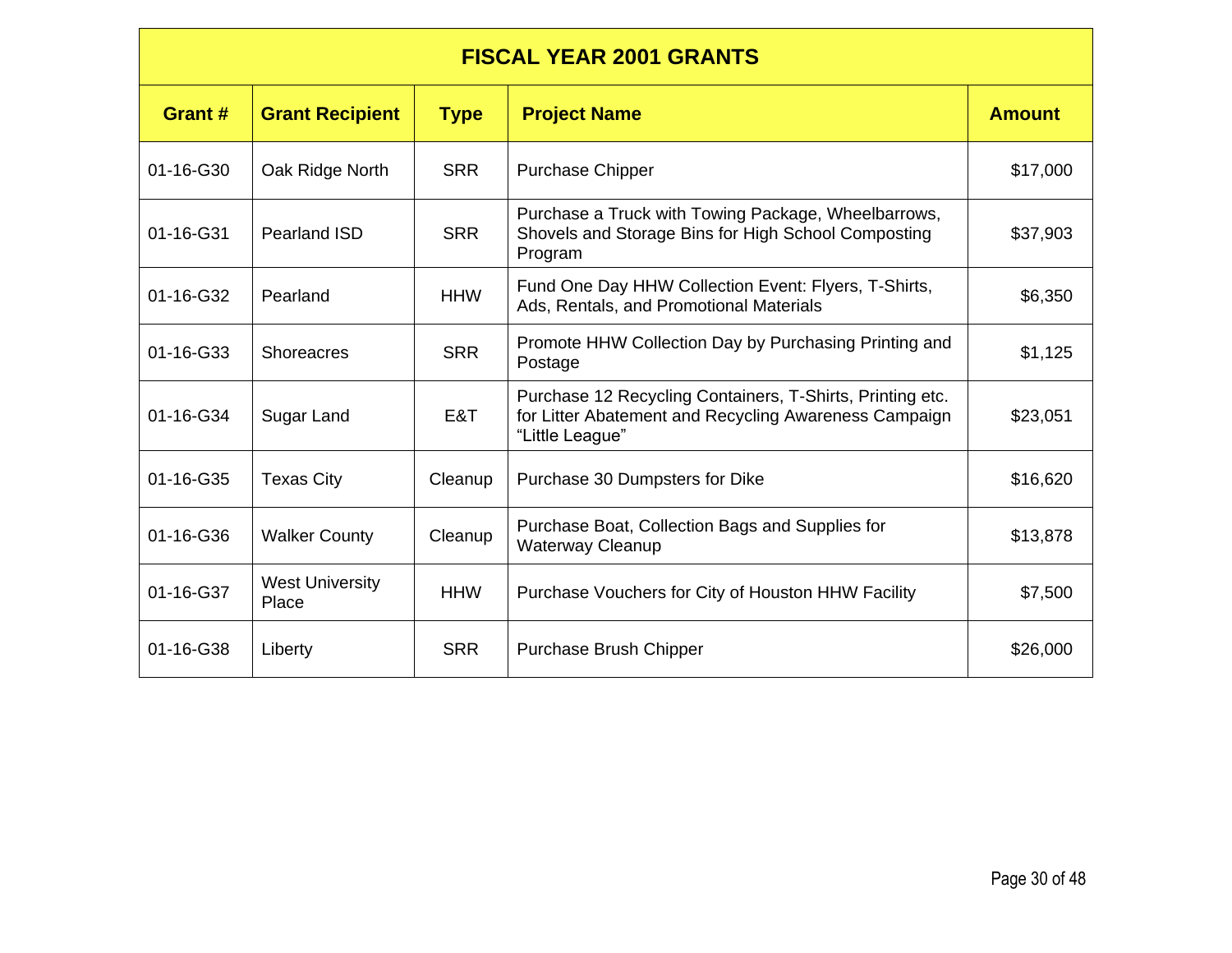| <b>FISCAL YEAR 2000 GRANTS</b> |                                 |             |                                                                                                                   |               |
|--------------------------------|---------------------------------|-------------|-------------------------------------------------------------------------------------------------------------------|---------------|
| Grant #                        | <b>Grant Recipient</b>          | <b>Type</b> | <b>Project Name</b>                                                                                               | <b>Amount</b> |
| 00-16-G01                      | <b>Austin County</b>            | <b>LE</b>   | Purchase of a Surveillance Camera, 24 Hour Security<br>Watch                                                      | \$52,900      |
| 00-16-G02                      | Oak Ridge North                 | <b>LE</b>   | <b>Purchase Truck for Environmental Enforcement Officer</b>                                                       | \$20,000      |
| 00-16-G03                      | <b>Wharton County</b>           | <b>CCS</b>  | Purchase a Stationary Compactor                                                                                   | \$16,000      |
| 00-16-G04                      | Pearland                        | LE          | Hire a Solid Waste Enforcement Officer, Public Education<br>Ads                                                   | \$21,055      |
| 00-16-G05                      | Angleton                        | Cleanup     | Advertisement for Community Cleanup Event, Volunteer<br><b>T-Shirts</b>                                           | \$3,000       |
| 00-16-G06                      | Cypress-Fairbanks<br><b>ISD</b> | <b>SRR</b>  | Purchase Baler, 2 Self Dumping Hoppers, and Hire<br>Second Fulltime Employee                                      | \$44,680      |
| 00-16-G07                      | <b>Wharton County</b>           | <b>SRR</b>  | <b>Construct New Building and Purchase Roll-off Box</b>                                                           | \$37,200      |
| 00-16-G08                      | Sugar Land                      | <b>SRR</b>  | Green Waste Public Education Campaign (Compost<br>Classes, Bins, Materials)                                       | \$33,890      |
| 00-16-G09                      | <b>Galveston County</b>         | LE          | Start 800 Hotline, Cleanup Supplies, Education Materials,<br><b>Deputy Overtime</b>                               | \$70,208      |
| 00-16-G10                      | <b>Walker County</b>            | E&T         | Waste Minimization Program Startup Coordinator,<br>Recycling Guide Specific to Walker County, Compost<br>Training | \$67,320      |
| 00-16-G11                      | Oak Ridge North                 | <b>SRR</b>  | Purchase Heavy Duty Truck to Move Bulky Yard<br>Trimmings to Commercial Composter (Nature's Way)                  | \$19,000      |
| 00-16-G12                      | <b>Texas City</b>               | <b>SRR</b>  | Purchase Compost Spreader and Dump Truck, Rent a<br><b>Trommel Screen</b>                                         | \$94,000      |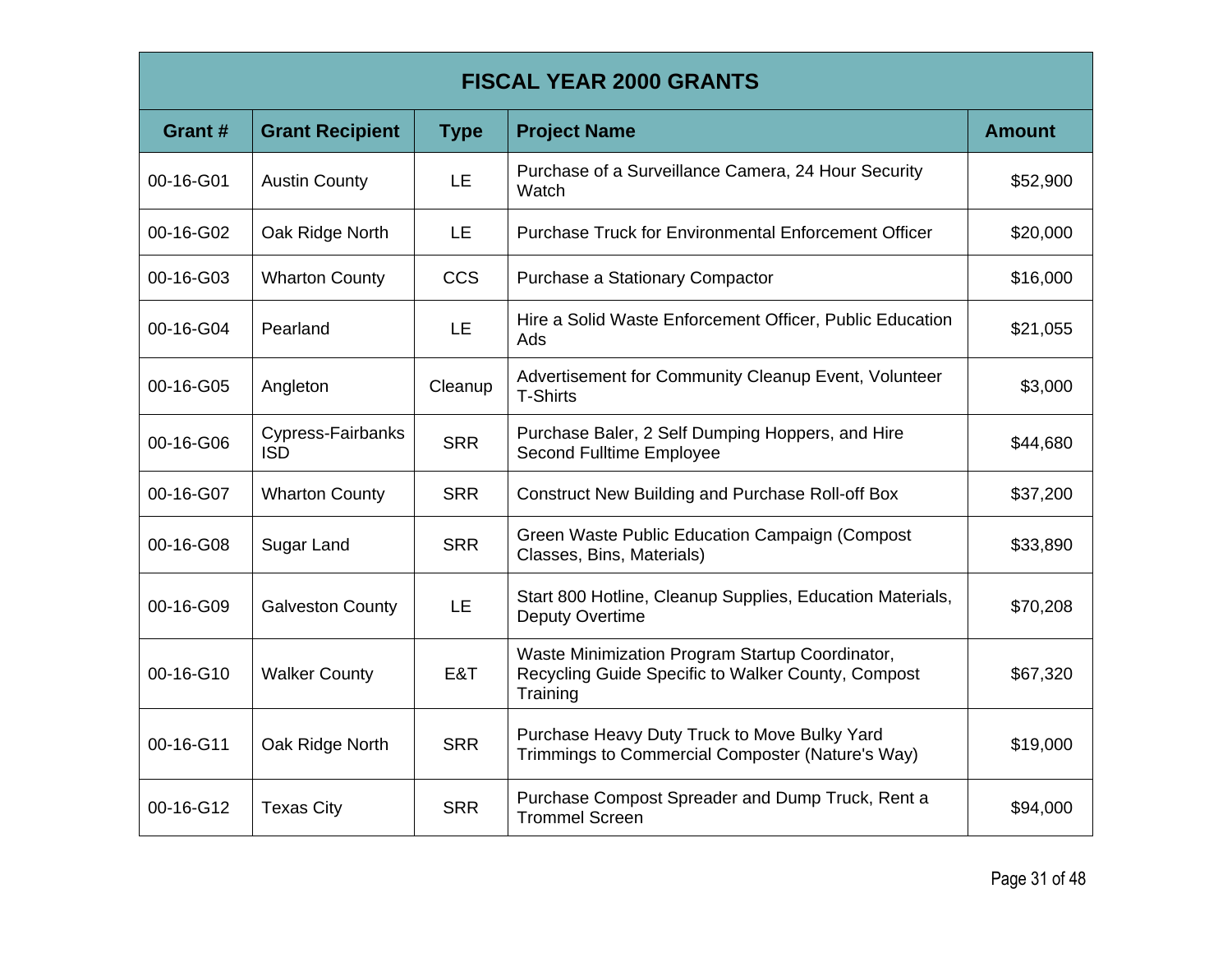# **FISCAL YEAR 2000 GRANTS**

| Grant#    | <b>Grant Recipient</b>                 | <b>Type</b> | <b>Project Name</b>                                                                                           | <b>Amount</b> |
|-----------|----------------------------------------|-------------|---------------------------------------------------------------------------------------------------------------|---------------|
| 00-16-G13 | Fort Bend County                       | <b>SRR</b>  | Relocation and Expansion of Recycling Center                                                                  | \$135,000     |
| 00-16-G14 | Fort Bend County                       | LE.         | Hire Fulltime Peace Officer, Purchase Truck with Mounted<br>Radio                                             | \$66,500      |
| 00-16-G15 | <b>Harris County</b>                   | <b>SRR</b>  | Purchase of Recycling Equipment, Construct Recycling<br><b>Center in Clear Lake</b>                           | \$101,037     |
| 00-16-G16 | Houston                                | <b>LE</b>   | Overtime for Police Officer and Investigations: Contract<br>for Attorney and Assistant to Prosecute Violators | \$225,320     |
| 00-16-G17 | <b>Hitchcock ISD</b>                   | <b>SRR</b>  | Pay Stipends to Program Coordinator, Purchase<br>Composting Trailer, Training Classes, Education Materials    | \$13,815      |
| 00-16-G18 | <b>Harris County</b><br><b>MUD #81</b> | <b>HHW</b>  | One Day HHW Collection Event, Newsletters and TV<br>Announcements                                             | \$35,704      |
| 00-16-G19 | Houston                                | <b>SRR</b>  | Purchase Panel truck, Contractual Funds for BOPA,<br>Purchase Safety Equipment, Brochures                     | \$114,313     |
| 00-16-G20 | Matagorda County                       | <b>HHW</b>  | One Day HHW Collection Event, Ongoing Education<br>Program                                                    | \$14,000      |
| 00-16-G21 | Baytown                                | <b>HHW</b>  | Improve Public Outreach for HHW Program, Upgrade<br>Website                                                   | \$28,450      |
| 00-16-G22 | Pearland ISD                           | <b>SRR</b>  | <b>Construct Environmental Learning Center with Compost</b><br>Demonstration Site for High School Students    | \$28,726      |
| 00-16-G23 | Galveston                              | <b>SRR</b>  | <b>Purchase Vertical Baler and 2 Containers</b>                                                               | \$27,200      |
| 00-16-G24 | Palacios                               | <b>SRR</b>  | Develop and Equip a New Recycling Center                                                                      | \$147,347     |
| 00-16-G25 | Clute                                  | <b>SRR</b>  | Purchase a Wheeled Loader, Develop Composting and<br><b>Mulching Program</b>                                  | \$85,370      |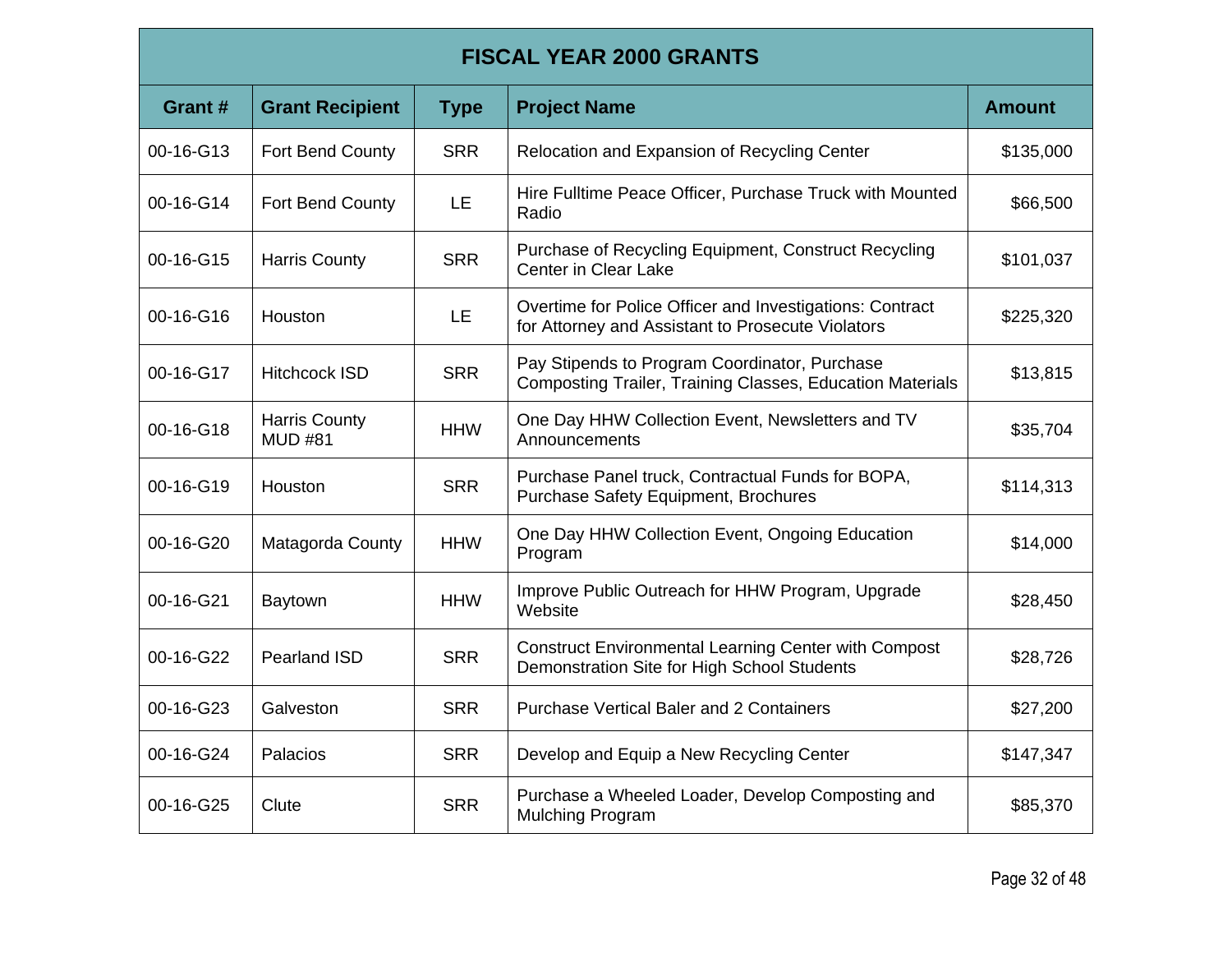| <b>FISCAL YEAR 1999 GRANTS</b> |                                                      |             |                                                                                     |               |  |
|--------------------------------|------------------------------------------------------|-------------|-------------------------------------------------------------------------------------|---------------|--|
| Grant #                        | <b>Grant Recipient</b>                               | <b>Type</b> | <b>Project Name</b>                                                                 | <b>Amount</b> |  |
| 99-16-G01                      | <b>Wharton County</b>                                | <b>HHW</b>  | <b>Conduct 2 County Collection Programs</b>                                         | \$17,250      |  |
| 99-16-G02                      | <b>Gulf Coast Waste</b><br><b>Disposal Authority</b> | E&T         | Establish Junior Composter Program                                                  | \$38,200      |  |
| 99-16-G03                      | <b>Bunker Hill Village</b>                           | <b>HHW</b>  | <b>Conduct Collection Program</b>                                                   | \$17,042      |  |
| 99-16-G04                      | <b>Austin County</b>                                 | <b>LE</b>   | Expand Investigation Program by Funding Environmental<br><b>Enforcement Officer</b> | \$40,650      |  |
| 99-16-G05                      | <b>Texas City</b>                                    | <b>SRR</b>  | <b>Purchase Grinder</b>                                                             | \$95,000      |  |
| 99-16-G06                      | Pearland                                             | LE.         | <b>Expand Investigation Program</b>                                                 | \$41,100      |  |
| 99-16-G07                      | Sugar Land                                           | <b>HHW</b>  | <b>Expand Collection Program and Education</b>                                      | \$25,200      |  |
| 99-16-G08                      | Fort Bend County                                     | <b>SRR</b>  | Fund Video on Fort Bend County Recycling Facilities                                 | \$14,000      |  |
| 99-16-G09                      | Fulshear                                             | <b>SRR</b>  | <b>Purchase Recycling Containers</b>                                                | \$29,600      |  |
| 99-16-G10                      | <b>Texas City</b>                                    | <b>SRR</b>  | <b>Purchase Roll-off Containers and Education &amp; Training</b>                    | \$37,250      |  |
| 99-16-G11                      | Alvin                                                | <b>SRR</b>  | <b>Upgrade Recycling Center</b>                                                     | \$91,844      |  |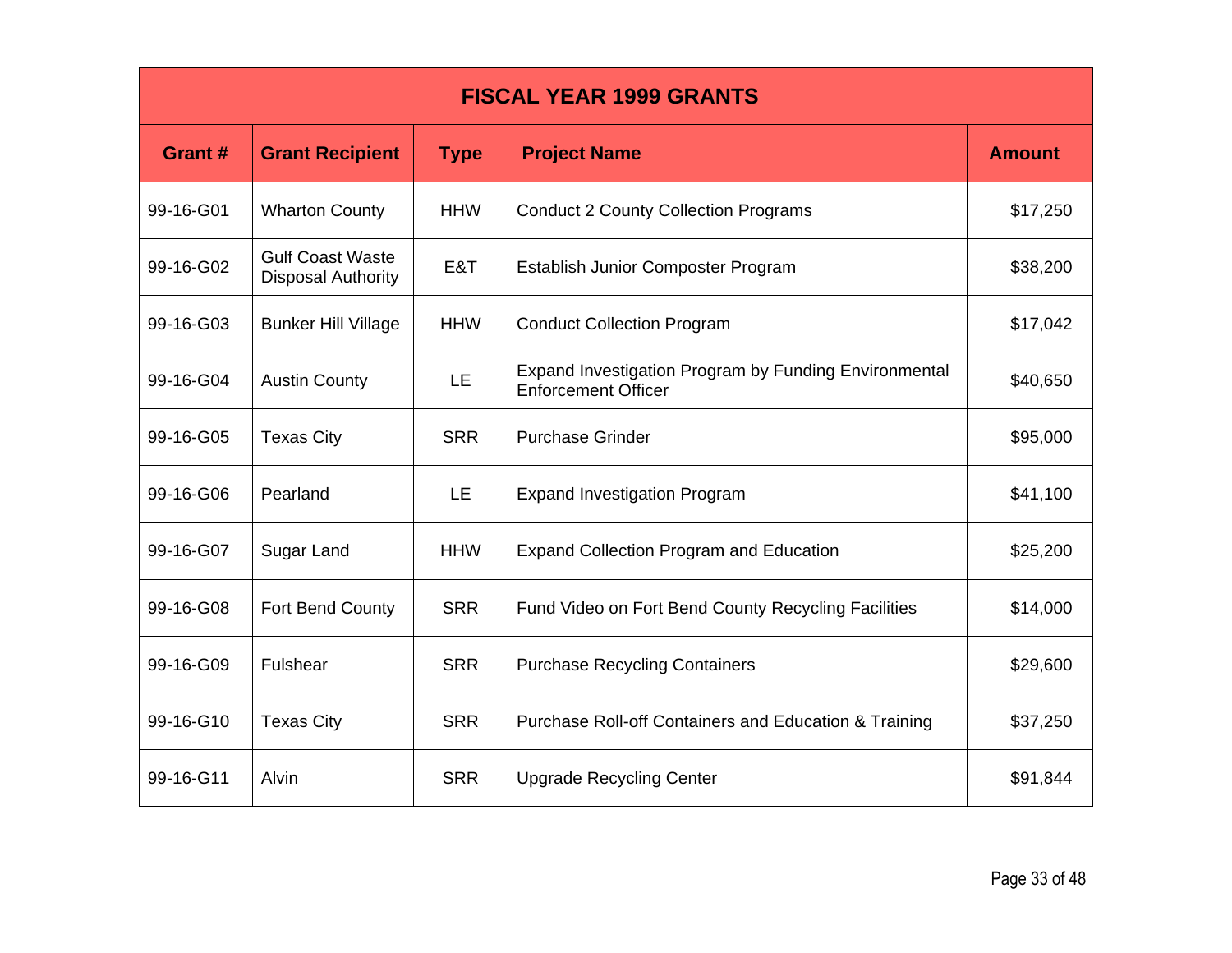| <b>FISCAL YEAR 1999 GRANTS</b> |                                          |             |                                                                                                    |               |  |
|--------------------------------|------------------------------------------|-------------|----------------------------------------------------------------------------------------------------|---------------|--|
| Grant #                        | <b>Grant Recipient</b>                   | <b>Type</b> | <b>Project Name</b>                                                                                | <b>Amount</b> |  |
| 99-16-G12                      | Fort Bend County                         | <b>SRR</b>  | Purchase Paper Shredder                                                                            | \$57,000      |  |
| 99-16-G13                      | Pasadena                                 | <b>HHW</b>  | <b>Expand Collection Program and Education</b>                                                     | \$16,297      |  |
| 99-16-G14                      | Houston                                  | E&T         | Recycling Education and Regionalization                                                            | \$82,050      |  |
| 99-16-G15                      | Houston                                  | <b>HHW</b>  | <b>Establish Permanent HHW Collection Center</b>                                                   | \$300,800     |  |
| 99-16-G16                      | <b>Galveston County</b>                  | <b>HHW</b>  | <b>Conduct Countywide Collection Program</b>                                                       | \$68,850      |  |
| 99-16-G17                      | Lower Colorado<br><b>River Authority</b> | <b>SRR</b>  | <b>Recycling Cooperative</b>                                                                       | \$26,525      |  |
| 99-16-G18                      | <b>Bay City</b>                          | <b>SRR</b>  | Purchase Wood Chipper to Chip Scrap Lumber from<br>Pallet Refurbishing by Matagorda Services, Inc. | \$56,155      |  |
| 99-16-G19                      | Cypress-<br>Fairbanks ISD                | <b>SRR</b>  | <b>Purchase Equipment for Recycling Center</b>                                                     | \$60,236      |  |
| 99-16-G20                      | Matagorda County                         | <b>CCS</b>  | <b>Construct New Citizen's Collection Station in Southern</b><br>Matagorda County                  | \$51,400      |  |
| 99-16-G21                      | <b>Bay City</b>                          | <b>SRR</b>  | Improve Composting Program by Installing Water Line,<br>Fencing, Signs, and Landscaping            | \$23,705      |  |
| 99-16-G22                      | <b>Hitchcock ISD</b>                     | <b>SRR</b>  | <b>Expand Recycling Program; Education</b>                                                         | \$12,422      |  |
| 99-16-G23                      | Baytown                                  | <b>HHW</b>  | <b>Expand Collection Program and Education</b>                                                     | \$41,486      |  |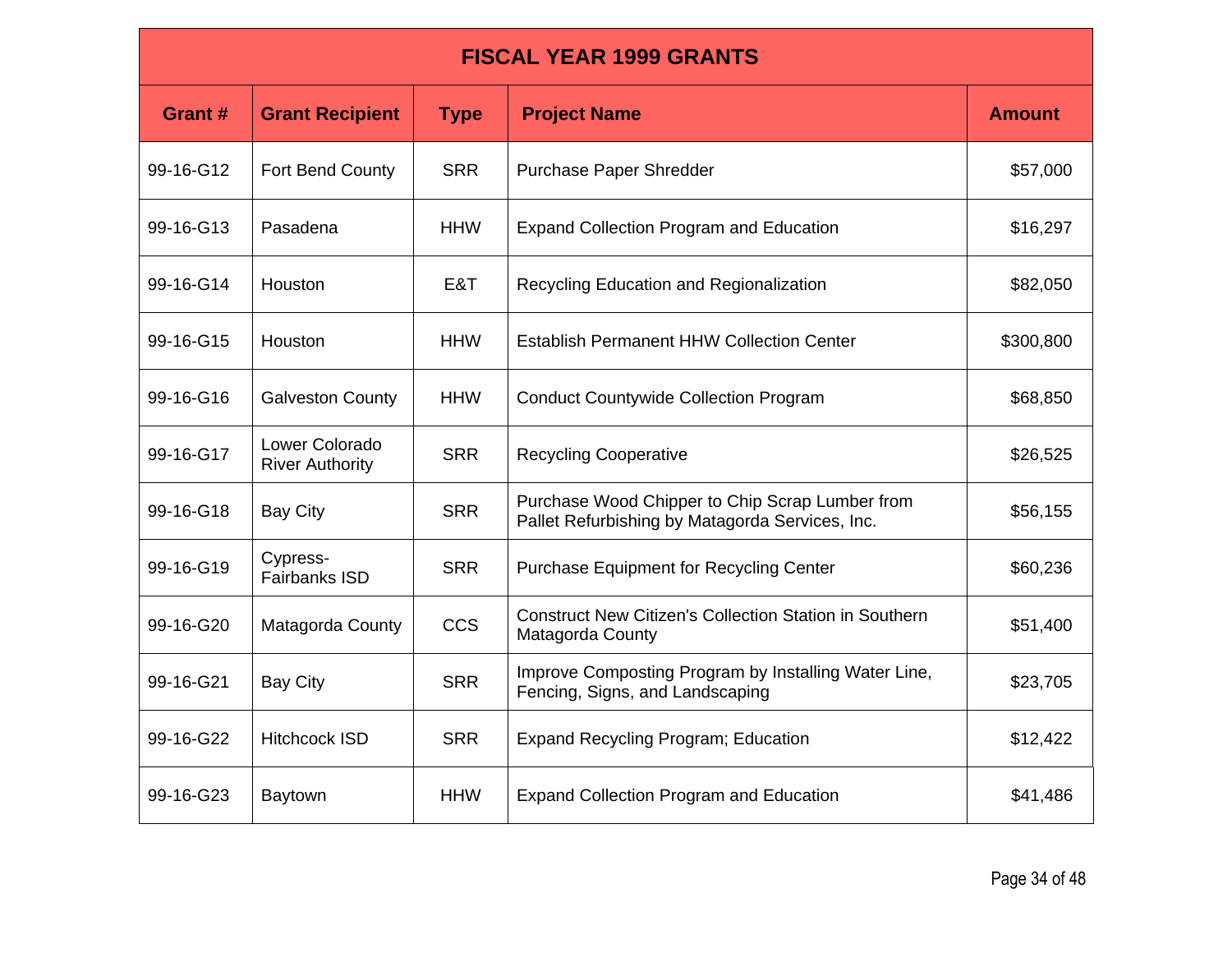| <b>FISCAL YEAR 1999 GRANTS</b> |                                 |             |                                                                                                |               |  |
|--------------------------------|---------------------------------|-------------|------------------------------------------------------------------------------------------------|---------------|--|
| Grant #                        | <b>Grant Recipient</b>          | <b>Type</b> | <b>Project Name</b>                                                                            | <b>Amount</b> |  |
| 99-16-G24                      | Galveston                       | <b>LE</b>   | Establish Enforcement Program and Improve Recycling                                            | \$58,285      |  |
| 99-16-G25                      | Houston                         | <b>LE</b>   | <b>Expand Investigation Program</b>                                                            | \$162,997     |  |
| 99-16-G26                      | <b>Harris County</b>            | <b>LE</b>   | <b>Expand Investigation Program</b>                                                            | \$46,500      |  |
| 99-16-G27                      | Galveston                       | <b>SRR</b>  | <b>Relocate Recycling Center</b>                                                               | \$40,000      |  |
| 99-16-G28                      | Oak Ridge North                 | LE.         | Purchase Off-road Vehicle for Investigations                                                   | \$6,700       |  |
| 99-16-G29                      | Fort Bend County                | E&T         | Yard Wise Program                                                                              | \$28,000      |  |
| 99-16-G30                      | Sugar Land                      | <b>SRR</b>  | Purchase Containers for Glass Recycling & Educational<br><b>Materials</b>                      | \$11,000      |  |
| 99-16-G31                      | <b>Chambers County</b>          | <b>CCS</b>  | <b>Construction Station</b>                                                                    | \$53,918      |  |
| 99-16-G32                      | <b>West University</b><br>Place | <b>SRR</b>  | <b>Purchase Horizontal Baler</b>                                                               | \$65,000      |  |
| 99-16-101                      | H-GAC                           | <b>COG</b>  | Design & Implementation Manual for Transfer Stations &<br><b>Citizen's Collection Stations</b> | \$50,000      |  |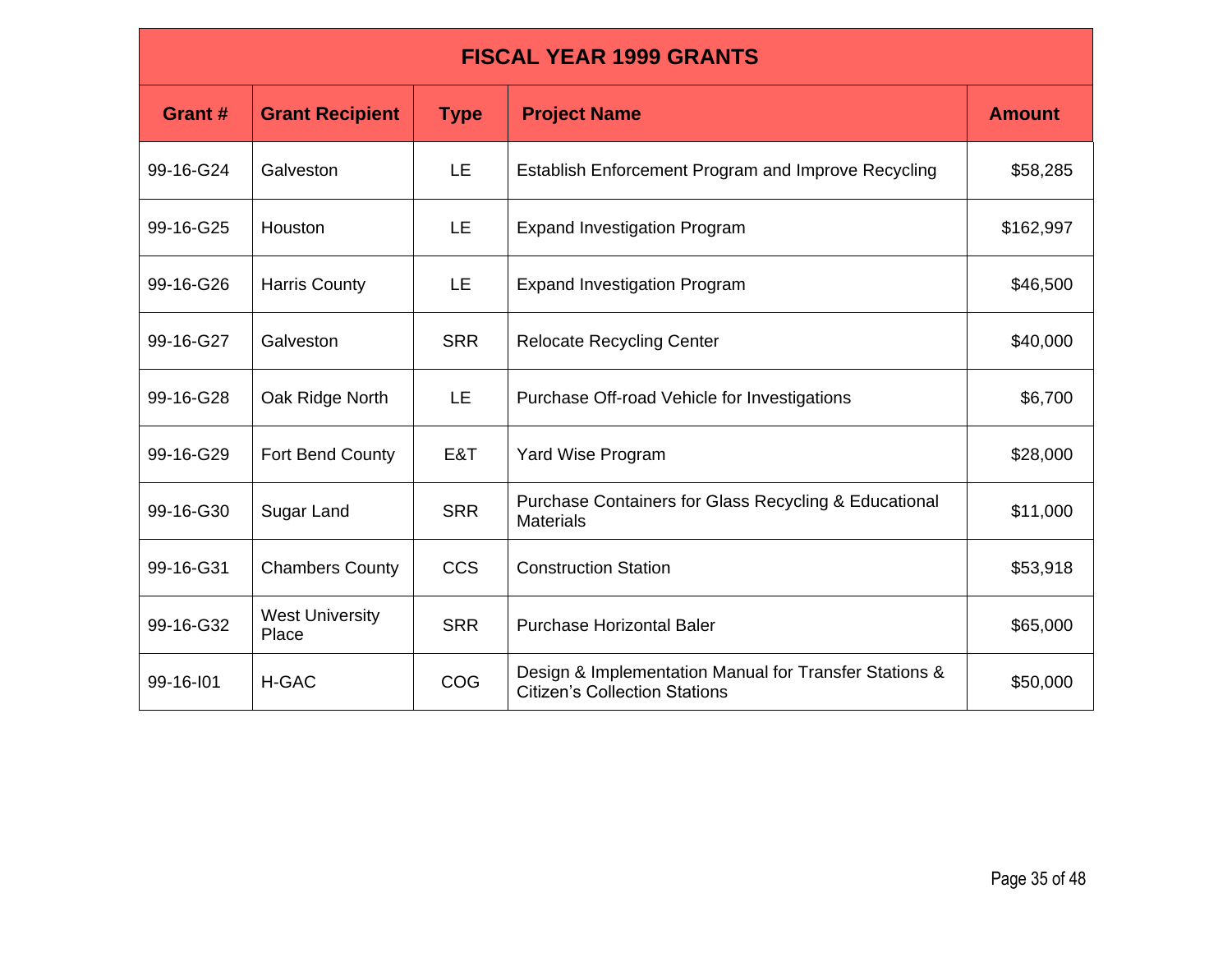| <b>FISCAL YEAR 1998 GRANTS</b> |                                        |             |                                                                                                 |               |  |
|--------------------------------|----------------------------------------|-------------|-------------------------------------------------------------------------------------------------|---------------|--|
| Grant #                        | <b>Grant Recipient</b>                 | <b>Type</b> | <b>Project Name</b>                                                                             | <b>Amount</b> |  |
| 98-16-G01                      | <b>Walker County</b>                   | Cleanup     | <b>Conduct Cleanup Day</b>                                                                      | \$32,500      |  |
| 98-16-G02                      | <b>Fort Bend</b><br>County             | LE          | <b>Fund Environmental Enforcement Coordinator and</b><br>Fund 1/2 Purchase of Vehicle           | \$48,065      |  |
| 98-16-G03                      | <b>Hitchcock ISD</b>                   | <b>SRR</b>  | <b>Expand Recycling Program at Schools</b>                                                      | \$11,869      |  |
| 98-16-G04                      | <b>Harris County</b><br><b>MUD #81</b> | <b>HHW</b>  | Conduct 1-Day HHW Collection Event                                                              | \$18,049      |  |
| 98-16-G05                      | Pearland                               | <b>LE</b>   | <b>Fund Solid Waste Enforcement Officer and Purchase</b><br>Vehicle, Radio, Camera and Training | \$54,872      |  |
| 98-16-G06                      | <b>Spring Valley</b>                   | <b>HHW</b>  | <b>Conduct 1-Day HHW Collection Event</b>                                                       | \$13,793      |  |
| 98-16-G07                      | <b>Dickinson</b>                       | <b>HHW</b>  | <b>Conduct 1-Day HHW Collection Event</b>                                                       | \$17,800      |  |
| 98-16-G08                      | <b>Baytown</b>                         | <b>HHW</b>  | Conduct 1-Day HHW Collection Event and Education<br>Programs                                    | \$40,686      |  |
| 98-16-G09                      | <b>Brookshire</b>                      | <b>SRR</b>  | Purchase 2 Roll-off Bins for Recycling at Royal ISD<br>Campuses                                 | \$17,008      |  |
| 98-16-G10                      | Galveston<br>County                    | E&T         | Promote Trash Bash and Boater Education                                                         | \$21,350      |  |
| 98-16-G11                      | <b>Bay City</b>                        | <b>SRR</b>  | Lease Trommel Screen for Grinding Wood Chips                                                    | \$18,669      |  |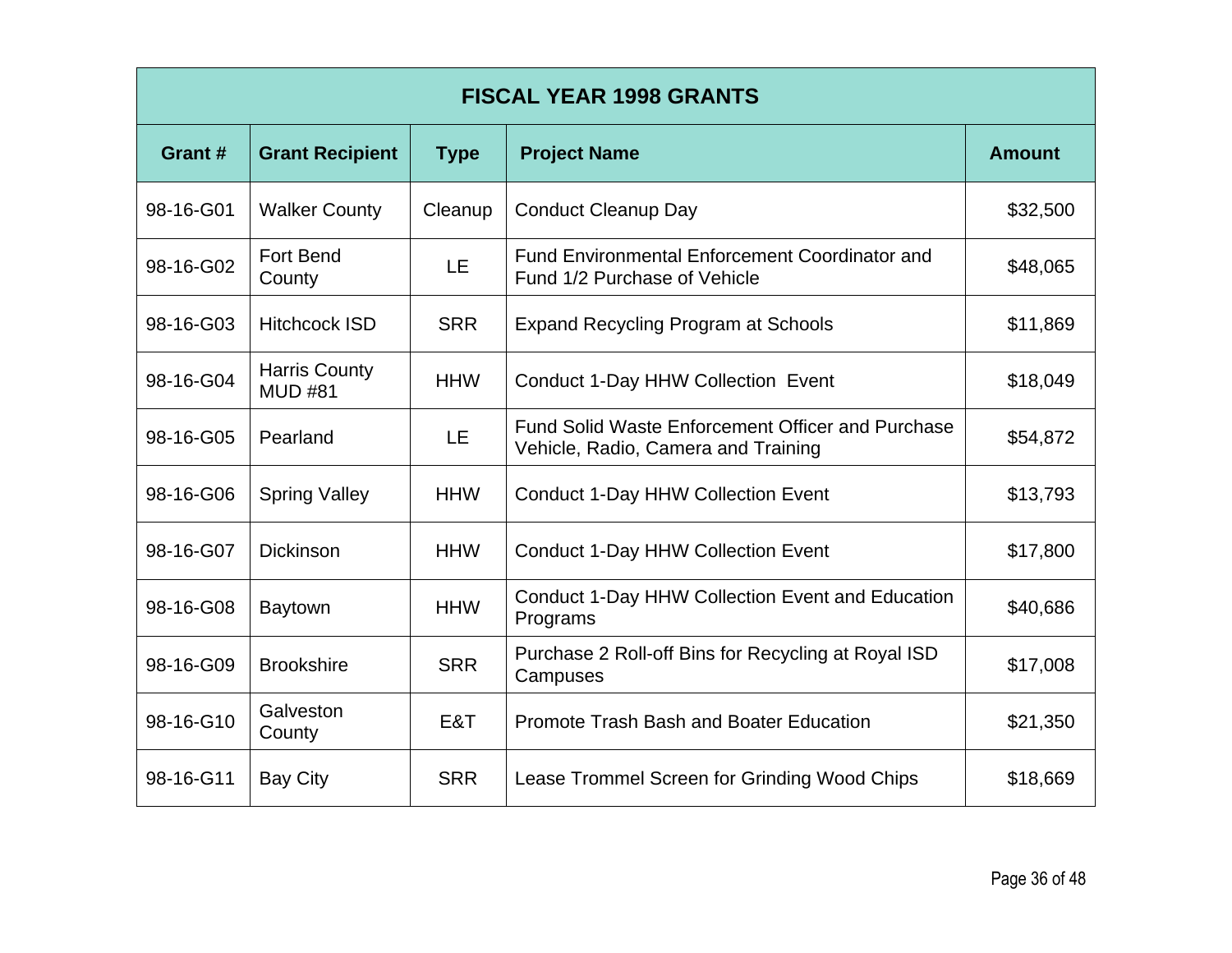| <b>FISCAL YEAR 1998 GRANTS</b> |                        |             |                                                                                                                                       |               |  |
|--------------------------------|------------------------|-------------|---------------------------------------------------------------------------------------------------------------------------------------|---------------|--|
| Grant#                         | <b>Grant Recipient</b> | <b>Type</b> | <b>Project Name</b>                                                                                                                   | <b>Amount</b> |  |
| 98-16-G12                      | <b>Texas City</b>      | <b>SRR</b>  | Purchase Brush Grinder to Help with Composting<br>Operations                                                                          | \$125,000     |  |
| 98-16-G13                      | <b>Alvin</b>           | <b>SRR</b>  | Purchase Brush Chipper and Provide Staff and<br>Supplies for Recycling and Composting Operations                                      | \$53,200      |  |
| 98-16-G14                      | Lake Jackson           | <b>SRR</b>  | <b>Purchase New Recycling Collection Truck</b>                                                                                        | \$70,000      |  |
| 98-16-G15                      | Columbus               | <b>SRR</b>  | <b>Purchase Shredder for Recycling Center</b>                                                                                         | \$28,595      |  |
| 98-16-G16                      | <b>Texas City</b>      | <b>SRR</b>  | <b>Construct Concrete Recycling Pad and Promote</b><br>Public Awareness Campaign                                                      | \$28,293      |  |
| 98-16-G17                      | Pasadena               | <b>HHW</b>  | <b>Conduct 1-Day HHW Collection Event</b>                                                                                             | \$17,500      |  |
| 98-16-G18                      | <b>Harris County</b>   | <b>SRR</b>  | Construct New Recycling Center to Service the<br>Harris County Comprehensive Workplace Recycling<br>Program and Humble Area Residents | \$243,500     |  |
| 98-16-G19                      | Houston                | LE          | <b>Local Enforcement</b>                                                                                                              | \$325,939     |  |
| 98-16-G20                      | Houston                | E&T         | <b>Extensive Recycling Education Program</b>                                                                                          | \$191,545     |  |
| 98-16-G21                      | <b>Austin County</b>   | LE          | <b>Local Enforcement</b>                                                                                                              | \$58,285      |  |
| 98-16-G22                      | <b>Austin County</b>   | E&T         | <b>Composting Education</b>                                                                                                           | \$14,852      |  |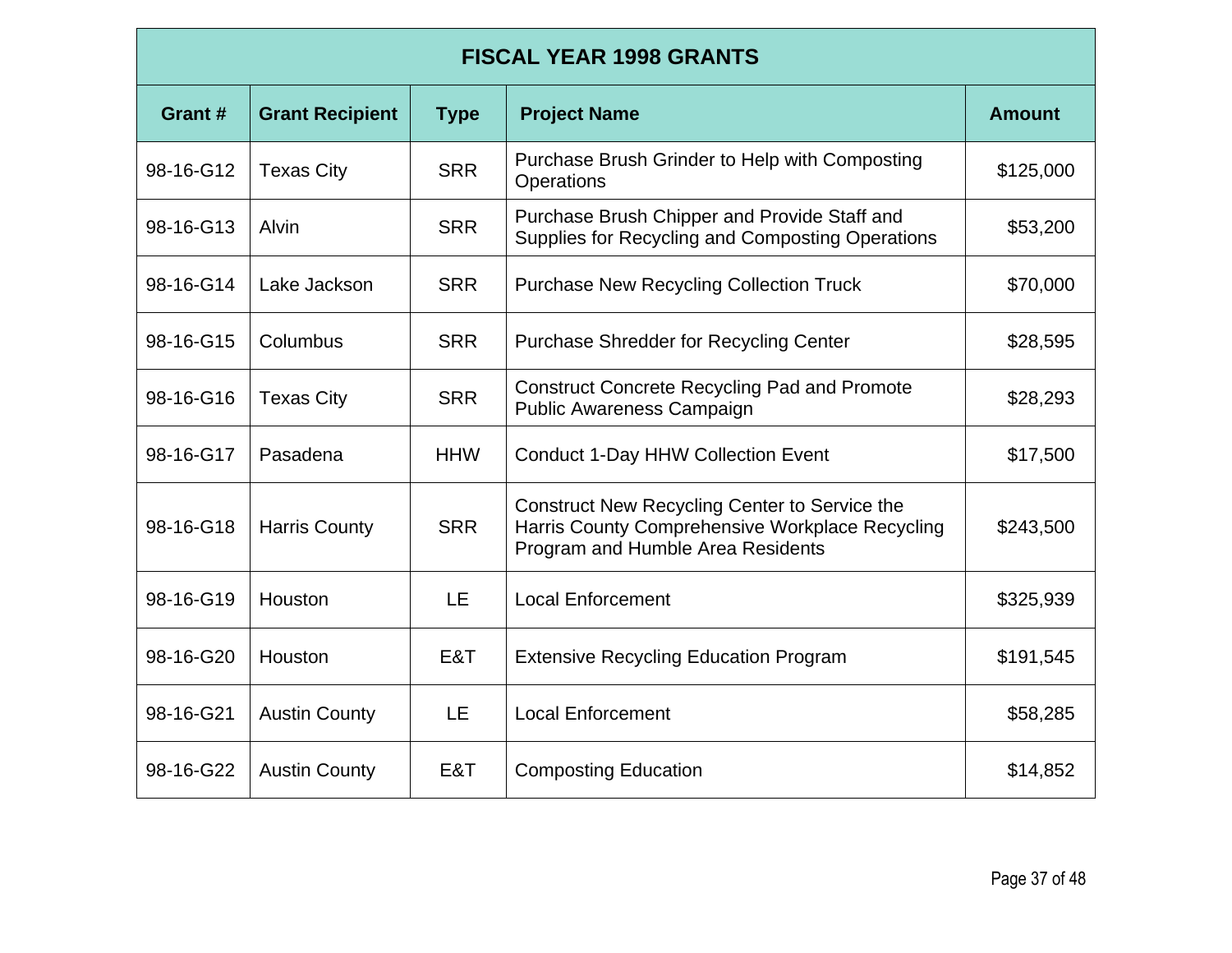| <b>FISCAL YEAR 1998 GRANTS</b> |                                  |             |                                                                                                                           |               |
|--------------------------------|----------------------------------|-------------|---------------------------------------------------------------------------------------------------------------------------|---------------|
| Grant #                        | <b>Grant Recipient</b>           | <b>Type</b> | <b>Project Name</b>                                                                                                       | <b>Amount</b> |
| 98-16-G23                      | Matagorda<br>County              | <b>HHW</b>  | <b>Conduct 1-Day HHW Collection Event</b>                                                                                 | \$19,700      |
| 98-16-G24                      | <b>Harris County</b>             | LE          | Purchase 5 Mobile Data Terminals and Office<br><b>Computers for Environmental Enforcement Division</b><br><b>Officers</b> | \$48,000      |
| 98-16-G25                      | <b>Bay City</b>                  | Cleanup     | <b>Conduct Cleanup Day</b>                                                                                                | \$4,970       |
| 98-16-G26                      | <b>Wharton County</b>            | <b>SRR</b>  | Purchase Roll-off Truck and 5 Roll-off Bins for<br><b>Cardboard Recycling</b>                                             | \$69,850      |
| 98-16-G27                      | <b>Bay City</b>                  | <b>SRR</b>  | <b>Purchase Truck and Containers</b>                                                                                      | \$48,600      |
| 98-16-G28                      | Cypress-<br><b>Fairbanks ISD</b> | <b>SRR</b>  | <b>Construct Recycling Center</b>                                                                                         | \$20,000      |
| 98-16-G29                      | Eagle Lake                       | <b>SRR</b>  | <b>Purchase Chipper for Curbside Collection</b>                                                                           | \$20,000      |
| 98-16-G30                      | Chambers<br>County               | <b>CCS</b>  | Purchase Stationary Compactor for Household<br>Garbage at Smith Point Citizen's Collection Station                        | \$18,000      |
| 98-16-G31                      | Weimar                           | <b>SRR</b>  | <b>Purchase Recycling Trailer for Weimar ISD</b>                                                                          | \$8,000       |
| 98-16-G32                      | <b>Fort Bend</b><br>County       | <b>SRR</b>  | <b>Purchase Recycling Trailer and Roll-off Containers</b>                                                                 | \$19,835      |
| 98-16-G33                      | Alvin                            | <b>SRR</b>  | <b>Purchase Log Splitter</b>                                                                                              | \$2,800       |
| 98-16-G34                      | Liberty                          | <b>SRR</b>  | <b>Construct Recycling Barn to Store Recycling</b><br>Equipment                                                           | \$16,000      |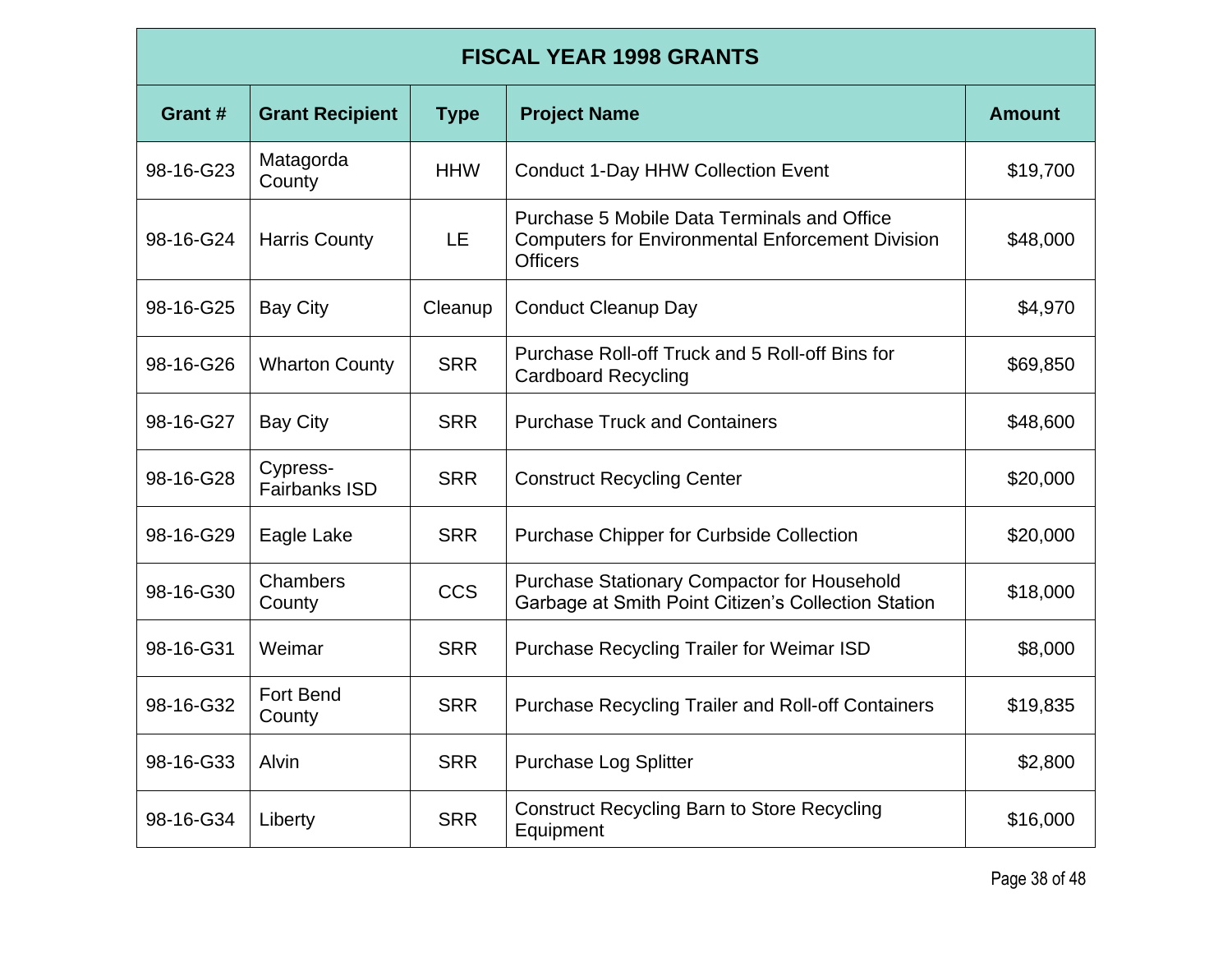| <b>FISCAL YEAR 1998 GRANTS</b> |                        |             |                                                                                                        |               |
|--------------------------------|------------------------|-------------|--------------------------------------------------------------------------------------------------------|---------------|
| Grant#                         | <b>Grant Recipient</b> | <b>Type</b> | <b>Project Name</b>                                                                                    | <b>Amount</b> |
| 98-16-G35                      | Oak Ridge North        | <b>SRR</b>  | <b>Purchase Used Recycling Compactor Truck</b>                                                         | \$10,000      |
| 98-16-G36                      | Oak Ridge North        | LE          | <b>Purchase Surveillance Equipment</b>                                                                 | \$3,500       |
| 98-16-G37                      | Liberty                | E&T         | Media Advertisement of Recycling Programs                                                              | \$1,500       |
| 98-16-G38                      | Oak Ridge North        | LE          | <b>Produce Educational Materials</b>                                                                   | \$2,000       |
| 98-16-G39                      | <b>Texas City</b>      | <b>SRR</b>  | <b>Purchase Tire Rim Crusher</b>                                                                       | \$8,000       |
| 98-16-G40                      | <b>Wharton County</b>  | LE          | Purchase Video Surveillance Equipment                                                                  | \$13,520      |
| 98-16-G41                      | Pearland               | LE          | <b>Expand Outreach Program</b>                                                                         | \$3,000       |
| 98-16-G42                      | <b>Hitchcock ISD</b>   | <b>SRR</b>  | <b>Build Greenhouse and Worm Farms</b>                                                                 | \$7,781       |
| 98-16-G43                      | Houston                | LE          | Purchase Video Surveillance Equipment                                                                  | \$19,065      |
| 98-16-G44                      | La Porte               | <b>SRR</b>  | <b>Purchase Recycling Containers</b>                                                                   | \$5,273       |
| 98-16-G45                      | Houston                | <b>SRR</b>  | <b>Purchase Recycling Containers and Park Benches</b><br>and Picnic Tables Made with Recycled Material | \$20,000      |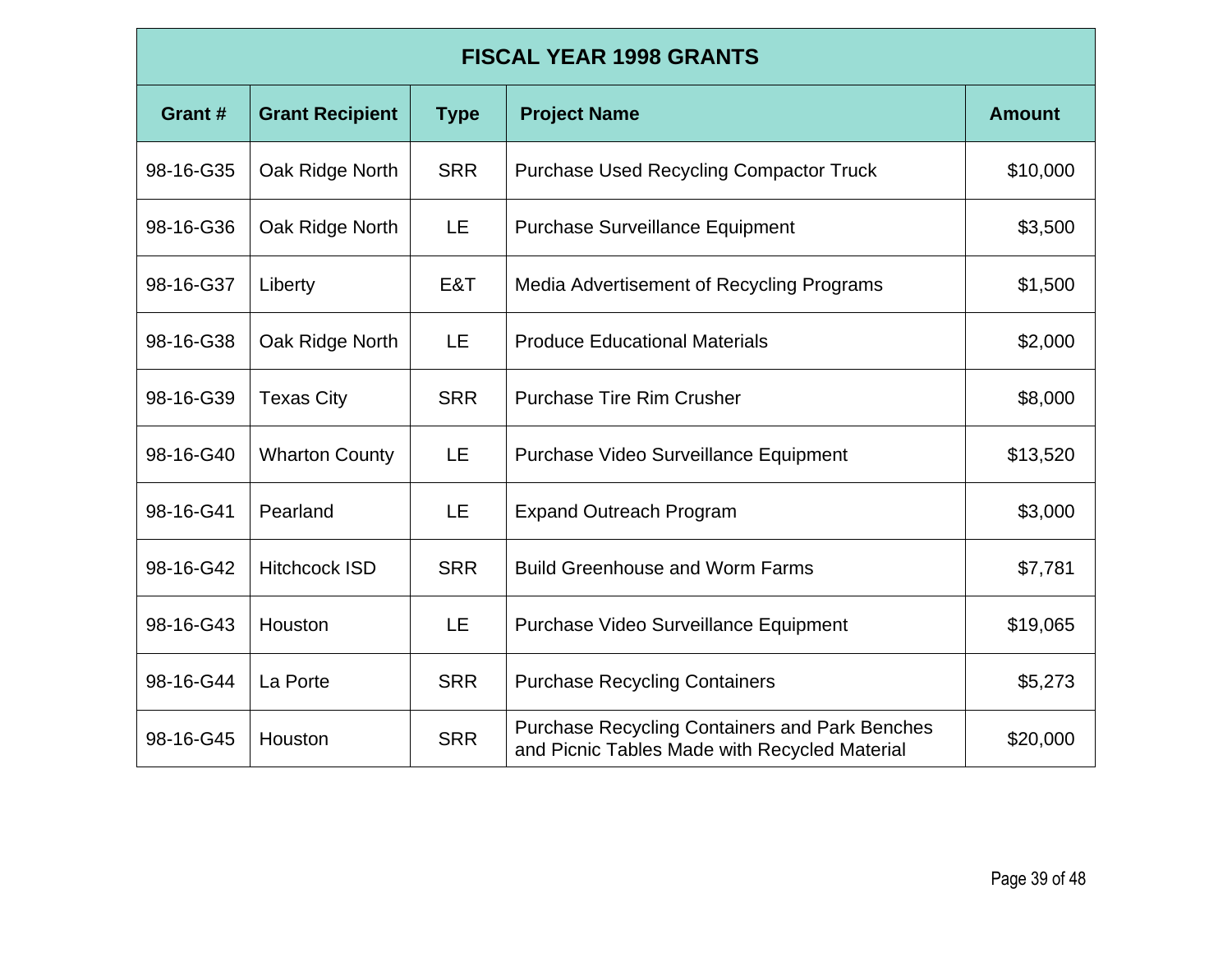| <b>FISCAL YEAR 1997 GRANTS</b> |                                                      |             |                                                                                                         |               |
|--------------------------------|------------------------------------------------------|-------------|---------------------------------------------------------------------------------------------------------|---------------|
| Grant #                        | <b>Grant Recipient</b>                               | <b>Type</b> | <b>Project Name</b>                                                                                     | <b>Amount</b> |
| 97-16-G01                      | <b>Chambers County</b>                               | <b>CCS</b>  | <b>Weight Scales</b>                                                                                    | \$55,000      |
| 97-16-G02                      | <b>Chambers County</b>                               | <b>CCS</b>  | Upgrade Citizen's Collection Station from 1-Lane Open-air<br>Ramp to 2-Lane Covered Ramp                | \$60,000      |
| 97-16-G03                      | Matagorda County                                     | <b>CCS</b>  | Install Weight Scales at El Maton Transfer Station                                                      | \$27,400      |
| 97-16-G04                      | <b>Gulf Coast Waste</b><br><b>Disposal Authority</b> | E&T         | Fund Composting/Recycling Education at Sheldon Lake<br><b>Environmental Education Center (SLEEC)</b>    | \$100,835     |
| 97-16-G05                      | <b>Harris County</b>                                 | E&T         | <b>Junior Composter Training</b>                                                                        | \$50,000      |
| 97-16-G06                      | <b>Walker County</b>                                 | <b>SRR</b>  | Forest Product Reuse/Composting Program, Purchase<br><b>Chipper and Truck Trailer</b>                   | \$41,990      |
| 97-16-G07                      | Houston                                              | <b>SRR</b>  | Purchase Recycling Truck, 3 Trailers and 10,000<br><b>Containers for Curbside Brush/Wood Collection</b> | \$291,000     |
| 97-16-G08                      | <b>Brookshire</b>                                    | <b>SRR</b>  | Waste Reduction/Recycling Program Start-up                                                              | \$31,672      |
| 97-16-G09                      | <b>Hitchcock ISD</b>                                 | <b>SRR</b>  | Establish School Recycling Program, Purchase Recycling<br><b>Bins</b>                                   | \$15,547      |
| 97-16-G10                      | <b>West University</b><br>Place                      | <b>SRR</b>  | <b>Backhoe for Recycling Center</b>                                                                     | \$48,000      |
| 97-16-G11                      | Spring Branch<br><b>ISD</b>                          | <b>SRR</b>  | Purchase 100 Containers for Aluminum Cans to Expand<br>the Recycling Program                            | \$10,544      |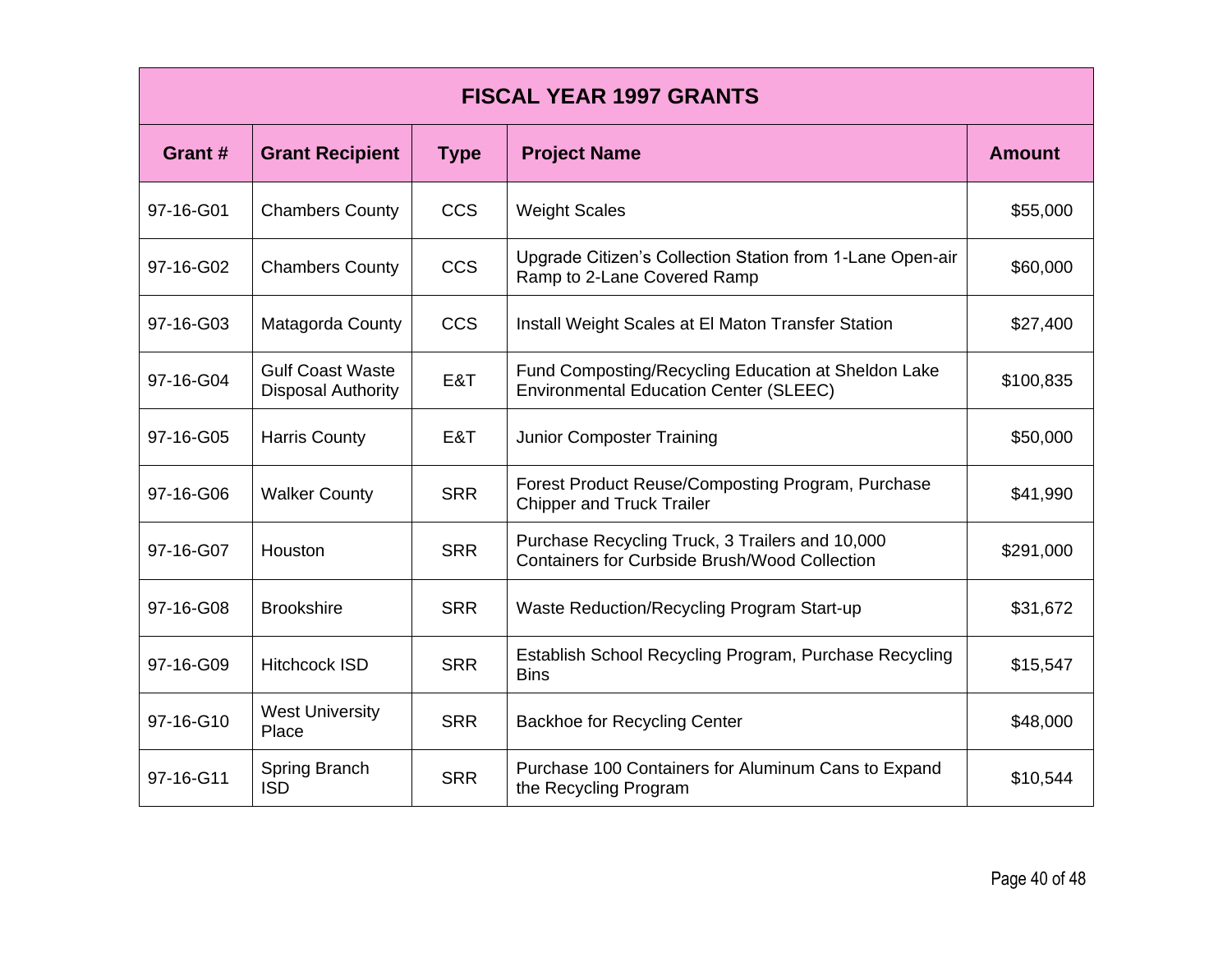| <b>FISCAL YEAR 1997 GRANTS</b> |                             |             |                                                                                           |               |  |
|--------------------------------|-----------------------------|-------------|-------------------------------------------------------------------------------------------|---------------|--|
| Grant #                        | <b>Grant Recipient</b>      | <b>Type</b> | <b>Project Name</b>                                                                       | <b>Amount</b> |  |
| 97-16-G12                      | Spring Branch<br><b>ISD</b> | E&T         | <b>Household and Chemical Waste Education</b>                                             | \$9,200       |  |
| 97-16-G13                      | Pasadena                    | <b>SRR</b>  | Front-end Loader for Composting Program                                                   | \$84,772      |  |
| 97-16-G14                      | Cleveland                   | <b>SRR</b>  | Purchase Mobile Recycling Trailer for Rotating Use<br>Throughout the City                 | \$10,860      |  |
| 97-16-G15                      | Oak Ridge North             | <b>SRR</b>  | Purchase Truck and 18' Gooseneck Trailer for Green<br>Waste                               | \$26,000      |  |
| 97-16-G16                      | <b>Texas City</b>           | <b>SRR</b>  | Purchase 4 Roll-off Containers for Biosphere 1 Recycling<br>Center                        | \$16,065      |  |
| 97-16-G17                      | <b>Bay City</b>             | <b>SRR</b>  | Purchase Front-end Loader For Composting                                                  | \$85,000      |  |
| 97-16-G18                      | <b>Liberty County</b>       | <b>SRR</b>  | <b>Brush Chipper and Truck</b>                                                            | \$47,000      |  |
| 97-16-G19                      | Fort Bend County            | <b>SRR</b>  | Trailers and Repair to Recycling Center                                                   | \$27,000      |  |
| 97-16-G20                      | Weimar                      | <b>SRR</b>  | <b>Purchase Roll-off Trailer for Transfer Station</b>                                     | \$40,000      |  |
| 97-16-G21                      | Galveston                   | <b>SRR</b>  | Purchase Front-end Loader for Galveston Partners in<br><b>Composting Project</b>          | \$85,000      |  |
| 97-16-G22                      | <b>Texas City</b>           | LE          | <b>Continue Funding Environmental Enforcement Officer</b>                                 | \$23,800      |  |
| 97-16-G23                      | Montgomery<br>County        | <b>LE</b>   | Establish Enforcement Program by Funding Waste<br>Disposal Officer and Purchasing Vehicle | \$64,844      |  |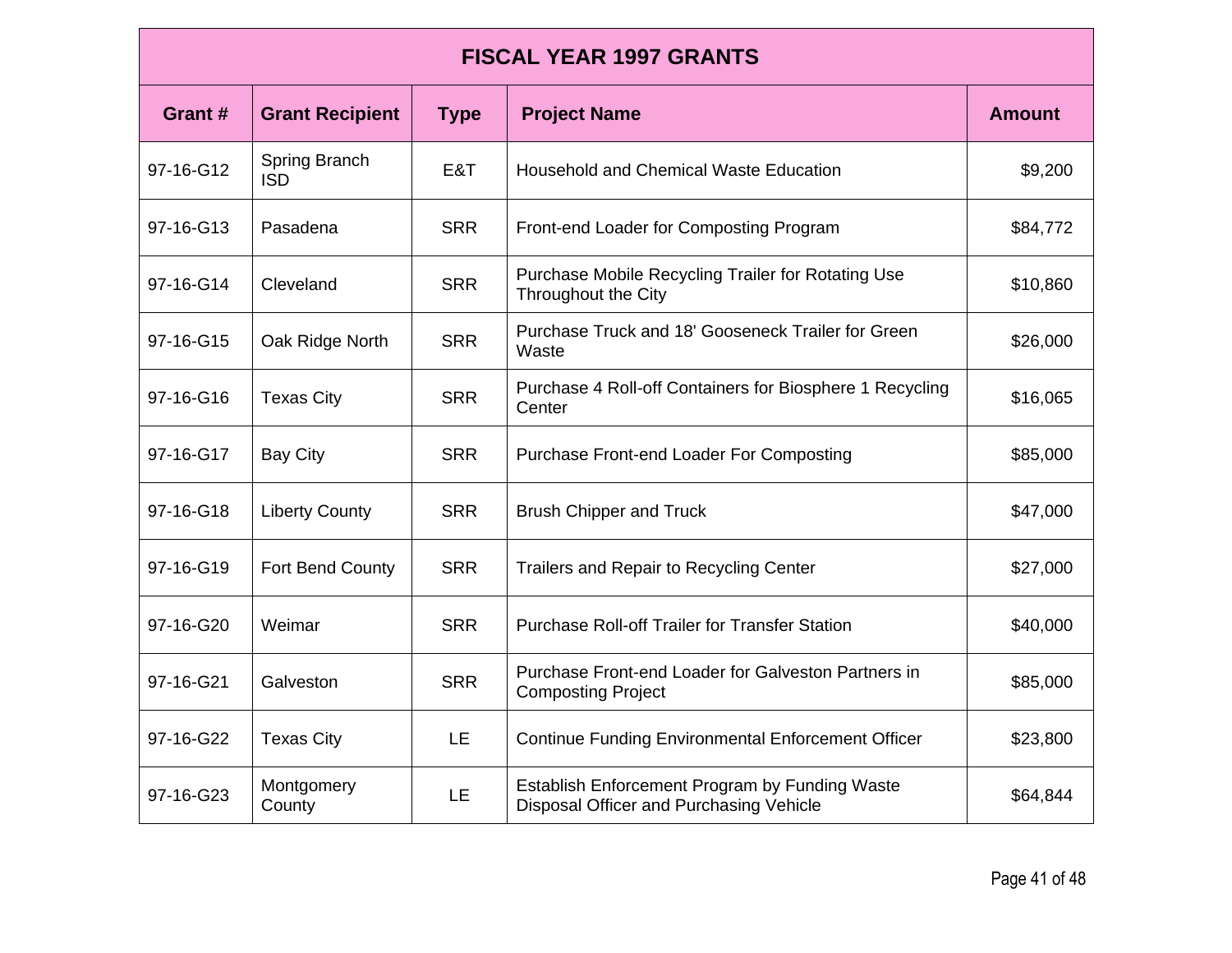| <b>FISCAL YEAR 1997 GRANTS</b> |                                 |             |                                                                                                    |               |  |
|--------------------------------|---------------------------------|-------------|----------------------------------------------------------------------------------------------------|---------------|--|
| Grant #                        | <b>Grant Recipient</b>          | <b>Type</b> | <b>Project Name</b>                                                                                | <b>Amount</b> |  |
| 97-16-G24                      | Fort Bend County                | LE          | Purchase 1 Local Enforcement Vehicle and Supplies                                                  | \$41,400      |  |
| 97-16-G25                      | Baytown                         | LE          | Fund Solid Waste Code Enforcement Officer and<br>Purchase 2 Vehicles                               | \$45,350      |  |
| 97-16-G26                      | <b>Wharton County</b>           | LE          | Establish Enforcement Program, Fund Solid Waste<br><b>Enforcement Officer and Purchase Vehicle</b> | \$68,903      |  |
| 97-16-G27                      | <b>Harris County</b>            | LE          | Fund 2 Peace Officers and Purchase 1 Vehicle                                                       | \$130,340     |  |
| 97-16-G28                      | <b>Galveston County</b>         | <b>SRR</b>  | Paper Shredder and Related Equipment for Recycling<br>Center                                       | \$49,240      |  |
| 97-16-G29                      | <b>Baytown</b>                  | <b>HHW</b>  | Education and Training on HHW                                                                      | \$13,900      |  |
| 97-16-G30                      | Liberty                         | <b>SRR</b>  | <b>Curbside Recycling Bins and Truck</b>                                                           | \$38,300      |  |
| 97-16-G31                      | Houston                         | E&T         | <b>Education Program</b>                                                                           | \$53,899      |  |
| 97-16-G32                      | Oak Ridge North                 | LE          | <b>Establish Enforcement Program</b>                                                               | \$5,000       |  |
| 97-16-G33                      | <b>West University</b><br>Place | E&T         | Promote Newly Constructed Recycling Center                                                         | \$11,242      |  |
| 97-16-G34                      | <b>Galveston ISD</b>            | <b>SRR</b>  | Purchase Baler for Recycling Program                                                               | \$8,100       |  |
| 97-16-G35                      | Alief ISD                       | <b>SRR</b>  | <b>Expand Recycling Program</b>                                                                    | \$34,853      |  |
| 97-16-G36                      | <b>Liberty County</b>           | E&T         | <b>Promote Ongoing Recycling Efforts</b>                                                           | \$11,242      |  |
| 97-16-101                      | <b>H-GAC</b>                    | <b>COG</b>  | Pilot Study - Illegal Dumping                                                                      | \$56,250      |  |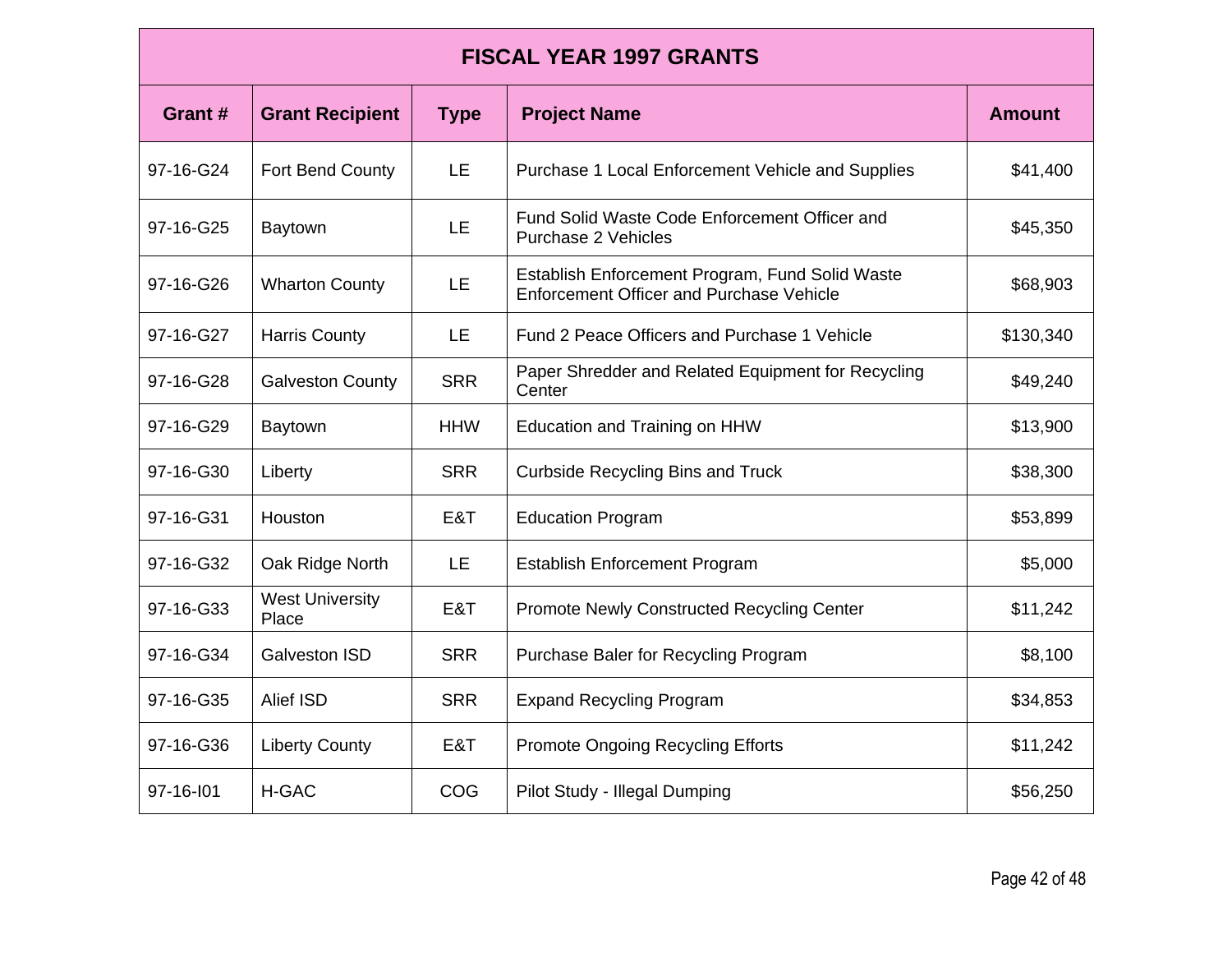| <b>FISCAL YEAR 1996 GRANTS</b> |                         |             |                                                                                                                                        |               |
|--------------------------------|-------------------------|-------------|----------------------------------------------------------------------------------------------------------------------------------------|---------------|
| Grant #                        | <b>Grant Recipient</b>  | <b>Type</b> | <b>Project Name</b>                                                                                                                    | <b>Amount</b> |
| 96-16-G01                      | <b>Walker County</b>    | LE.         | Fund Waste Disposal Officer and Purchase Vehicle, 2-<br>way Radio, Camera and Supplies                                                 | \$74,893      |
| 96-16-G02                      | <b>Texas City</b>       | <b>LE</b>   | <b>Fund Code Enforcement Officer and Purchase Vehicle</b><br>and Computer                                                              | \$60,400      |
| 96-16-G03                      | <b>Harris County</b>    | <b>LE</b>   | <b>Purchase 2 Vehicles</b>                                                                                                             | \$48,000      |
| 96-16-G04                      | Patton Village          | <b>LE</b>   | Purchase Vehicle and Supplies for Environmental<br><b>Enforcement Officer</b>                                                          | \$26,780      |
| 96-16-G05                      | Houston                 | LE.         | Recycle Our Available Resources (ROAR) Program                                                                                         | \$146,387     |
| 96-16-G06                      | Baytown                 | LE.         | <b>Local Enforcement</b>                                                                                                               | \$32,811      |
| 96-16-G07                      | Fort Bend County        | LE          | Partially Fund Sheriff's Deputy, Sanitarian, and an Arson<br>Investigator                                                              | \$70,000      |
| 96-16-G08                      | <b>Galveston County</b> | LE.         | <b>Fund Sanitation Inspector II</b>                                                                                                    | \$30,882      |
| 96-16-G09                      | Alief ISD               | <b>SRR</b>  | Purchase Baler and 2 Pallet Jacks                                                                                                      | \$20,200      |
| 96-16-G10                      | <b>Wharton County</b>   | <b>SRR</b>  | Purchase Vertical Baler, Sorting Conveyor, Transfer<br>Conveyor, Hopper Carts and Construct Building Extension<br>for Recycling Center | \$51,950      |
| 96-16-G11                      | Houston                 | <b>SRR</b>  | <b>Curbside Collection Vehicle</b>                                                                                                     | \$160,000     |

г

Ξ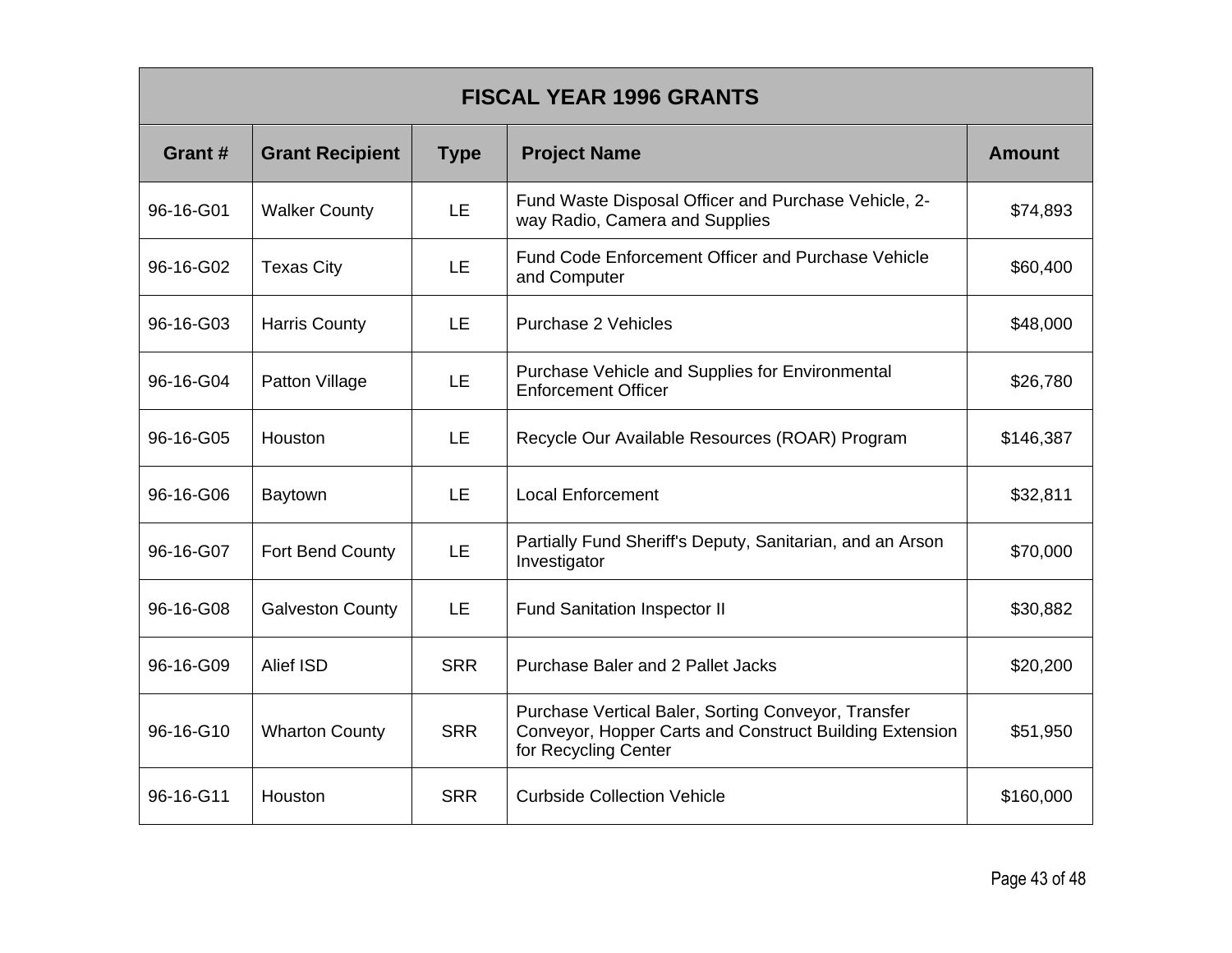### **FISCAL YEAR 1996 GRANTS**

| Grant#     | <b>Grant Recipient</b>      | <b>Type</b> | <b>Project Name</b>                                                                                                                                      | <b>Amount</b> |
|------------|-----------------------------|-------------|----------------------------------------------------------------------------------------------------------------------------------------------------------|---------------|
| 96-16-G12  | <b>Alvin</b>                | <b>SRR</b>  | Fund Recycling Program at Alvin Community College,<br>Purchase 250 Desk Side Bins, 10 boxes, 40 containers<br>and 20 barrels                             | \$8,566       |
| 96-16-G13  | Deer Park                   | <b>SRR</b>  | Purchase Signs and 5 Bins for Satellite Drop-off Center                                                                                                  | \$12,000      |
| 96-16-G14  | Alvin                       | <b>SRR</b>  | Fund Don't Bag It & Backyard Composting Campaign,<br>Purchase 50 Backyard Composting Bins                                                                | \$24,473      |
| 96-16-G15  | <b>Texas City</b>           | <b>SRR</b>  | Enhance Drop-off Recycling Center, Purchase 12,000<br><b>Recycle Bins for City Residents</b>                                                             | \$29,982      |
| 96-16-G16- | <b>Bay City</b>             | <b>SRR</b>  | Purchase Protainers to Establish Regional School<br>Recycling Program for Bay City, Matagorda, Palacios, and<br>Van Vleck Independent School Districts   | \$90,500      |
| 96-16-G17  | <b>Harris County</b>        | <b>SRR</b>  | Purchase Tippers, Trailers, Pallet Jacks, 200 Otto Carts<br>and 2,000 Desk Side Recycling Bins for Workplace<br>Recycling Program                        | \$45,000      |
| 96-16-G18  | Montgomery<br>County        | <b>SRR</b>  | Construct Drop-off Recycling Center at Precinct 4 and<br>Hire Consultant for Public Education                                                            | \$62,430      |
| 96-16-G19  | <b>Houston ISD</b>          | <b>SRR</b>  | Purchase Vertical Baler, Paper Shredder, and Scale for<br>Use by School Recycling Program at the Administration<br><b>Building and Warehouse Complex</b> | \$29,700      |
| 96-16-G20  | Spring Branch<br><b>ISD</b> | <b>SRR</b>  | <b>Purchase 4 Mulching Mowers</b>                                                                                                                        | \$14,154      |
| 96-16-G21  | <b>Chambers County</b>      | <b>SRR</b>  | Purchase 2 Roll-off Containers for Public Agency<br>Workplace Paper Recycling Program                                                                    | \$9,800       |
| 96-16-G22  | <b>Chambers County</b>      | <b>SRR</b>  | Purchase Brush Chipper and Truck to Service 8 Citizen's<br><b>Collection Stations in Chambers County</b>                                                 | \$45,000      |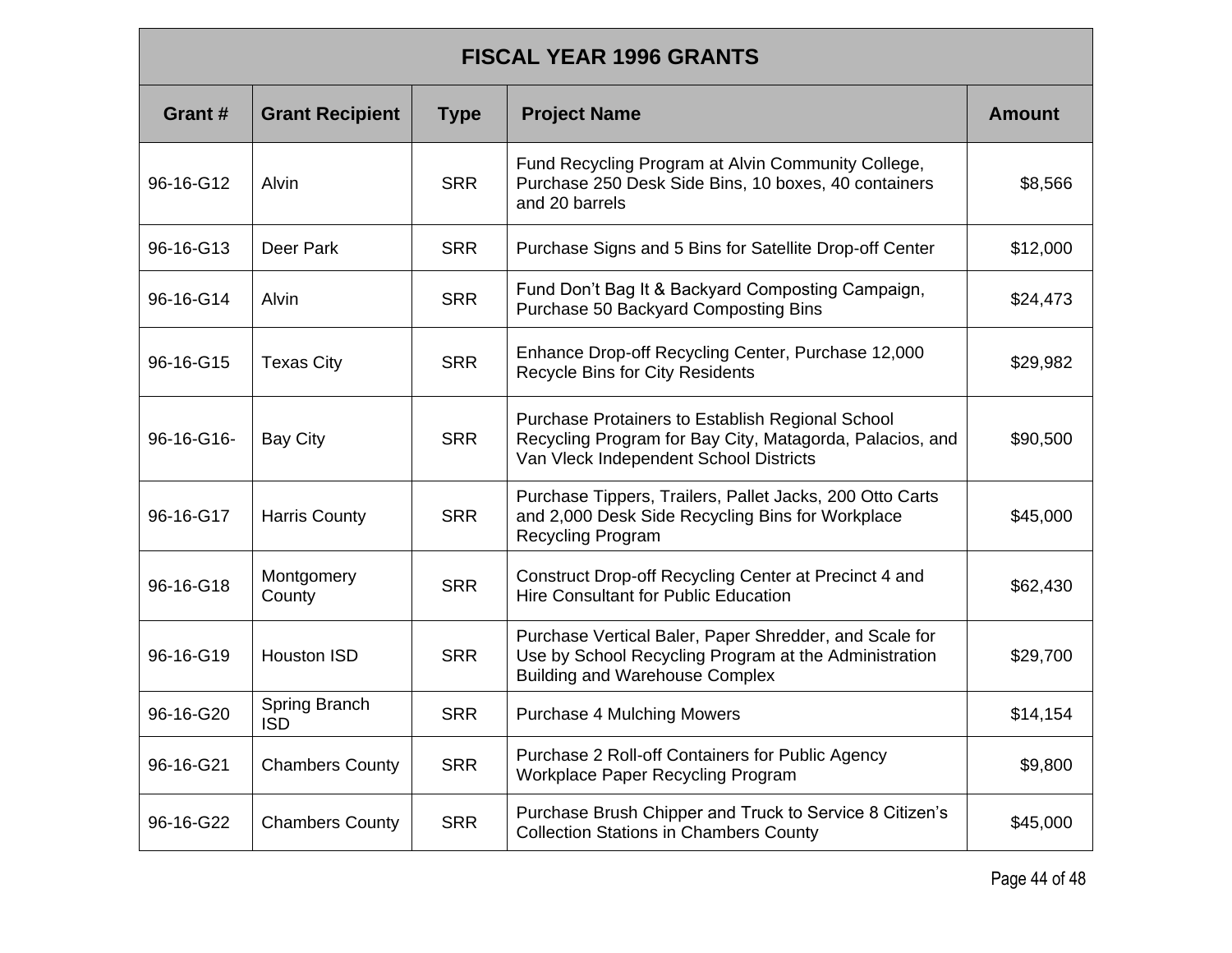#### **FISCAL YEAR 1996 GRANTS**

| Grant#    | <b>Grant Recipient</b> | <b>Type</b> | <b>Project Name</b>                                                                                                  | Amount    |
|-----------|------------------------|-------------|----------------------------------------------------------------------------------------------------------------------|-----------|
| 96-16-G23 | <b>Liberty County</b>  | <b>SRR</b>  | Purchase 6 Recycling Bins to Collect Paper at the<br><b>Citizen's Convenience Centers</b>                            | \$43,825  |
| 96-16-G24 | Baytown                | <b>SRR</b>  | Collect Bagged Yard Waste Curbside, Fund Equipment<br>Operator and Laborer, Purchase Truck, Bags and Door<br>Hangers | \$100,000 |
| 96-16-G25 | Fort Bend County       | <b>SRR</b>  | Enhance Recycling Center: Fund Labor, Repair Building,<br>Purchase Trailer, Containers and Paper Shredder            | \$70,000  |
| 96-16-G26 | Richwood               | <b>SRR</b>  | Purchase Chipper and Mulch Storage Facility                                                                          | \$13,951  |
| 96-16-G27 | Hempstead              | <b>SRR</b>  | Construct 2 Fenced Drop-off Recycling Centers and<br><b>Purchase 6 Roll-off Bins</b>                                 | \$41,950  |
| 96-16-G28 | Sealy                  | <b>SRR</b>  | Purchase Front End Loader to Compact Scrap Metal for<br><b>White Goods Recycling</b>                                 | \$46,000  |
| 96-16-G29 | Houston                | E&T         | PSA on Bio-Solids                                                                                                    | \$34,000  |
| 96-16-G30 | Liberty                | E&T         | Purchase Park Playground Equipment made from<br>Recycled Material, Fund Public Education Campaign                    | \$70,245  |
| 96-16-G31 | <b>Austin County</b>   | E&T         | <b>HHW Education Program</b>                                                                                         | \$12,314  |
| 96-16-G32 | Houston                | E&T         | Recycling Education (Van)                                                                                            | \$78,400  |
| 96-16-G33 | Matagorda County       | <b>HHW</b>  | <b>HHW Collection &amp; Education</b>                                                                                | \$18,347  |
| 96-16-G34 | <b>Baytown</b>         | <b>HHW</b>  | <b>HHW Collection &amp; Education</b>                                                                                | \$36,000  |
| 96-16-G35 | Sugar Land             | <b>HHW</b>  | <b>HHW Collection &amp; Education</b>                                                                                | \$33,020  |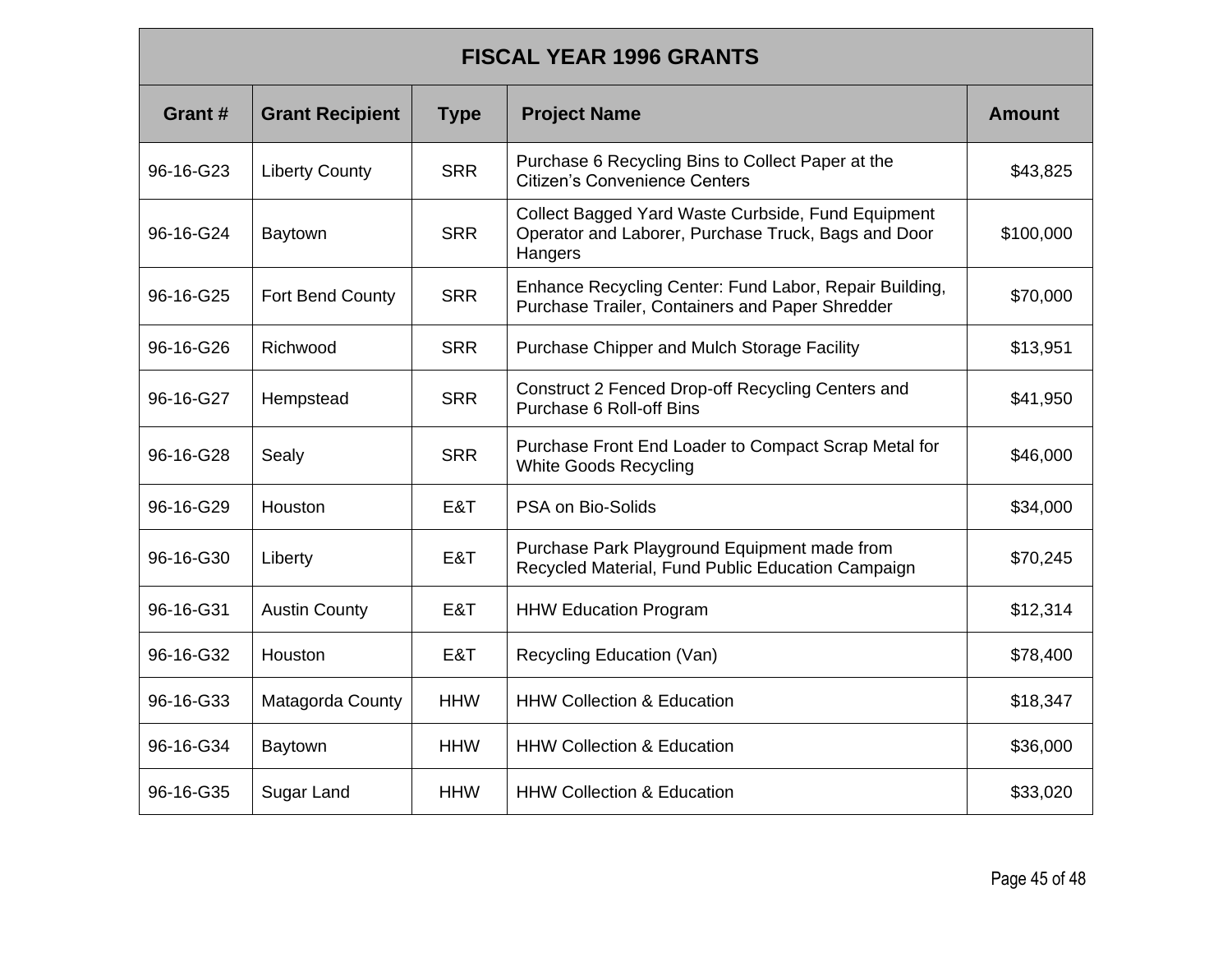| <b>FISCAL YEAR 1995 GRANTS</b> |                        |             |                                              |               |
|--------------------------------|------------------------|-------------|----------------------------------------------|---------------|
| Grant#                         | <b>Grant Recipient</b> | <b>Type</b> | <b>Project Name</b>                          | <b>Amount</b> |
| 95-16-G01                      | <b>Wharton County</b>  | <b>SRR</b>  | <b>Recycling Center Equipment</b>            | \$19,500      |
| 95-16-G02                      | <b>Bay City</b>        | <b>SRR</b>  | <b>Recycling Center Equipment</b>            | \$48,000      |
| 95-16-G03                      | <b>Texas City</b>      | <b>SRR</b>  | <b>Recycling Center Equipment</b>            | \$13,000      |
| 95-16-G04                      | Columbus               | <b>SRR</b>  | <b>Drop-off Recycling Center Development</b> | \$37,310      |
| 95-16-G05                      | La Porte               | <b>SRR</b>  | Mobile Recycling Drop-off Program            | \$9,450       |
| 95-16-G06                      | <b>Harris County</b>   | <b>SRR</b>  | <b>Workplace Recycling</b>                   | \$20,000      |
| 95-16-G07                      | <b>Wharton County</b>  | <b>SRR</b>  | <b>Workplace Recycling</b>                   | \$13,200      |
| 95-16-G08                      | Alief ISD              | <b>SRR</b>  | Drop-off Recycling and Educational Center    | \$19,000      |
| 95-16-G09                      | Spring Branch ISD      | <b>SRR</b>  | School-based Composting Program              | \$24,129      |
| 95-16-G10                      | <b>Meadows Place</b>   | <b>SRR</b>  | <b>Backyard Composting Program</b>           | \$10,000      |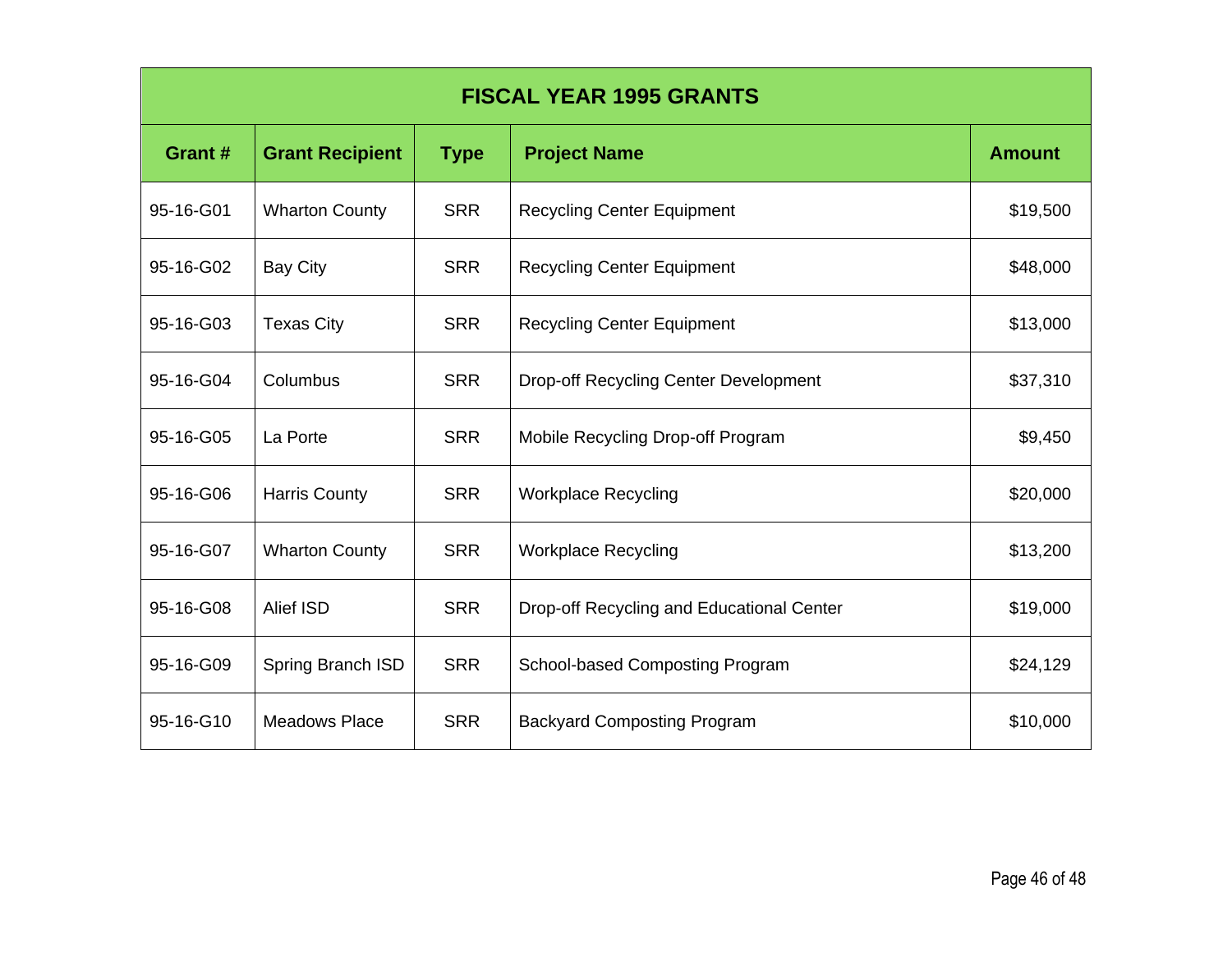| <b>FISCAL YEAR 1994 GRANTS</b> |                        |             |                                                                  |               |
|--------------------------------|------------------------|-------------|------------------------------------------------------------------|---------------|
| Grant#                         | <b>Grant Recipient</b> | <b>Type</b> | <b>Project Name</b>                                              | <b>Amount</b> |
| 94-16-G01                      | Huntsville             | <b>SRR</b>  | Drop-off Recycling Program                                       | \$9,174       |
| 94-16-G02                      | Liberty                | <b>SRR</b>  | <b>Recycling Equipment</b>                                       | \$17,000      |
| 94-16-G03                      | Tomball                | <b>SRR</b>  | Drop-off Recycling Program                                       | \$8,351       |
| 94-16-G04                      | Lake Jackson           | <b>SRR</b>  | <b>Apartment Recycling</b>                                       | \$9,600       |
| 94-16-G05                      | <b>Harris County</b>   | <b>SRR</b>  | <b>Workplace Recycling</b>                                       | \$41,000      |
| 94-16-G06                      | <b>Bellaire</b>        | <b>SRR</b>  | Drop-off Recycling                                               | \$25,600      |
| 94-16-G07                      | <b>Chambers County</b> | <b>SRR</b>  | Mulching/Composting Program                                      | \$30,000      |
| 94-16-G08                      | <b>Harris County</b>   | <b>LE</b>   | <b>Environmental Enforcement</b>                                 | \$30,000      |
| 94-16-G09                      | Montgomery<br>County   | Study       | <b>Screening Study</b>                                           | \$30,200      |
| 94-16-G10                      | Sealy                  | <b>SRR</b>  | Purchase Wood Chipper and Truck to Expand Curbside<br>Collection | \$30,000      |